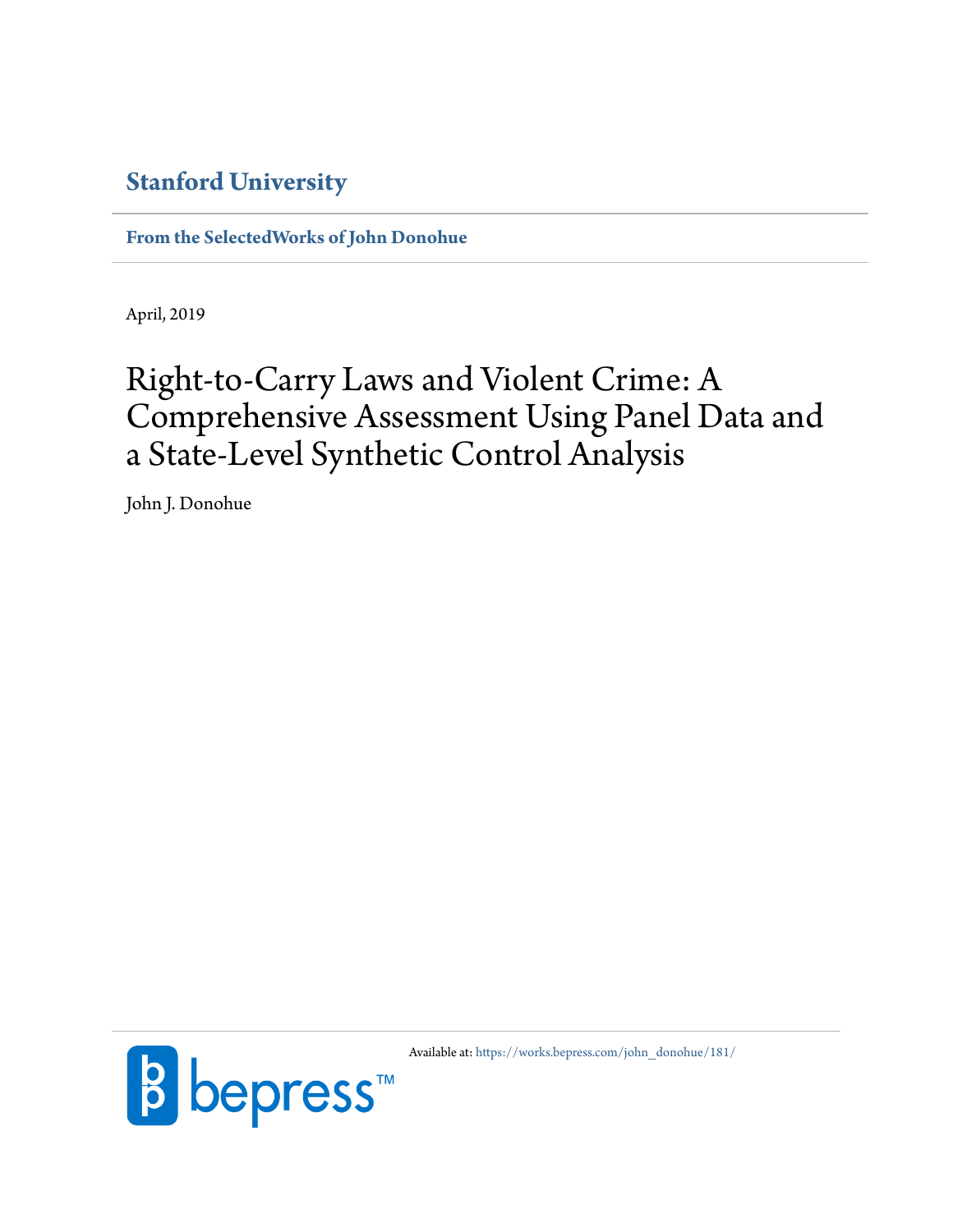

Journal of Empirical Legal Studies Volume 16, Issue 2, 198–247, April 2019

## Right-to-Carry Laws and Violent Crime: A Comprehensive Assessment Using Panel Data and a State-Level Synthetic Control Analysis

John J. Donohue, Abhay Aneja, and Kyle D. Weber\*

This article uses more complete state panel data (through 2014) and new statistical techniques to estimate the impact on violent crime when states adopt right-to-carry (RTC) concealed handgun laws. Our preferred panel data regression specification, unlike the statistical model of Lott and Mustard that had previously been offered as evidence of crimereducing RTC laws, both satisfies the parallel trends assumption and generates statistically significant estimates showing RTC laws increase overall violent crime. Our synthetic control approach also finds that RTC laws are associated with 13–15 percent higher aggregate violent crime rates 10 years after adoption. Using a consensus estimate of the elasticity of crime with respect to incarceration of 0.15, the average RTC state would need to roughly double its prison population to offset the increase in violent crime caused by RTC adoption.

## I. Introduction

For two decades, there has been a spirited academic debate over whether "shallissue" concealed carry laws (also known as right-to-carry or RTC laws) have an important impact on crime. The "More Guns, Less Crime" hypothesis originally articulated by John Lott and David Mustard (1997) claimed that RTC laws decreased violent

<sup>\*</sup>Address correspondence to John J. Donohue, Stanford Law School, 559 Nathan Abbott Way, Stanford, CA 94305; email: [donohue@law.stanford.edu.](mailto:donohue@law.stanford.edu) Abhay Aneja, Haas School of Business, 2220 Piedmont Avenue, Berkeley, CA 94720; email: [aaneja@law.stanford.edu](mailto:aaneja@law.stanford.edu); Kyle D. Weber, Columbia University, 420 W. 118th Street, New York, NY 10027; email: [kdw2126@columbia.edu](mailto:kdw2126@columbia.edu).

We thank Phil Cook, Dan Ho, Stefano DellaVigna, Rob Tibshirani, Trevor Hastie, Stefan Wager, Jeff Strnad, and participants at the 2011 Conference of Empirical Legal Studies (CELS), 2012 American Law and Economics Association (ALEA) Annual Meeting, 2013 Canadian Law and Economics Association (CLEA) Annual Meeting, 2015 NBER Summer Institute (Crime), and the Stanford Law School faculty workshop for their comments and helpful suggestions. Financial support was provided by Stanford Law School. We are indebted to Alberto Abadie, Alexis Diamond, and Jens Hainmueller for their work developing the synthetic control algorithm and programming the Stata module used in this paper and for their helpful comments. The authors would also like to thank Alex Albright, Andrew Baker, Jacob Dorn, Bhargav Gopal, Crystal Huang, Mira Korb, Haksoo Lee, Isaac Rabbani, Akshay Rao, Vikram Rao, Henrik Sachs and Sidharth Sah who provided excellent research assistance, as well as Addis O'Connor and Alex Chekholko at the Research Computing division of Stanford's Information Technology Services for their technical support.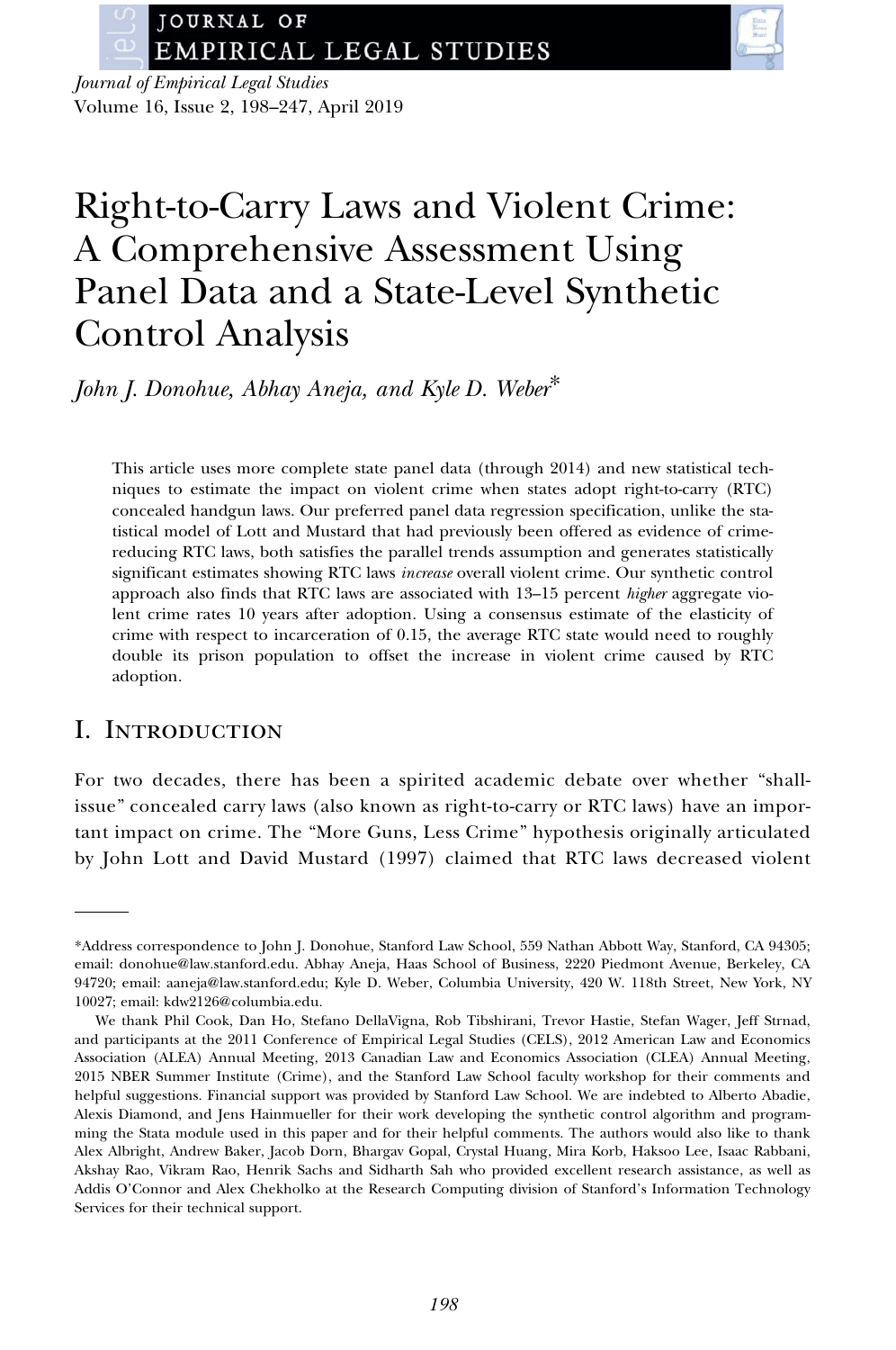crime (possibly shifting criminals in the direction of committing more property crime to avoid armed citizens). This research may well have encouraged state legislatures to adopt RTC laws, arguably making the pair's 1997 paper in the Journal of Legal Studies one of the most consequential criminological articles published in the last 25 years.

The original Lott and Mustard paper as well as subsequent work by John Lott in his 1998 book More Guns, Less Crime used a panel data analysis to support the theory that RTC laws reduce violent crime. A large number of papers examined the Lott thesis, with decidedly mixed results. An array of studies, primarily those using the limited data initially employed by Lott and Mustard for the period 1977–1992 and those failing to adjust their standard errors by clustering, supported the Lott and Mustard thesis, while a host of other papers were skeptical of the Lott findings.<sup>1</sup>

It was hoped that the 2005 National Research Council report Firearms and Violence: A Critical Review (hereafter the NRC Report) would resolve the controversy over the impact of RTC laws, but this was not to be. While one member of the committee—James Q. Wilson—did partially endorse the Lott thesis by saying there was evidence that murders fell when RTC laws were adopted, the other 15 members of the panel pointedly criticized Wilson's claim, saying that "the scientific evidence does not support his position." The majority emphasized that the estimated effects of RTC laws were highly sensitive to the particular choice of explanatory variables and thus concluded that the panel data evidence through 2000 was too fragile to support any conclusion about the true effects of these laws.

This article answers the call of the NRC Report for more and better data and new statistical techniques to be brought to bear on the issue of the impact of RTC laws on crime. First, we revisit the state panel data evidence to see if extending the data for an additional 14 years, thereby providing additional crime data for prior RTC states as well as on 11 newly adopting RTC states, offers any clearer picture of the causal impact of allowing citizens to carry concealed weapons. We distill from an array of different panel data regressions for various crime categories for two time periods using two major sets of explanatory variables—including our preferred specification (DAW) and that of Lott and Mustard (LM)—a subset of regressions that satisfy the critical parallel trends assumption. All the statistically significant results from these regressions show RTC laws are associated with higher rates of overall violent crime, property crime, or murder.

Second, to address some of the weaknesses of panel data models, we undertake an extensive synthetic control analysis in order to present the most complete and robust

<sup>&</sup>lt;sup>1</sup>In support of Lott and Mustard (1997), see Lott's 1998 book More Guns, Less Crime (and the 2000 and 2010 editions). Ayres and Donohue (2003) and the 2005 National Research Council report Firearms and Violence: A Critical Review dismissed the Lott/Mustard hypothesis as lacking credible statistical support, as did Aneja et al. (2011) (and Aneja et al. (2014) further expanding the latter). Moody and Marvell (2008) and Moody et al. (2014) continued to argue in favor of a crime-reducing effect of RTC laws, although Zimmerman (2014) and McElroy and Wang (2017) find that RTC laws increase violent crime and Siegel et al. (2017) find RTC laws increase murders, as discussed in Section III.B.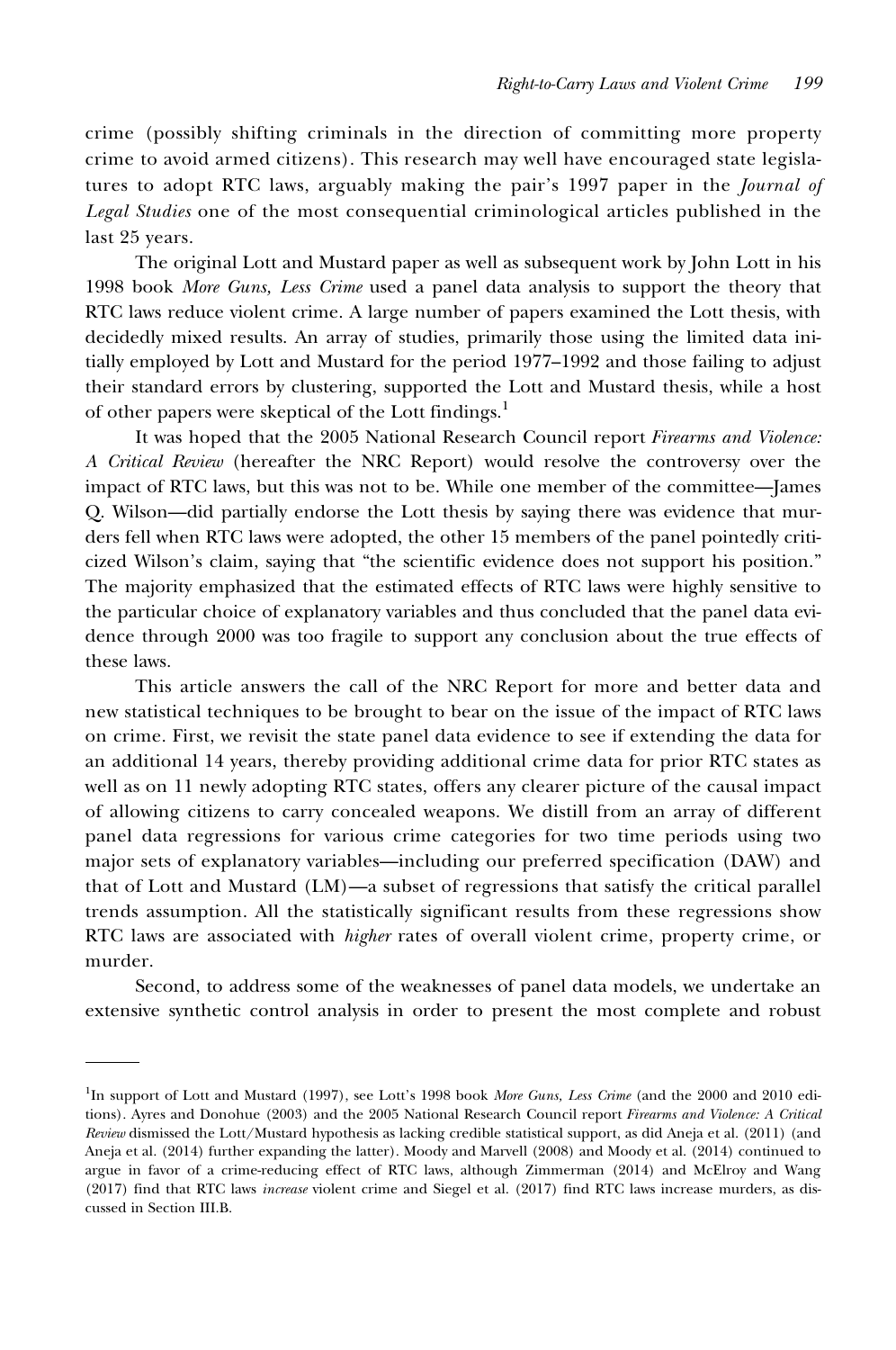results to guide policy in this area.<sup>2</sup> This synthetic control methodology—first introduced in Abadie and Gardeazabal (2003) and expanded in Abadie et al. (2010, 2014)—uses a matching methodology to create a credible "synthetic control" based on a weighted average of other states that best matches the prepassage pattern of crime for each "treated" state, which can then be used to estimate the likely path of crime if RTC-adopting states had not adopted an RTC law. By comparing the actual crime pattern for RTC-adopting states with the estimated synthetic controls in the postpassage period, we derive year-byyear estimates for the impact of RTC laws in the 10 years following adoption.<sup>3</sup>

To preview our major findings, the synthetic control estimate of the average impact of RTC laws across the 33 states that adopt between 1981 and  $2007<sup>4</sup>$  indicates that violent crime is substantially higher after 10 years than would have been the case had the RTC law not been adopted. Essentially, for violent crime, the synthetic control approach provides a similar portrayal of RTC laws as that provided by the DAW panel data model and undermines the results of the LM panel data model. According to the aggregate synthetic control models—regardless of whether one uses the DAW or LM covariates—RTC laws led to increases in violent crime of 13–15 percent after 10 years, with positive but not statistically significant effects on property crime and murder. The median effect of RTC adoption after 10 years is 12.3 percent if one considers all 31 states with 10 years worth of data and 11.1 percent if one limits the analysis to the 26 states with the most compelling prepassage fit between the adopting states and their synthetic controls. Comparing our DAW specification findings with the results generated using placebo treatments, we are able to reject the null hypothesis that RTC laws have no impact on aggregate violent crime.

The structure of the article proceeds as follows. Section II begins with a discussion of the ways in which increased carrying of guns could either dampen crime (by thwarting or deterring criminals) or increase crime by directly facilitating violence or aggression by permit holders (or others), greatly expanding the loss and theft of guns, and burdening the functioning of the police in ways that diminish their effectiveness in controlling crime. We then show that a simple comparison of the drop in violent crime from

<sup>2</sup> Abadie et al. (2014) identify a number of possible problems with panel regression techniques, including the danger of extrapolation when the observable characteristics of the treated area are outside the range of the corresponding characteristics for the other observations in the sample.

<sup>&</sup>lt;sup>3</sup>The accuracy of this matching can be qualitatively assessed by examining the root mean square prediction error (RMSPE) of the synthetic control in the pretreatment period (or a variation on this RMSPE implemented in this article), and the statistical significance of the estimated treatment effect can be approximated by running a series of placebo estimates and examining the size of the estimated treatment effect in comparison to the distribution of placebo treatment effects.

<sup>4</sup> Note that we do not supply a synthetic control estimate for Indiana, even though it passed its RTC law in 1980, owing to the fact that we do not have enough pretreatment years to accurately match the state with an appropriate synthetic control. Including Indiana as a treatment state, though, would not meaningfully change our results. Similarly, we do not generate synthetic control estimates for Iowa and Wisconsin (whose RTC laws went into effect in 2011) or for Illinois (2014 RTC law), because of the limited postpassage data.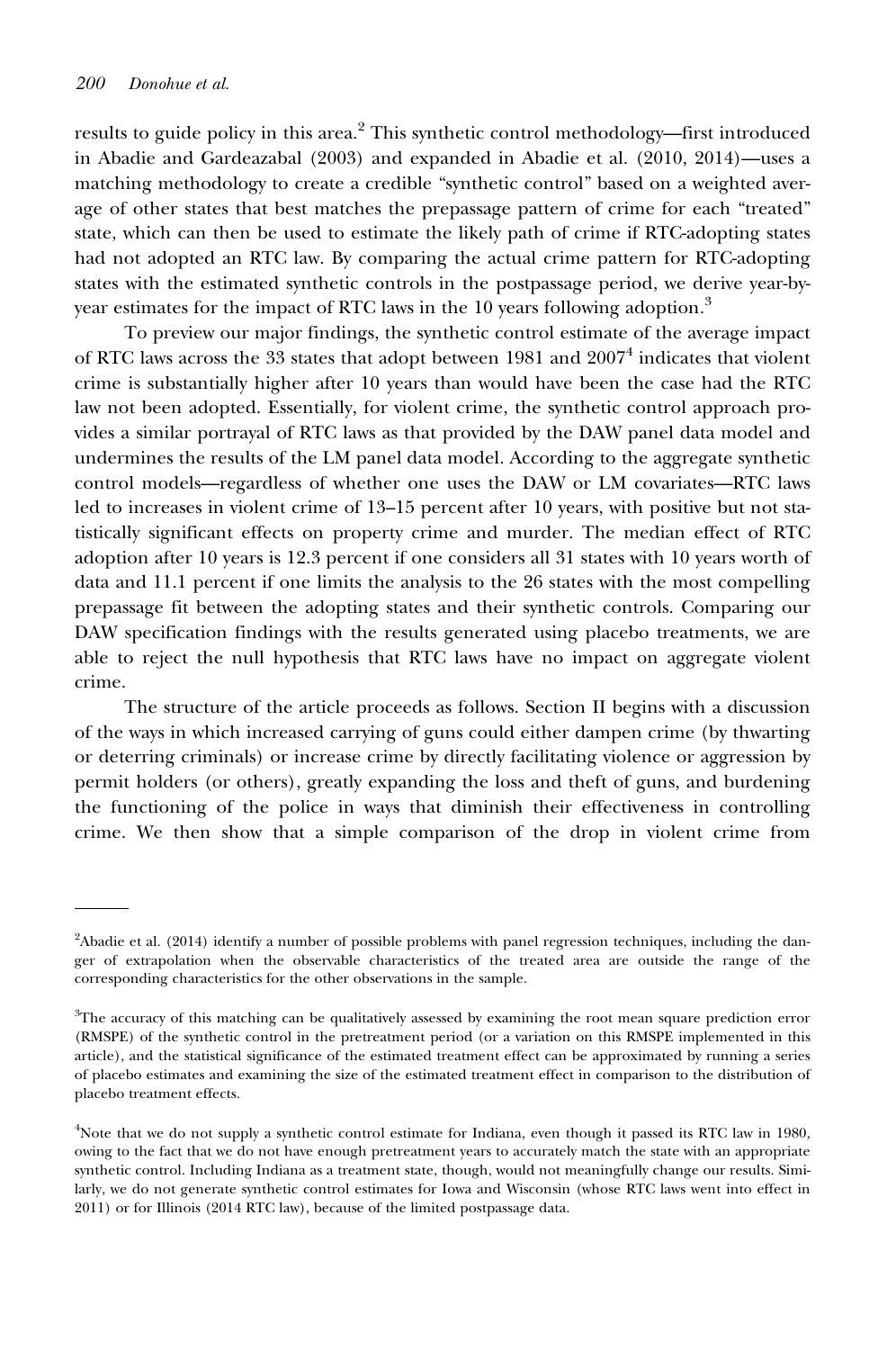1977–2014 in the states that have resisted the adoption of RTC laws is almost an order of magnitude greater than in RTC-adopting states (a 42.3 percent drop vs. a 4.3 percent drop), although a spartan panel data model with only state and year effects reduces the differential to 20.2 percent. Section III discusses the panel data results, showing that the DAW model indicates that RTC laws have increased violent and property crime, with weaker evidence that RTC laws increased homicide (but not non-gun homicide) over our entire data period, while both the DAW and the LM model provide statistically significant evidence that RTC laws have increased murder in the postcrack period.

The remainder of the article shows that, using either the DAW or LM explanatory variables, the synthetic control approach uniformly supports the conclusion that RTC laws lead to substantial increases in violent crime. Section IV describes the details of our implementation of the synthetic control approach and shows that the mean and median estimates of the impact of RTC laws show greater than double-digit increases by the 10th year after adoption. Section V provides aggregate synthetic control estimates of the impact of RTC laws, and Section VI concludes.

## II. THE IMPACT OF RTC LAWS: THEORETICAL Considerations and Simple Comparisons

A. Gun Carrying and Crime

#### 1. Mechanisms of Crime Reduction

Allowing citizens to carry concealed handguns can influence violent crime in a number of ways, some benign and some invidious. Violent crime can fall if criminals are deterred by the prospect of meeting armed resistance, and potential victims or armed bystanders may thwart or terminate attacks by either brandishing weapons or actually firing on the potential assailants. For example, in 2012, a Pennsylvania concealed carry permit holder became angry when he was asked to leave a bar because he was carrying a weapon and, in the ensuing argument, he shot two men, killing one, before another permit holder shot him (Kalinowski 2012). Two years later, a psychiatric patient in Pennsylvania killed his caseworker, and grazed his psychiatrist before the doctor shot back with his own gun, ending the assault by wounding the assailant (Associated Press 2014).

The impact of the Pennsylvania RTC law is somewhat ambiguous in both these cases. In the bar shooting, it was a permit holder who started the killing and another who ended it, so the RTC law may actually have increased crime. The case of the doctor's use of force is more clearly benign, although the RTC law may have made no difference: a doctor who routinely deals with violent and deranged patients would typically be able to secure a permit to carry a gun even under a may-issue regime. Only a statistical analysis can reveal whether in aggregate extending gun carrying beyond those with a demonstrated need and good character, as shall-issue laws do, imposes or reduces overall costs.

Some defensive gun uses can be socially costly and contentious even if they do avoid a robbery or an assault. For example, in 1984, when four teens accosted Bernie Goetz on a New York City subway, he prevented an anticipated robbery by shooting all four,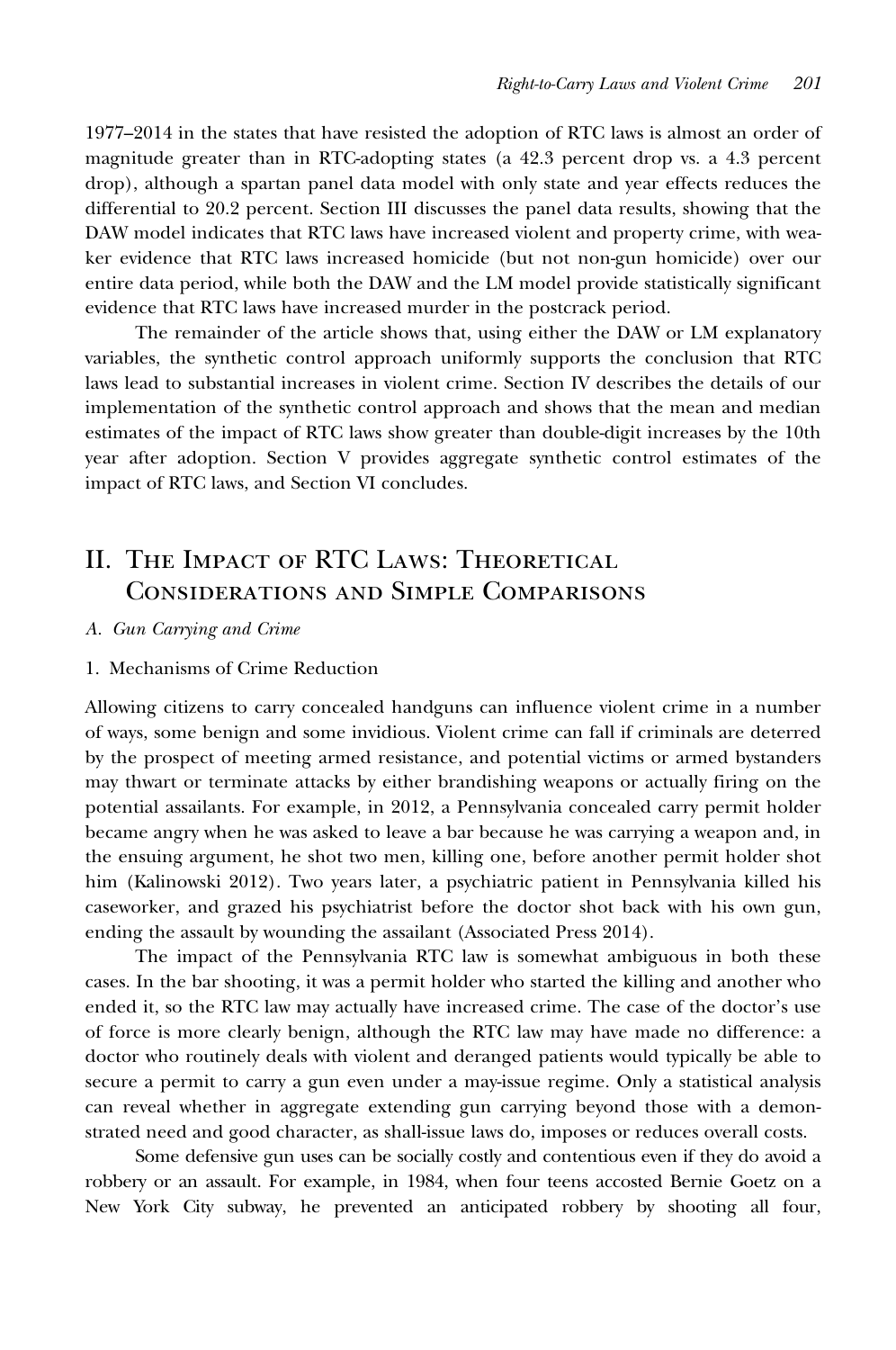permanently paralyzing one.<sup>5</sup> In 2010, a Pennsylvania concealed carry holder argued that he used a gun to thwart a beating. After a night out drinking, Gerald Ung, a 28-year-old Temple University law student, shot a 23-year-old former star lacrosse player from Villanova, Eddie DiDonato, when DiDonato rushed Ung angrily and aggressively after an altercation that began when DiDonato was bumped while doing chin ups on scaffolding on the street in Philadelphia. When prosecuted, Ung testified that he always carried his loaded gun when he went out drinking. A video of the incident shows that Ung was belligerent and had to be restrained by his friends before the dispute became more physical, which raises the question of whether his gun carrying contributed to his belligerence, and hence was a factor that precipitated the confrontation. Ung, who shot DiDonato six times, leaving DiDonato partially paralyzed with a bullet lodged in his spine, was acquitted of attempted murder, aggravated assault, and possessing an instrument of crime (Slobodzian 2011). While Ung avoided criminal liability and a possible beating, he was still prosecuted and then hit with a major civil action, and the incident did impose significant social costs, as shootings frequently  $do<sup>6</sup>$ 

In any event, the use of a gun by a concealed carry permit holder to thwart a crime is a statistically rare phenomenon. Even with the enormous stock of guns in the United States, the vast majority of the time that someone is threatened with violent crime no gun will be wielded defensively. A five-year study of such violent victimizations in the United States found that victims reported failing to defend or to threaten the criminal with a gun 99.2 percent of the time—this in a country with 300 million guns in civilian hands (Planty & Truman 2013). Adding 16 million permit holders who often dwell in low-crime areas may not yield many opportunities for effective defensive use for the roughly 1 percent of Americans who experience a violent crime in a given year, especially since criminals can attack in ways that preempt defensive measures.

#### 2. Mechanisms of Increasing Crime

Since the statistical evidence presented in this article suggests that the benign effects of RTC laws are outweighed by the harmful effects, we consider five ways in which RTC laws could increase crime: (a) elevated crime by RTC permit holders or by others, which can be induced by the greater belligerence of permit holders that can attend gun carrying or even through counterproductive attempts by permit holders to intervene protectively; (b) increased crime by those who acquire the guns of permit holders via loss or theft; (c) a change in culture induced by the hyper-vigilance about one's rights and the need

<sup>5</sup> The injury to Darrell Cabey was so damaging that he remains confined to a wheelchair and functions with the intellect of an eight-year-old, for which he received a judgment of \$43 million against Goetz, albeit without satisfaction (Biography.com 2016).

<sup>6</sup> According to the civil lawsuit brought by DiDonato, his injuries included "severe neurological impairment, inability to control his bowels, depression and severe neurologic injuries" (Lat 2012).

<sup>7</sup> Even big city police officers rarely need to fire a weapon despite their far greater exposure to criminals. According to a 2016 Pew Research Center survey of 7,917 sworn officers working in departments with 100 or more officers, "only about a quarter (27%) of all officers say they have ever fired their service weapon while on the job" (Morin & Mercer 2017).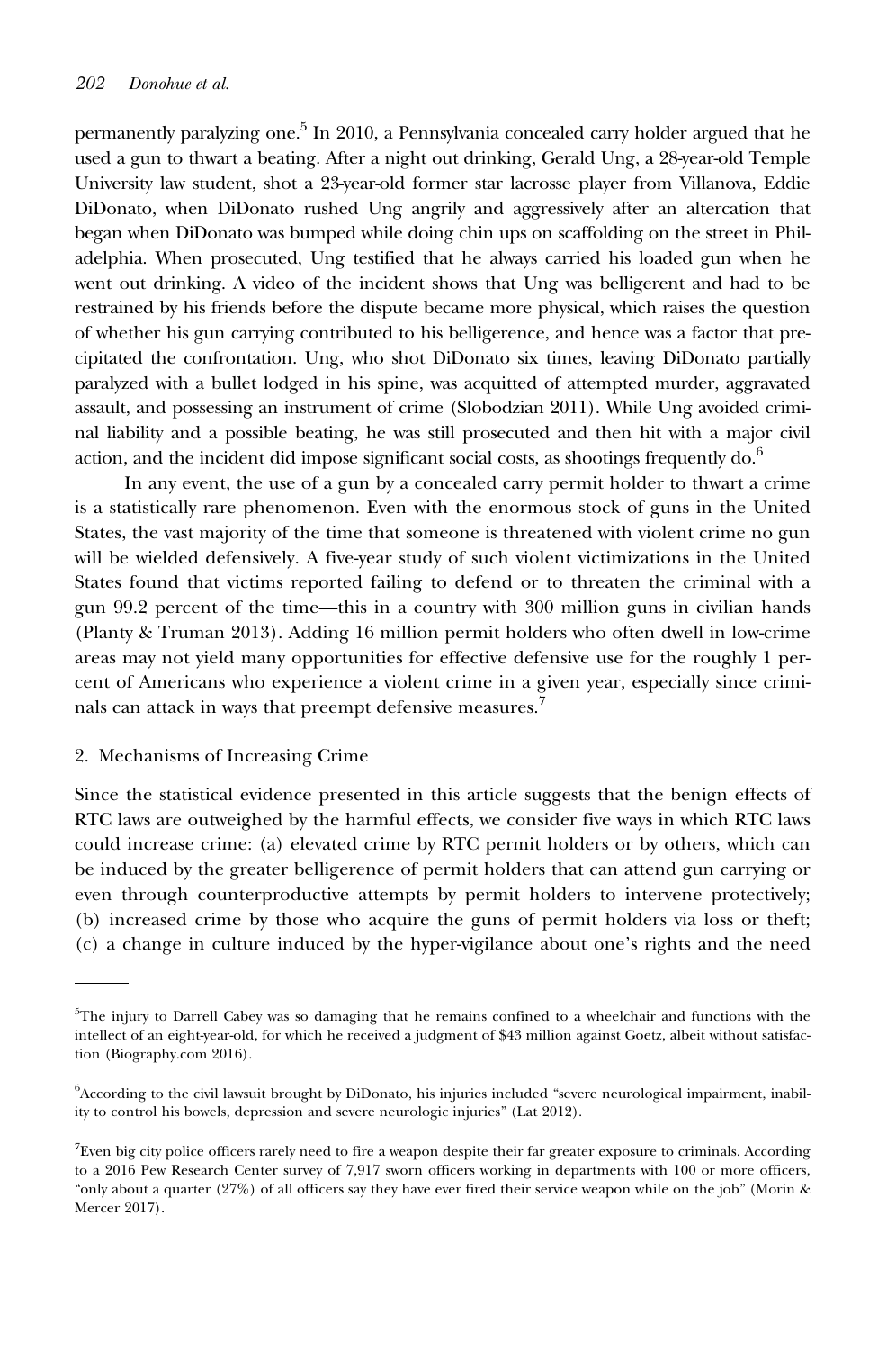to avenge wrongs that the gun culture can nurture; (d) elevated harm as criminals respond to the possibility of armed resistance by increasing their gun carrying and escalating their level of violence; and (e) all of the above factors will either take up police time or increase the risks the police face, thereby impairing the crime-fighting ability of police in ways that can increase crime.

a. Crime committed or induced by permit holders: RTC laws can lead to an increase in violent crime by increasing the likelihood a generally law-abiding citizen will commit a crime or increasing the criminal behavior of others. Moreover, RTC laws may facilitate the criminal conduct of those who generally have a criminal intent. We consider these two avenues below.

#### i. The pathway from the law-abiding citizen

Evidence from a nationally representative sample of 4,947 individuals indicates that Americans tend to overestimate their gun-related abilities. For example, 82.6 percent believed they were less likely than the average person to use a gun in anger. When asked about their "ability to responsibly own a handgun," 50 percent of the respondents deemed themselves to be in the top 10 percent and 23 percent placed their ability within the top 1 percent of the U.S. population. Such overconfidence has been found to increase risk taking and could well lead to an array of socially harmful consequences ranging from criminal misconduct and gun accidents to lost or stolen guns (Stark & Sachau 2016).

In a number of well-publicized cases, concealed carry permit holders have increased the homicide toll by killing someone with whom they became angry over an insignificant issue, ranging from merging on a highway and talking on a phone in a theater to playing loud music at a gas station (Lozano 2017; Levenson 2017; Scherer 2016). In one particularly tragic example in January 2019 at a bar in State College, Pennsylvania, a lawful permit holder, Jordan Witmer, got into a fight with his girlfriend. When a father and son sitting at the bar tried to intervene, Witmer killed both of them, shot his girlfriend in the chest, and fled. When his car crashed, Witmer broke into a nearby house, killed the 82-year-old homeowner, who was with his wife on their 60th wedding anniversary, and then killed himself (Sauro 2019). Another such example occurred in July 2018 when Michael Drejka started to hassle a woman sitting in a car in a disabled parking spot while her husband and five-year-old son ran into a store. When the husband emerged, he pushed Drejka to the ground, who then killed him with a shot to the chest. The killing is caught on video and Drejka is being prosecuted for manslaughter in Clearwater, Florida (Simon 2018).

When Philadelphia permit holder Louis Mockewich shot and killed a popular youth football coach (another permit holder carrying his gun) over a dispute concerning snow shoveling in January 2000, Mockewich's car had an NRA bumper sticker reading "Armed with Pride" (Gibbons & Moran 2000). An angry young man, with somewhat of a paranoid streak, who has not yet been convicted of a crime or adjudicated as a "mental defective," may be encouraged to carry a gun if he resides in an RTC state.<sup>8</sup> That such

<sup>8</sup> The Gun Control Act of 1968 prohibits gun possession by felons and adjudicated "mental defectives" (18 U.S.C. 922(d)(4), 2016).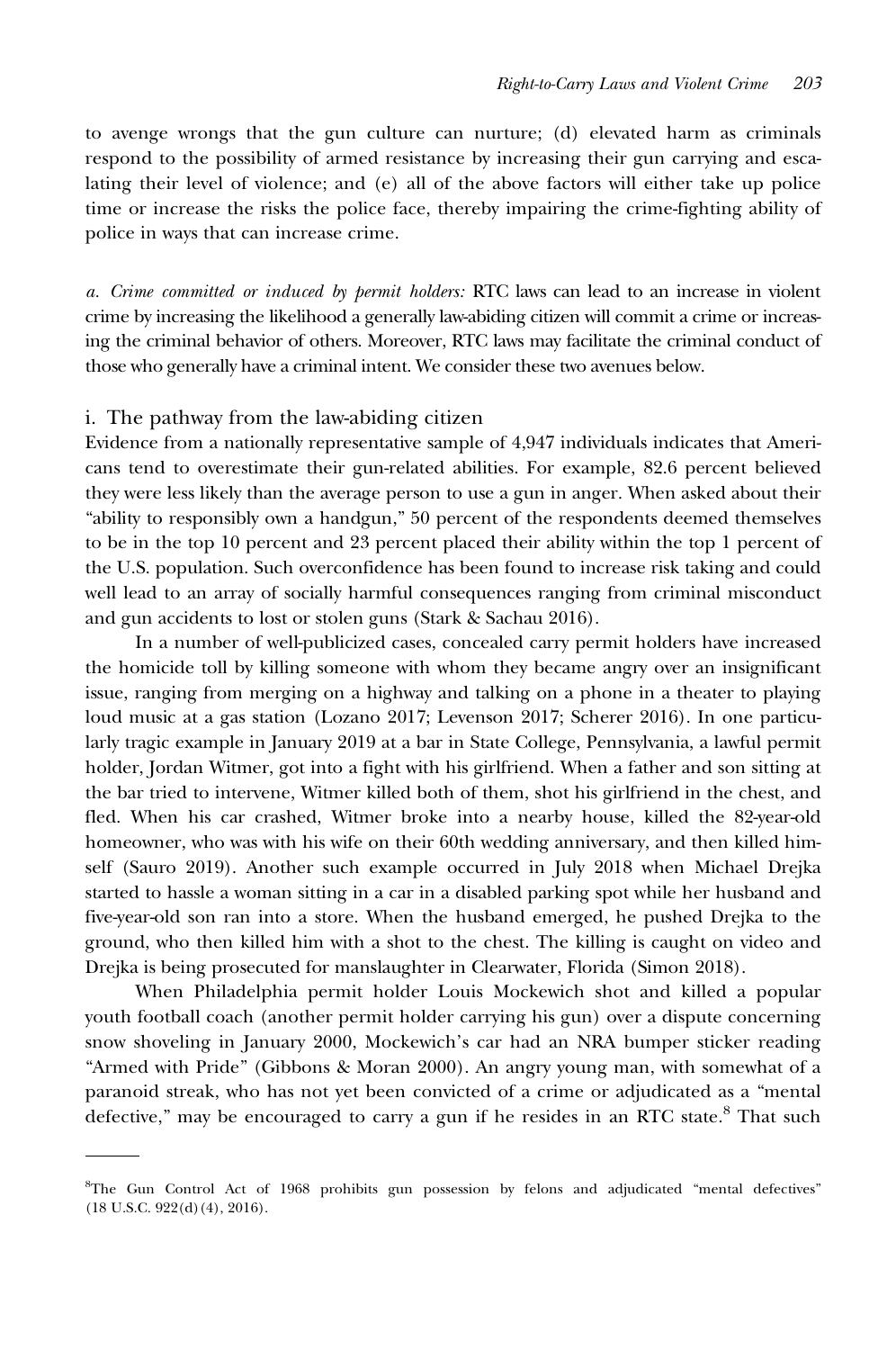individuals will be more likely to be aggressive once armed and hence more likely to stimulate violence by others should not be surprising.

Recent evidence suggests that as gun carrying is increasing with the proliferation of RTC laws, road rage incidents involving guns are rising (Biette-Timmons 2017; Plumlee 2012). Incidents in which "someone in a car brandished a gun in a threatening manner or fired a gun at another driver or passenger have more than doubled in the last three years, from 247 in 2014 to 620 in 2016 …. The highest-profile recent road rage incidents involved two NFL players, Joe McKnight and Will Smith, killed … in separate road rage shootings in New Orleans" (Shen 2017).<sup>9</sup> In the nightmare case for RTC, two Michigan permit-holding drivers pulled over to battle over a tailgating dispute in September 2013 and each shot and killed the other (Stuart 2013). Without Michigan's RTC law, this would likely have not been a double homicide. Indeed, two studies—one for Arizona and one for the nation as a whole—found that "the evidence indicates that those with guns in the vehicle are more likely to engage in 'road rage'" (Hemenway et al. 2006; Miller et al.  $2002$ .<sup>10</sup> These studies may suggest either that gun carrying emboldens more aggressive behavior or reflects a selection effect for more aggressive individuals.<sup>11</sup> If this is correct, then it may not be a coincidence that there are so many cases in which a concealed carry holder acts belligerently and is shot by another permit holder.<sup>12</sup>

<sup>9</sup> Joe McNight and Ronald Gasser were arguing through their open car windows as they drove for miles. When they were both stopped at a red light, McNight walked over to Gasser's car, and the "two argued through the passengerside window until Gasser pulled a gun from between his seat and the center console and shot McKnight three times." Gasser was convicted of manslaughter and sentenced to a prison term of 30 years (Calder 2018).

<sup>&</sup>lt;sup>10</sup>A perfect illustration was provided by 25-year-old Minnesota concealed carry permit holder Alexander Weiss, who got into an argument after a fender bender caused by a 17-year-old driver. Since the police had been called, it is hard to imagine that this event could end tragically—unless someone had a gun. Unfortunately, Weiss, who had a bumper sticker on his car saying "Gun Control Means Hitting Your Target," killed the 17-year-old with one shot to the chest and has been charged with second-degree murder (KIMT 2018).

 $11$ While concealed carry permit holders should be free of any felony conviction, and thus show a lower overall rate of violence than a group that contains felons, a study in Texas found that when permit holders do commit a crime, it tends to be a severe one: "the concentration of convictions for weapons offenses, threatening someone with a firearm, and intentionally killing a person stem from the ready availability of a handgun for CHL holders" (Phillips et al. 2013). See, for example, a Texas permit holder who told police he shot a man in the head at an IHOP restaurant in Galveston because "he was annoyed by the noise the victim and others were making just a table away" (ABC News 2018).

 $12$ We have just cited three of them: the 2012 Pennsylvania bar shooting, the 2000 Philadelphia snow-shoveling dispute, and the 2013 Michigan road-rage incident. Here are two more. Former NFL player Will Smith, a concealed carry permit holder with a loaded gun in his car, was engaged in a road rage incident with another permit holder, who killed him with seven shots in the back and one into his side and shot his wife, hitting both knees. The shooter was convicted of manslaughter and sentenced to 25 years in prison (Lane 2018). In yet another recent case, two permit holders glowered at each other in a Chicago gas station, and when one drew his weapon, the second man pulled out his own gun and killed the 43-year-old instigator, who died in front of his son, daughter, and pregnant daughter-in-law (Hernandez 2017). A video of the encounter can be found at [https://www.youtube.](https://www.youtube.com/watch?v=I2j9vvDHlBU) [com/watch?v=I2j9vvDHlBU](https://www.youtube.com/watch?v=I2j9vvDHlBU). According to the police report obtained by the Chicago Tribune, a bullet from the gun exchange broke the picture window of a nearby garden apartment and another shattered the window of a car with four occupants that was driving past the gas station. No charges were brought against the surviving permit holder, who shot first but in response to the threat initiated by the other permit holder.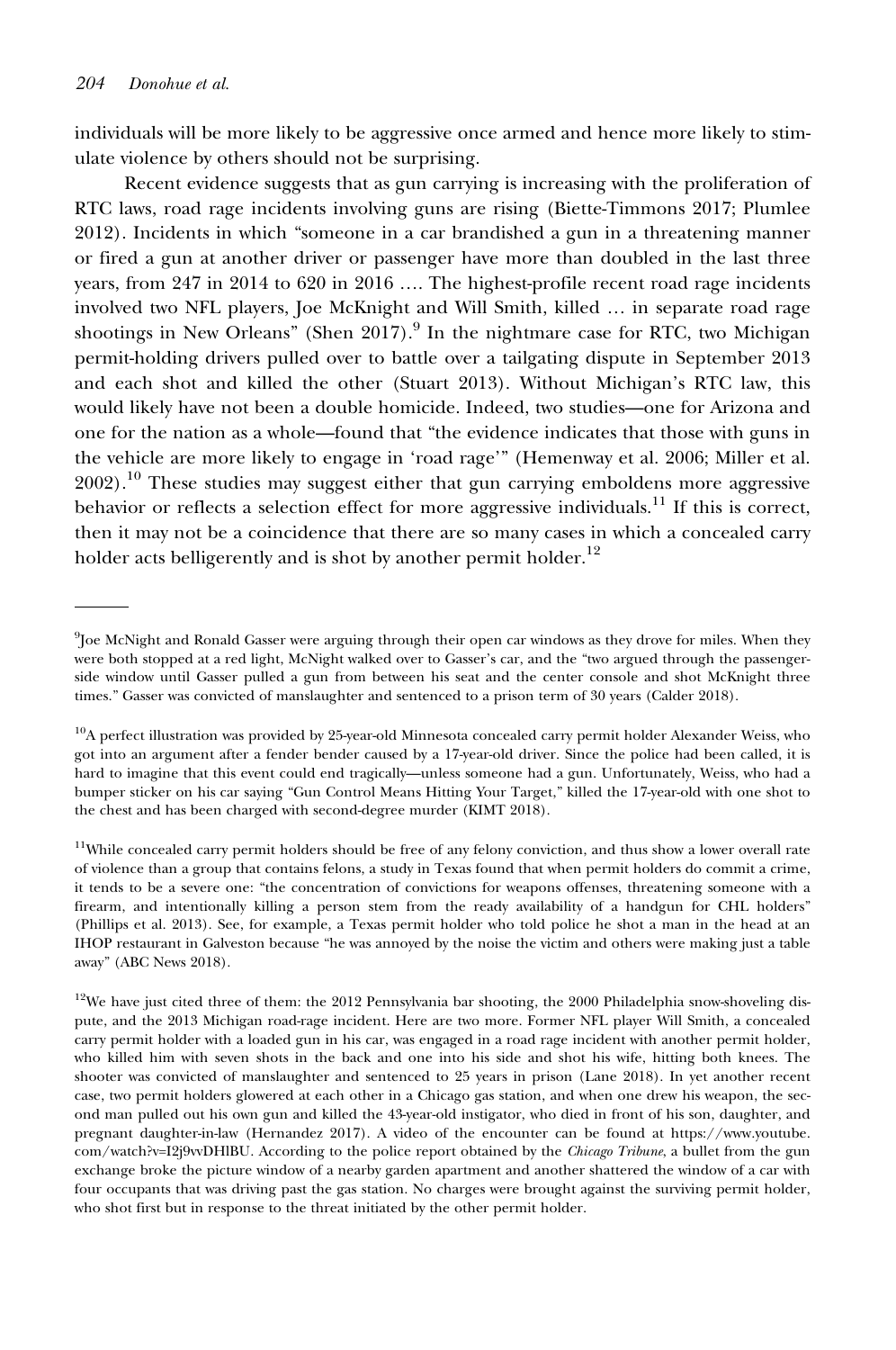In general, the critique that the relatively low number of permit revocations proves that permit holders do not commit enough crime to substantially elevate violent criminality is misguided for a variety of reasons. First, only a small fraction of 1 percent of Americans commits a gun crime each year, so we do not expect even a random group of Americans to commit much crime, let alone a group purged of convicted felons. Nonetheless, permit revocations clearly understate the criminal misconduct of permit holders, since not all violent criminals are caught and we have just seen five cases where six permit holders were killed, so no permit revocation or criminal prosecution would have occurred regardless of any criminality by the deceased.<sup>13</sup> Second, and perhaps more importantly, RTC laws increase crime by individuals other than permit holders in a variety of ways. The messages of the gun culture, perhaps reinforced by the adoption of RTC laws, can promote fear and anger, which are emotions that can invite more hostile confrontations leading to violence. For example, if permit holder George Zimmerman hassled Trayvon Martin only because Zimmerman was armed, then the presence of Zimmerman's gun could be deemed to have encouraged a hostile confrontation, regardless of who ultimately becomes violent.<sup>14</sup>

Even well-intentioned interventions by permit holders intending to stop a crime have elevated the crime count when they ended with the permit holder either being killed by the criminal<sup>15</sup> or shooting an innocent party by

<sup>&</sup>lt;sup>13</sup>In addition, NRA-advocated state laws that ban the release of information about whether those arrested for even the most atrocious crimes are RTC permit holders make it extremely difficult to monitor their criminal conduct.

 $14P$ sychologists have found that the very act of carrying a gun tends to distort perceptions of reality in a way that exaggerates perceived threats. "We have shown here that … the act of wielding a firearm raises the likelihood that nonthreatening objects will be perceived as threats. This bias can clearly be horrific for victims of accidental shootings" (Witt & Brockmole 2012). As one permit holder explained: "a gun causes its bearer to see the world differently. A well-lit city sidewalk full of innocent pedestrians becomes a scene—a human grouping one of whose constituents you might need to shoot. Something good in yourself is, by this means, sacrificed. And more. In a sudden, unwieldy hauling-out of your piece, or just by having your piece in your pocket, you can fumble around and shoot yourself, as often happens and isn't at all funny. Or you might shoot some little girl on a porch across the street or two streets away, or five streets away. Lots and lots of untoward things can happen when you're legally carrying a concealed firearm. One or two of them might turn out to be beneficial—to you. But a majority are beneficial to neither man nor beast. Boats are said, by less nautical types, always to be seeking a place to sink. Guns—no matter who has them—are always seeking an opportunity to go off. Anybody who says different is a fool or a liar or both" (Ford 2016).

<sup>&</sup>lt;sup>15</sup>In 2016 in Arlington, Texas, a man in a domestic dispute shot at a woman and then tried to drive off (under Texas law it was lawful for him to be carrying his gun in his car, even though he did not have a concealed carry permit.) When he was confronted by a permit holder, the shooter slapped the permit holder's gun out of his hand and then killed him with a shot to the head. Shortly thereafter, the shooter turned himself into the police (Mettler 2016). Similarly, when armed criminals entered a Las Vegas Walmart in 2014 and told everyone to get out because "[t]his is a revolution," one permit holder told his friend he would stay to confront the threat. He was gunned down shortly before the police arrived, adding to the death toll rather than reducing it (NBC News 2014). Finally, in January 2010, Stephen Sharp arrived at work at a St. Louis power plant just as co-worker Timothy Hendron began firing at fellow workers with an AK-47. Retrieving a pistol from his truck, Sharp opened fire at Hendron, and fecklessly discharged all six rounds from across the parking lot. Unharmed, Hendron returned fire, grievously wounding Sharp and continuing his rampage unabated. When the police arrived, there was "no clear distinction between attacker and victims." In the end, Hendron killed three and wounded five before killing himself (Byers 2010).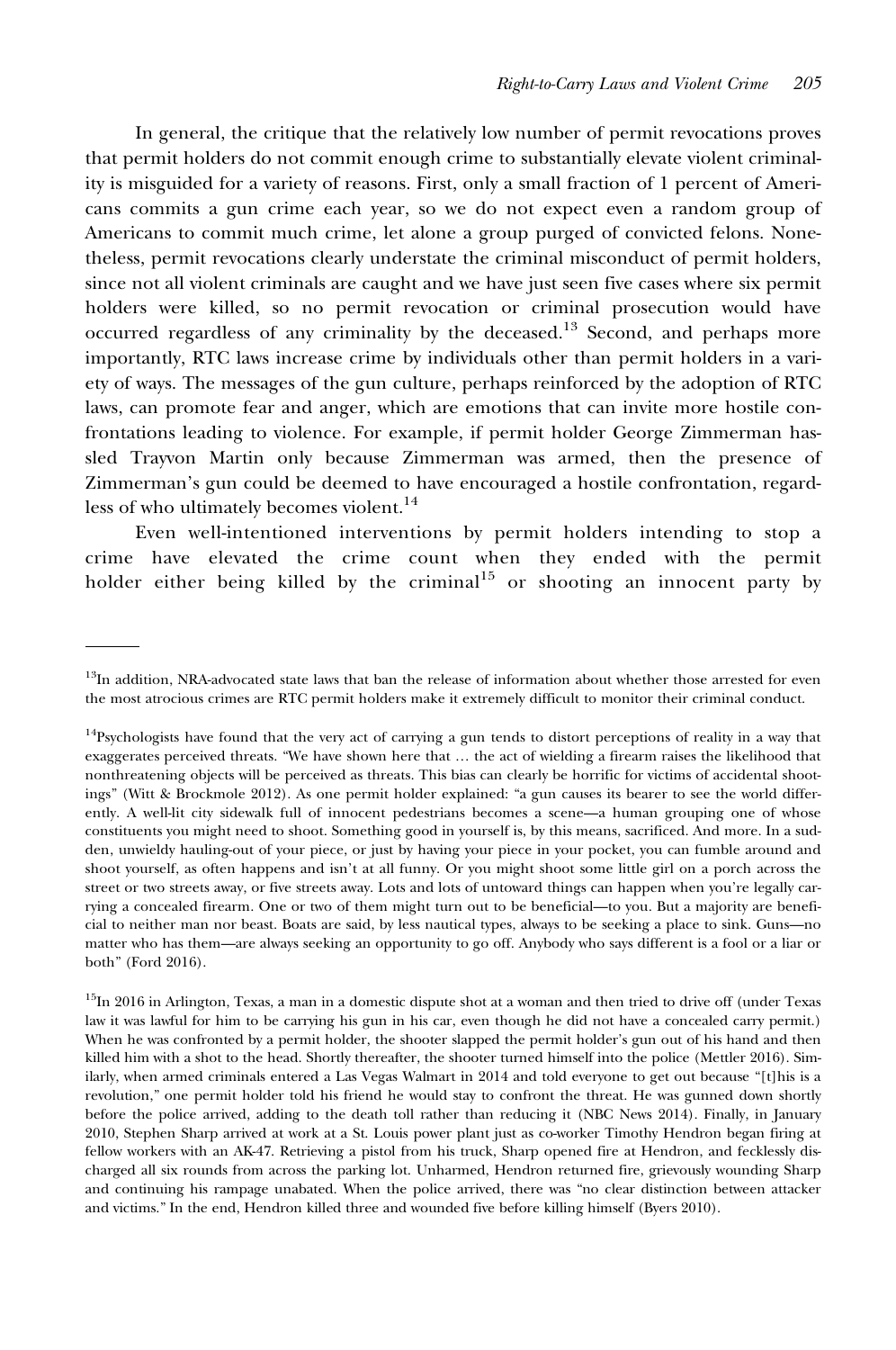mistake.<sup>16</sup> Indeed, an FBI study of  $160$  active shooter incidents found that in almost half (21 of 45) the situations in which police engaged the shooter to end the threat, law enforcement suffered casualties, totaling nine killed and 28 wounded (Blair & Schweit 2014). One would assume the danger to an untrained permit holder trying to confront an active shooter would be greater than that of a trained professional, which may in part explain why effective intervention in such cases by permit holders to thwart crime is so rare. Although the same FBI report found that in 21 of a total of 160 active shooter incidents between 2000 and 2013, "the situation ended after unarmed citizens safely and successfully restrained the shooter," there was only one case—in a bar in Winnemucca, Nevada in 2008—in which a private armed citizen other than an armed security guard stopped a shooter, and that individual was an active-duty Marine (Holzel 2008).

#### ii. The pathway from those harboring criminal intent

Over the 10-year period from May 2007 through January 2017, the Violence Policy Center (2017) lists 31 instances in which concealed carry permit holders killed three or more individuals in a single incident. Many of these episodes are disturbingly similar in that there was substantial evidence of violent tendencies and/or serious mental illness, but no effort was made to even revoke the carry permit, let alone take effective action to prevent access to guns. For example, on January 6, 2017, concealed handgun permit holder Esteban Santiago, 26, killed five and wounded six others at the Fort Lauderdale-Hollywood Airport, before sitting on the floor and waiting to be arrested as soon as he ran out of ammunition. In the year prior to the shooting, police in Anchorage, Alaska, charged Santiago with domestic violence, and visited the home five times for various other complaints (KTUU 2017). In November 2016, Santiago entered the Anchorage FBI office and spoke of "mind control" by the CIA and having "terroristic thoughts" (Hopkins 2017). Although the police took his handgun at the time, it was returned to him on December 7, 2016 after Santiago spent four days in a mental health facility because, according to federal officials, "there was no mechanism in federal law for officers to permanently seize the weapon"<sup>17</sup> (Boots 2017). Less than a month later, Santiago flew with his gun to Florida and opened fire in the baggage claim area.<sup>18</sup>

In January 2018, the FBI charged Taylor Wilson, a 26-year-old Missouri concealed carry permit holder, with terrorism on an Amtrak train when, while carrying a loaded

 $16$ In 2012, "a customer with a concealed handgun license ... accidentally shot and killed a store clerk" during an attempted robbery in Houston (MacDonald 2012). Similarly, in 2015, also in Houston, a bystander who drew his weapon upon seeing a carjacking incident ended up shooting the victim in the head by accident (KHOU 2015). An episode in June 2017 underscored that interventions even by well-trained individuals can complicate and exacerbate unfolding crime situations. An off-duty Saint Louis police officer with 11 years of service was inside his home when he heard the police exchanging gunfire with some car thieves. Taking his police-issued weapon, he went outside to help, but as he approached he was told by two officers to get on the ground and then shot in the arm by a third officer who "feared for his safety" (Hauser 2017).

<sup>&</sup>lt;sup>17</sup>Moreover, in 2012, Puerto Rican police confiscated Santiago's handguns and held them for two years before returning them to him in May 2014, after which he moved to Alaska (Clary et al. 2017).

<sup>&</sup>lt;sup>18</sup>For a similar story of repeated gun violence and signs of mental illness by a concealed carry permit holder, see the case of Aaron Alexis, who murdered 12 at the Washington Navy Yard in September 2013 (Carter et al. 2013).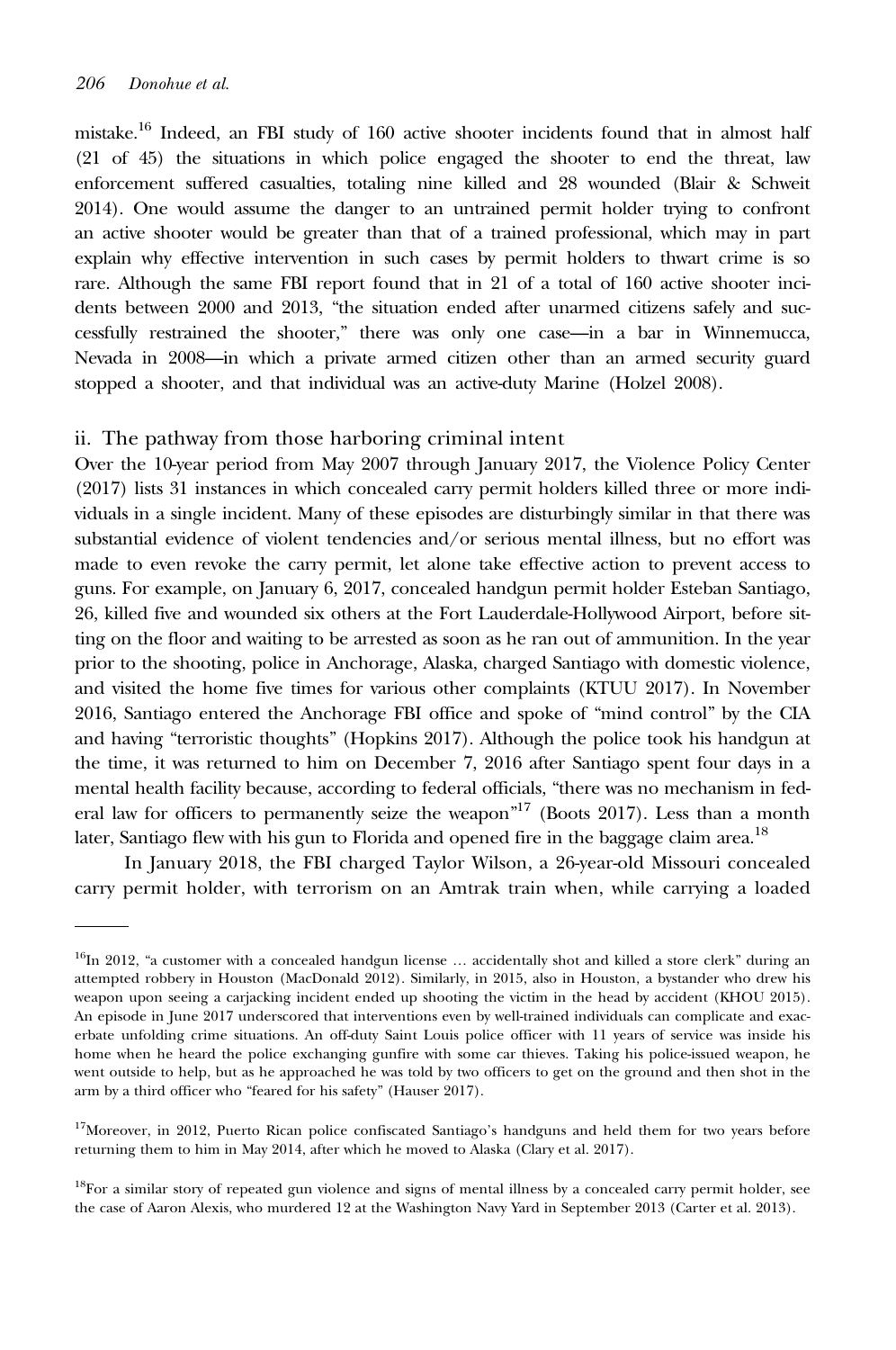weapon, he tried to interfere with the brakes and controls of the moving train. According to the FBI, Wilson had (1) previously joined an "alt-right" neo-Nazi group and traveled to the Unite the Right rally in Charlottesville, Virginia in August 2017; (2) indicated his interest in "killing black people" and was the perpetrator of a road-rage incident in which he pointed a gun at a black woman for no apparent reason while driving on an interstate highway in April 2016; and (3) possessed devices and weapons "to engage in criminal offenses against the United States." Research is needed to analyze whether having a permit to legally carry weapons facilitates such criminal designs (Pilger 2018).

In June 2017, Milwaukee Police Chief Ed Flynn pointed out that criminal gangs have taken advantage of RTC laws by having gang members with clean criminal records obtain concealed carry permits and then hold the guns after they are used by the active criminals (Officer.com 2017). Flynn was referring to so-called human holsters who have RTC permits and hold guns for those barred from possession. For example, Wisconsin permit holder Darrail Smith was stopped three times while carrying guns away from crime scenes before police finally charged him with criminal conspiracy. In the second of these, Smith was "carrying three loaded guns, including one that had been reported stolen," but that was an insufficient basis to charge him with a crime or revoke his RTC permit (DePrang 2015). Having a "designated permit holder" along to take possession of the guns when confronted by police may be an attractive benefit for criminal elements acting in concert (Fernandez et al. 2015; Luthern 2015).

b. Increased gun thefts: The most frequent occurrence each year involving crime and a good guy with a gun is not self-defense but rather the theft of the good guy's gun, which occurs hundreds of thousands of times each year.19 Data from a nationally representative web-based survey conducted in April 2015 of 3,949 subjects revealed that those who carried guns outside the home had their guns stolen at a rate over 1 percent per year (Hemenway et al. 2017). Given the current level of roughly 16 million permit holders, a plausible estimate is that RTC laws result in permit holders furnishing more than 100,000 guns per year to criminals.<sup>20</sup> As Phil Cook has noted, the relationship between gun theft and crime is a complicated one for which few definitive data are currently available (Cook

<sup>&</sup>lt;sup>19</sup>According to Larry Keane, senior vice president of the National Shooting Sports Foundation (a trade group that represents firearms manufacturers): "There are more guns stolen every year than there are violent crimes committed with firearms." More than 237,000 guns were reported stolen in the United States in 2016, according to the FBI's National Crime Information Center. The actual number of thefts is obviously much higher since many gun thefts are never reported to police, and "many gun owners who report thefts do not know the serial numbers on their firearms, data required to input weapons into the NCIC." The best survey estimated 380,000 guns were stolen annually in recent years, but given the upward trend in reports to police, that figure likely understates the current level of gun thefts (Freskos 2017b). According to National Crime Information Center data, the number of guns reported stolen nationally jumped 60 percent between 2007 and 2016 (Freskos 2018a).

 $20$ While the Hemenway et al. study is not large enough and detailed enough to provide precise estimates, it establishes that those who have carried guns in the last month are more likely to have them stolen. A recent Pew Research Survey found that 26 percent of American gun owners say they carry a gun outside of their home "all or most of the time" (Igielnik & Brown 2017, surveying 3,930 U.S. adults, including 1,269 gun owners). If 1 percent of 16 million permit holders have guns stolen each year, that would suggest 160,000 guns were stolen. Only guns stolen outside the home would be attributable to RTC laws, so a plausible estimate of guns stolen per year owing to gun carrying outside the home might be 100,000.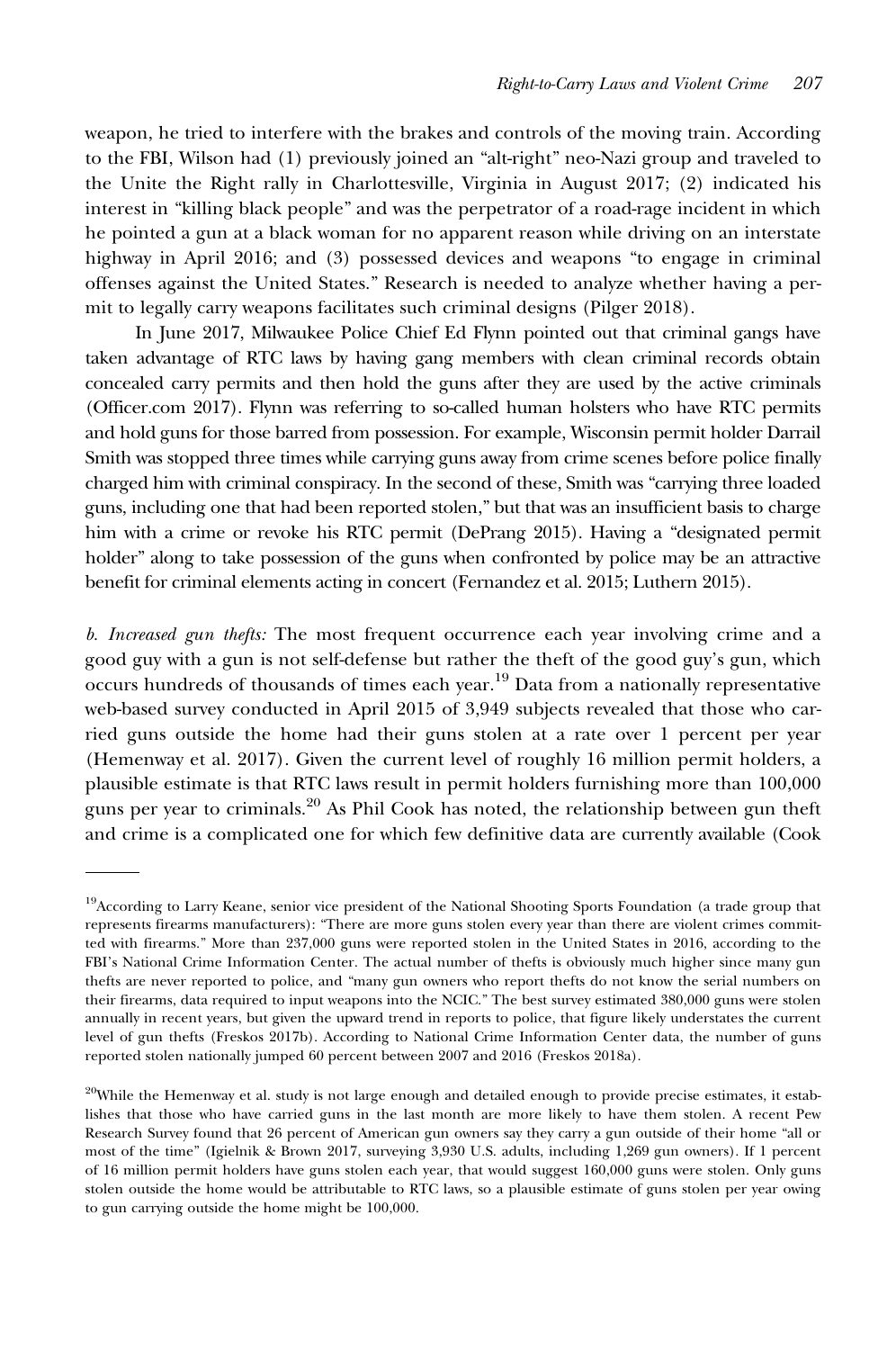2018). But if there was any merit to the outrage over the loss of about 1,400 guns during the Fast and Furious program that began in 2009 and the contribution that these guns made to crime (primarily in Mexico), it highlights the severity of the vastly greater burdens of guns lost by and stolen from U.S. gun carriers.<sup>21</sup> A 2013 report from the Bureau of Alcohol, Tobacco, Firearms, and Explosives concluded that "lost and stolen guns pose a substantial threat to public safety and to law enforcement. Those that steal firearms commit violent crimes with stolen guns, transfer stolen firearms to others who commit crimes, and create an unregulated secondary market for firearms, including a market for those who are prohibited by law from possessing a gun" (Office of the Director—Strategic Management 2013; Parsons & Vargas 2017).

For example, after Sean Penn obtained a permit to carry a gun, his car was stolen with two guns in the trunk. The car was soon recovered, but the guns were gone (Donohue 2003). In July 2015 in San Francisco, the theft of a gun from a car in San Francisco led to a killing of a tourist on a city pier that almost certainly would not have occurred if the lawful gun owner had not left it in the car (Ho 2015). Just a few months later, a gun stolen from an unlocked car was used in two separate killings in San Francisco and Marin in October 2015 (Ho & Williams 2015). According to the National Crime Victimization Survey, in 2013 there were over 660,000 auto thefts from households. More guns being carried in vehicles by permit holders means more criminals will be walking around with the guns stolen from permit holders.<sup>22</sup>

As Michael Rallings, the top law enforcement official in Memphis, Tennessee, noted in commenting on the problem of guns being stolen from cars: "Laws have unintended consequences. We cannot ignore that as a legislature passes laws that make guns more accessible to criminals, that has a direct effect on our violent crime rate" (Freskos 2017a). An Atlanta police sergeant elaborated on this phenomenon: "Most of our criminals, they go out each and every night hunting for guns, and the easiest way to get them is out of people's cars. We're finding that a majority of stolen guns that are getting in the hands of criminals and being used to commit crimes were stolen out of vehicles" (Freskos 2017c). In 2015, 70 percent of guns reported stolen in Atlanta came from cars and trucks (Freskos 2016). Another Atlanta police officer stated that weapons stolen from cars "are used in crimes to shoot people, to rob people" because criminals find these guns to be easy to steal and hard to trace. "For them, it doesn't cost them anything to break into a car and steal a gun" (Freskos 2016).<sup>23</sup>

<sup>21&</sup>quot;Of the 2,020 guns involved in the Bureau of Alcohol, Tobacco, Firearms, and Explosives probe dubbed 'Operation Fast and Furious,' 363 have been recovered in the United States and 227 have been recovered in Mexico. That leaves 1,430 guns unaccounted for" (Schwarzschild & Griffin 2011). Wayne LaPierre of the NRA was quoted as saying: "These guns are now, as a result of what [ATF] did, in the hands of evil people, and evil people are committing murders and crimes with these guns against innocent citizens" (Horwitz 2011).

 $22$ In early December 2017, the sheriff in Jacksonville, Florida announced that his office knew of 521 guns that had been stolen so far in 2017—from unlocked cars alone! (Campbell 2017).

<sup>&</sup>lt;sup>23</sup>Examples abound: Tario Graham was shot and killed during a domestic dispute in February 2012 with a revolver stolen weeks earlier out of pickup truck six miles away in East Memphis (Perrusquia 2017). In Florida, a handgun stolen from an unlocked Honda Accord in mid-2014 helped kill a police officer a few days before Christmas that year (Sampson 2014). A gun stolen from a parked car during a Mardi Gras parade in 2017 was used a few days later to kill 15-year-old Nia Savage in Mobile, Alabama, on Valentine's Day (Freskos 2017a).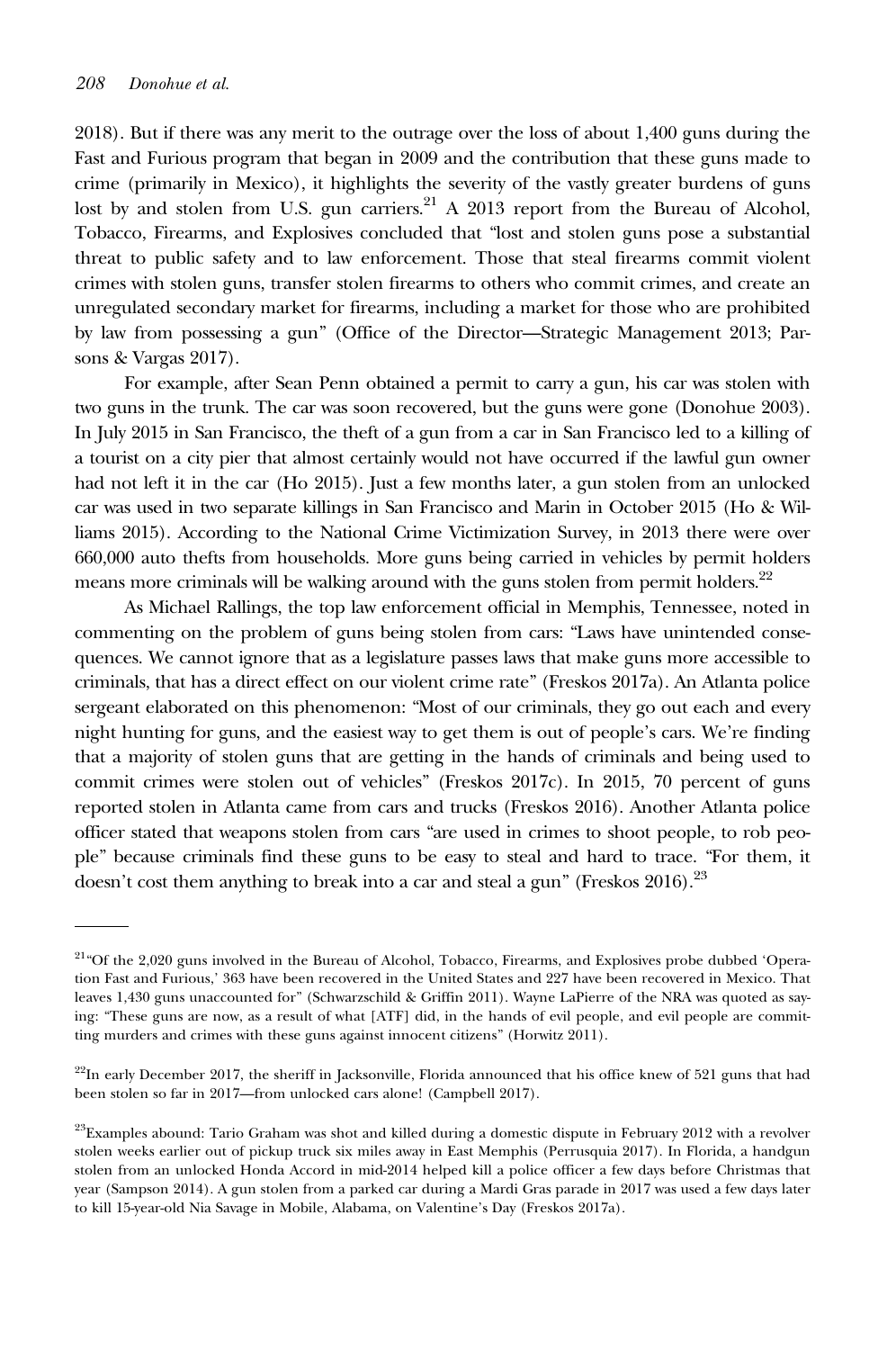Of course, the permit holders whose guns are stolen are not the killers, but they can be the but-for cause of the killings. Lost, forgotten, and misplaced guns are another dangerous byproduct of RTC laws.24

c. Enhancing a culture of violence: The South has long had a higher rate of violent crime than the rest of the country. For example, in 2012, while the South had about onequarter of the U.S. population, it had almost 41 percent of the violent crime reported to police (Fuchs 2013). Social psychologists have argued that part of the reason the South has a higher violent crime rate is that it has perpetuated a "subculture of violence" predicated on an aggrandized sense of one's rights and honor that responds negatively to perceived insults. A famous experiment published in the Journal of Personality and Social Psychology found that southern males were more likely than northern males to respond aggressively to being bumped and insulted. This was confirmed by measurement of their stress hormones and their frequency of engaging in aggressive or dominant behavior after being insulted (Cohen et al. 1996). To the extent that RTC laws reflect and encourage this cultural response, they can promote violent crime not only by permit holders, but by all those with or without guns who are influenced by this crime-inducing worldview.

Even upstanding citizens, such as Donald Brown, a 56-year-old retired Hartford firefighter with a distinguished record of service, can fall prey to the notion that resort to a lawful concealed weapon is a good response to a heated argument. Brown was sentenced to seven years in prison in January 2018 by a Connecticut judge who cited his "poor judgment on April 24, 2015, when he drew his licensed 9mm handgun and fired a round into the abdomen of Lascelles Reid, 33." The shooting was prompted by a dispute "over renovations Reid was performing at a house Brown owns" (Owens 2018). Once again, we see that the RTC permit was the pathway to serious violent crime by a previously law-abiding citizen.

d. Increasing violence by criminals: The argument for RTC laws is often predicated on the supposition that they will encourage good guys to have guns, leading only to benign effects on the behavior of bad guys. This is highly unlikely to be true.<sup>25</sup> Indeed, the

<sup>&</sup>lt;sup>24</sup>The growing TSA seizures in carry-on luggage are explained by the increase in the number of gun carriers who simply forget they have a gun in their luggage or briefcase (Williams & Waltrip 2004). A chemistry teacher at Marjory Stoneman Douglas High School in Parkland, Florida, who had said he would be willing to carry a weapon to protect students at the school, was criminally charged for leaving a loaded pistol in a public restroom. The teacher's 9mm Glock was discharged by an intoxicated homeless man who found it in the restroom (Stanglin 2018).

<sup>&</sup>lt;sup>25</sup>Consider in this regard, David Friedman's theoretical analysis of how right-to-carry laws will reduce violent crime: "Suppose one little old lady in ten carries a gun. Suppose that one in ten of those, if attacked by a mugger, will succeed in killing the mugger instead of being killed by him—or shooting herself in the foot. On average, the mugger is much more likely to win the encounter than the little old lady. But—also on average—every hundred muggings produce one dead mugger. At those odds, mugging is a very unattractive profession—not many little old ladies carry enough money in their purses to justify one chance in a hundred of being killed getting it. The number of muggers—and muggings—declines drastically, not because all of the muggers have been killed but because they have, rationally, sought safer professions" (Friedman 1990). There is certainly no empirical support for the conjecture that muggings will "decline drastically" in the wake of RTC adoption. What Friedman's analysis overlooks is that muggers can decide not to mug (which is what Friedman posits) or they can decide to initiate their muggings by cracking the old ladies over the head or by being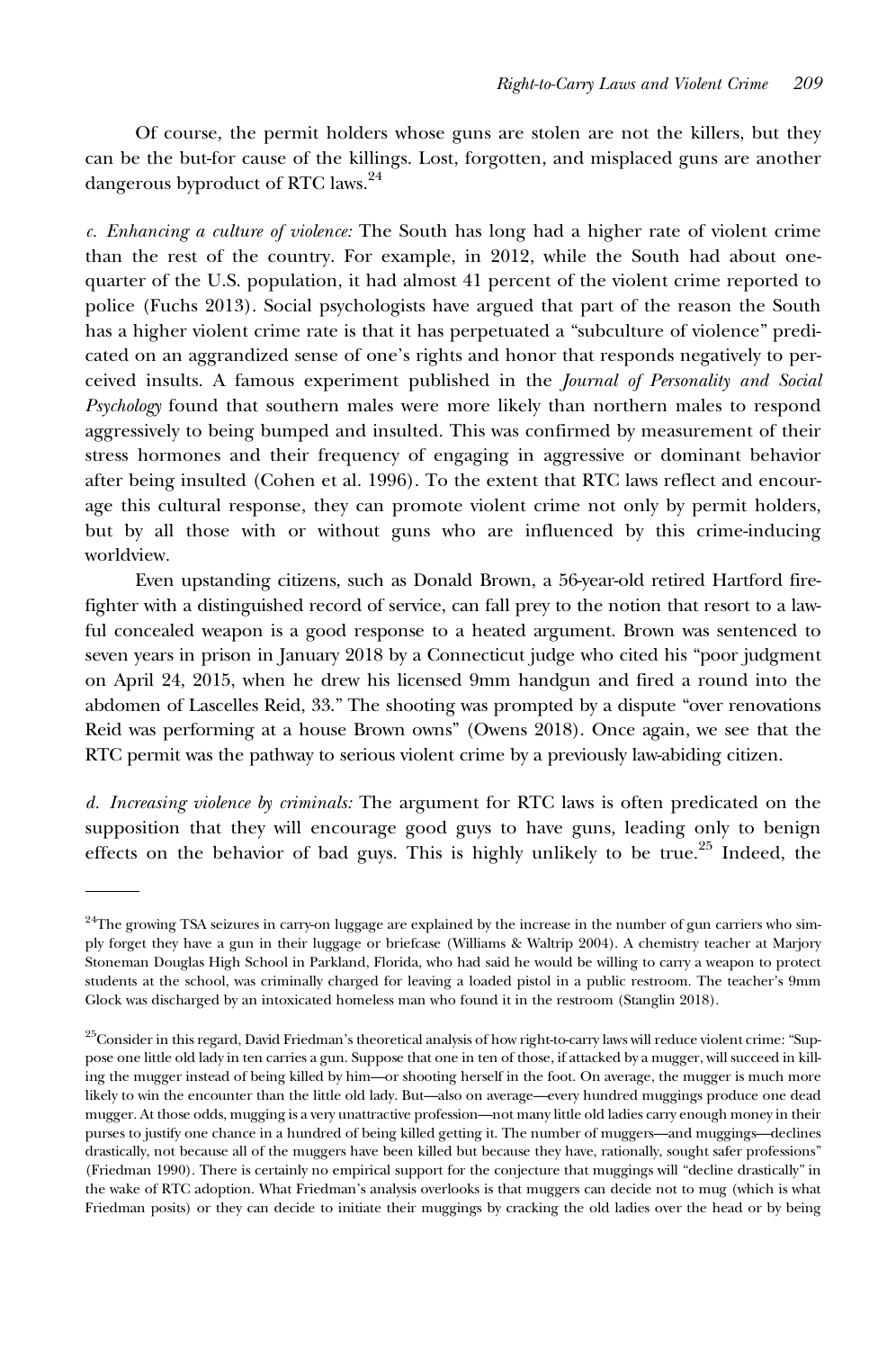evidence that gun prevalence in a state is associated with higher rates of lethal force by police (even controlling for homicide rates) suggests that police may be more fearful and shoot quicker when they are more likely to interact with an armed individual (Nagin forthcoming).<sup>26</sup> Presumably, criminals would respond in a similar fashion, leading them to arm themselves more frequently, attack more harshly, and shoot more quickly when citizens are more likely to be armed. In one study, two-thirds of prisoners incarcerated for gun offenses "reported that the chance of running into an armed victim was very or somewhat important in their own choice to use a gun" (Cook et al. 2009). Such responses by criminals will elevate the toll of the crimes that do occur.

Indeed, a panel data estimate over the years 1980 to 2016 reveals that the percentage of robberies committed with a firearm rises by 18 percent in the wake of RTC adoption  $(t =$ 2.60).<sup>27</sup> Our synthetic controls assessment similarly shows that the percentage of robberies committed with a firearm increases by 35 percent over 10 years ( $t = 4.48$ ).<sup>28</sup> Moreover, there is no evidence that RTC laws are reducing the overall level of robberies: the panel data analysis associates RTC laws with a 9 percent higher level of overall robberies  $(t = 1.85)$  and the synthetic controls analysis suggests a 7 percent growth over 10 years  $(t = 1.19)$ .

e. Impairing police effectiveness: According to an April 2016 report of the Council of Economic Advisers: "Expanding resources for police has consistently been shown to reduce crime; estimates from economic research suggests that a 10% increase in police size decreases crime by 3 to 10%" (CEA 2016:4). In summarizing the evidence on fighting crime in the Journal of Economic Literature, Aaron Chalfin and Justin McCrary note that adding police manpower is almost twice as effective in reducing violent crime as it is in reducing property crime (Chalfin & McCrary 2017). Therefore, anything that RTC laws do to occupy police time, from processing permit applications to checking for permit validity to dealing with gunshot victims, inadvertent gun discharges, and the staggering number of stolen guns is likely to have an opportunity cost expressed in higher violent crime.

The presence of more guns on the street can complicate the job of police as they confront (or shy away from) armed citizens. Daniel Nagin finds a pronounced positive association between statewide prevalence of gun ownership and police use of lethal force (Nagin forthcoming). A Minnesota police officer who stopped Philando Castile for a broken taillight shot him seven times only seconds after Castile indicated he had a permit to carry a weapon because the officer feared the permit holder might be reaching for the

prepared to shoot them if they start reaching for a gun (or even wear body armor). Depending on the response of the criminals to increased gun carrying by potential victims, the increased risk to the criminals may be small compared to the increased risk to the victims. Only an empirical evaluation can answer this question.

<sup>&</sup>lt;sup>26</sup>See footnotes 29-31 and accompanying text for examples of this pattern of police use of lethal force.

 $27$ The panel data model uses the DAW explanatory variables set forth in Table 2.

<sup>&</sup>lt;sup>28</sup>The weighted average proportion of robberies committed by firearm in the year prior to RTC adoption (for states that adopted RTC between 1981 and 2014) is 36 percent while the similar proportion in 2014 for the same RTC states is 43 percent (and for non-RTC states is 29 percent).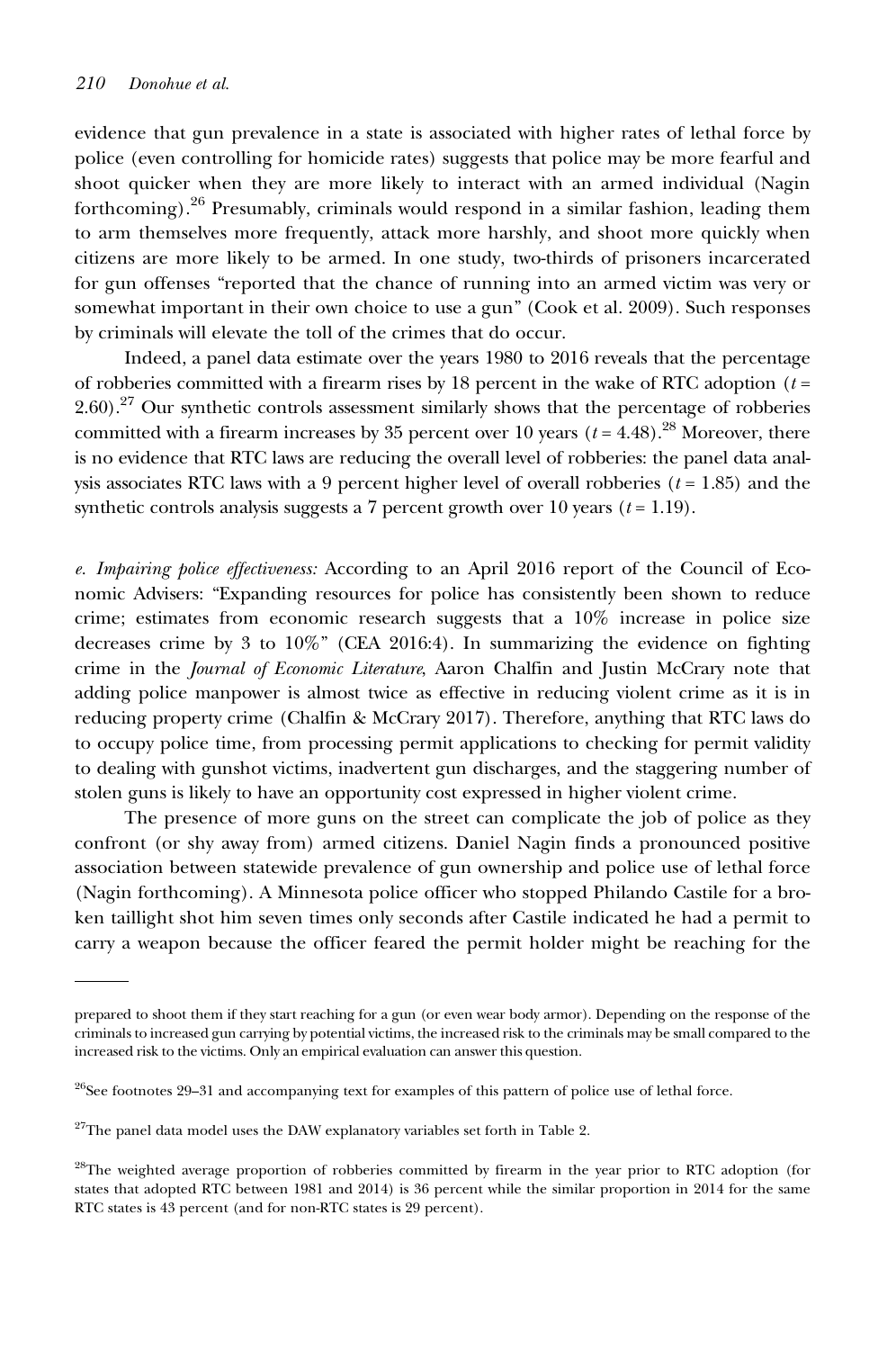gun. Another RTC permit holder, stranded in his disabled car early one morning on a Florida highway exit ramp, grabbed the gun he had legally purchased three days earlier when a police officer in plainclothes pulled up in a van with tinted windows and no lights. "It was not immediately clear what happened after [the officer] got out of his van, but the permit holder at some point started running … and [the officer] fired six times," killing the permit holder, whose body fell "about 80 to 100 feet from his vehicle," with his undischarged handgun on the ground somewhere in between (Robles & Hauser 2015). After a similar encounter between an officer and a permit holder, the officer asked the gun owner: "Do you realize you almost died tonight?" (Kaste  $2019$ ).<sup>29</sup>

A policemen trying to give a traffic ticket has more to fear if the driver is armed. When a gun is found in a car in such a situation, a greater amount of time is needed to ascertain the driver's status as a permit holder. A lawful permit holder who happens to have forgotten his permit may end up taking up more police time through arrest and/or other processing.

Moreover, police may be less enthusiastic about investigating certain suspicious activities or engaging in effective crime-fighting actions given the greater risks that widespread gun carrying poses to them, whether from permit holders or the criminals who steal their guns.<sup>30</sup> In a speech at the University of Chicago Law School in October 2015, then-FBI Director James Comey argued that criticism of overly aggressive policing led officers to back away from more involved policing, causing violent crime to rise (Donohue 2017a). If the more serious concern of being shot by an angry gun toter impairs effective policing, the prospect of increased crime following RTC adoption could be far more substantial than the issue that Comey highlighted.<sup>31</sup>

<sup>29</sup>A permit to carry instructor has posted a YouTube video about "How to inform an officer you are carrying a handgun and live" that is designed to "keep yourself from getting shot unintentionally" by the police. The video, which has over 4.2 million views, has generated comments from non-Americans that it "makes the US look like a war zone" and leads to such unnatural and time-consuming behavior that "an English officer … would look at you like a complete freak" (Soderling 2016).

<sup>&</sup>lt;sup>30</sup>"Every law enforcement officer working today knows that any routine traffic stop, delivery of a warrant or court order, or response to a domestic disturbance anywhere in the country involving people of any race or age can put them face to face with a weapon. Guns are everywhere, not just in the inner city" (Wilson 2016). In offering an explanation for why the United States massively leads the developed world in police shootings, criminologist David Kennedy stated: "Police officers in the United States in reality need to be conscious of and are trained to be conscious of the fact that literally every single person they come in contact with may be carrying a concealed firearm." For example, police in England and Wales shot and killed 55 people over the 25-year period from 1990–2014, while in just the first 24 days of 2015, the United States (with six times the population) had a higher number of fatal shootings by police (Lopez 2018).

 $31A$  vivid illustration of how even the erroneous perception that someone accosted by the police is armed can lead to deadly consequences is revealed in the chilling video of five Arizona police officers confronting an unarmed man they incorrectly believed had a gun. During the prolonged encounter, the officers shouted commands at an intoxicated 26-year-old father of two, who begged with his hands in the air not to be shot. The man was killed by five bullets when, following orders to crawl on the floor toward police, he paused to pull up his slipping pants. A warning against the open carry of guns issued by the San Mateo County, California, Sheriff's Office makes the general point that law enforcement officers become hyper-vigilant when encountering an armed individual: "Should the gun carrying person fail to comply with a law enforcement instruction or move in a way that could be construed as threatening, the police are forced to respond in kind for their own protection. It's well and good in hindsight to say the gun carrier was simply 'exercising their rights' but the result could be deadly" (Lunny 2010).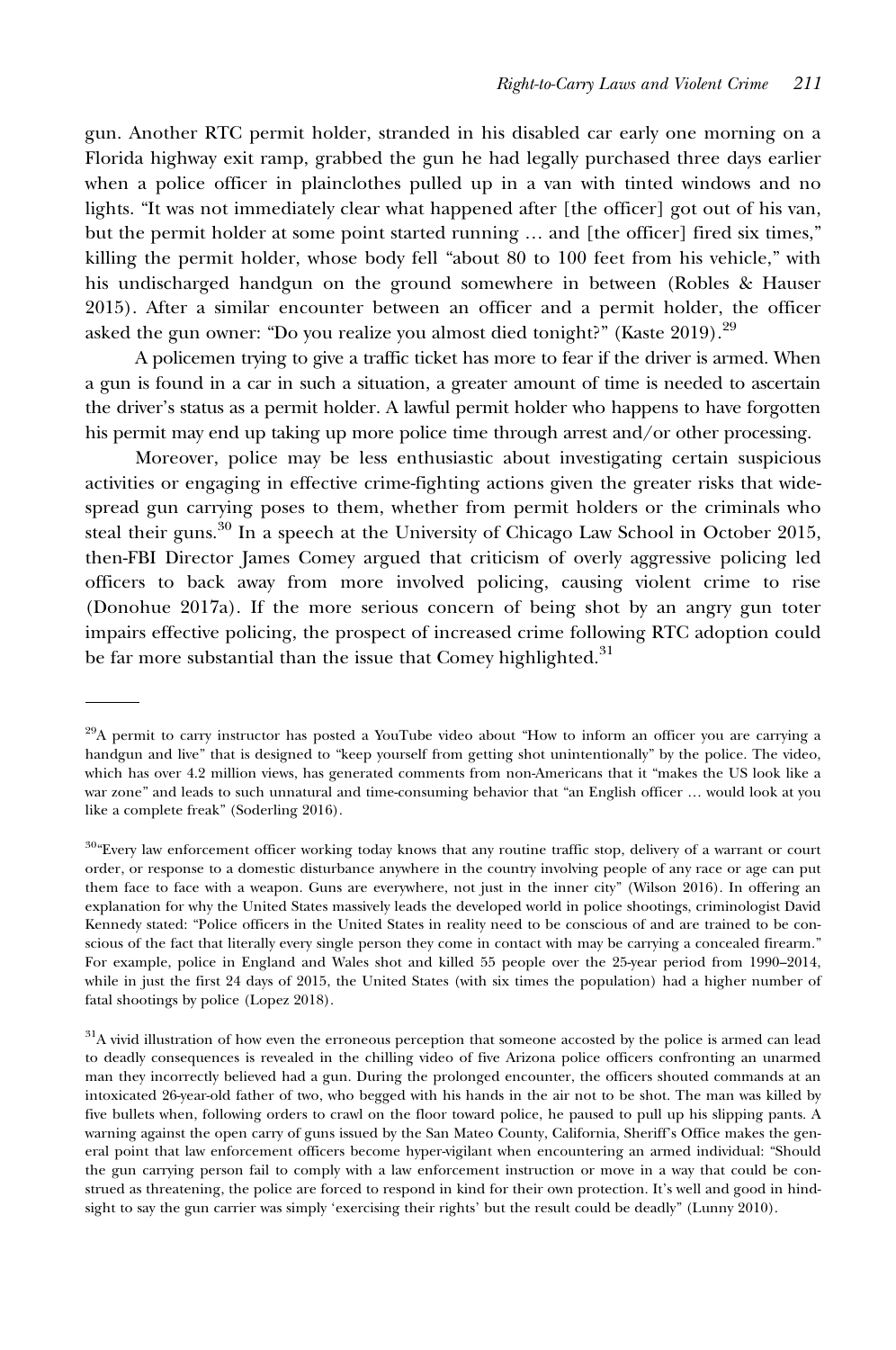The presence of multiple gun carriers can also complicate police responses to mass shootings and other crimes. When police arrived at an Alabama mall in November 2018, they saw a 21-year-old concealed carry permit holder with gun drawn, and mistakenly killed him, thinking he was the shooter. In fact, the dead man had been assisting and protecting shoppers, and the real shooter escaped (McLaughlin & Holcombe 2018). Another benign intervention that ended in tragedy for the good guy with a gun occurred in July 2018 when police officers arrived as a "good Samaritan" with a concealed carry permit was trying to break up a fight in Portland, Oregon. The police saw the gun held by the permit holder—a Navy veteran, postal worker, and father of three—and in the confusion shot and killed him (Gueverra 2018).

Good guys with guns also can interfere with police anti-crime efforts. For example, police reported that when a number of Walmart customers (fecklessly) pulled out their weapons during a shooting on November 1, 2017, their "presence 'absolutely' slowed the process of determining who, and how many, suspects were involved in the shootings, said Thornton [Colorado] police spokesman Victor Avila" (Simpson 2017).

Similarly, in 2014, a concealed carry permit holder in Illinois fired two shots at a fleeing armed robber at a phone store, thereby interfering with a pursuing police officer. According to the police: "Since the officer did not know where the shots were fired from, he was forced to terminate his foot pursuit and take cover for his own safety" (Glanton & Sadovi 2014).

Indeed, preventive efforts to get guns off the street in high-crime neighborhoods are less feasible when carrying guns is presumptively legal. The passage of RTC laws normalizes the practice of carrying guns in a way that may enable criminals to carry guns more readily without prompting a challenge, while making it harder for the police to know who is and who is not allowed to possess guns in public.

Furthermore, negligent discharges of guns, although common, rarely lead to charges of violent crime but they can take up valuable police time for investigation and in determining whether criminal prosecution or permit withdrawal is warranted. For example, on November 16, 2017, Tennessee churchgoers were reflecting on the recent Texas church massacre in Sutherland Springs when a permit holder mentioned he always carries his gun, bragging that he would be ready to stop any mass shooter. While proudly showing his Ruger handgun, the permit holder inadvertently shot himself in the palm, causing panic in the church as the bullet "ripped through [his wife's] lower left abdomen, out the right side of her abdomen, into her right forearm and out the backside of her forearm. The bullet then struck the wall and ricocheted, landing under the wife's wheelchair." The gun discharge prompted a 911 call, which in the confusion made the police think an active shooting incident was underway. The result was that the local hospital and a number of schools were placed on lockdown for 45 minutes until the police finally ascertained that the shooting was accidental (Eltagouri 2017).<sup>32</sup>

 $32$ Negligent discharges by permit holders have occurred in public and private settings from parks, stadiums, movie theaters, restaurants, and government buildings to private households (WFTV 2015; Heath 2015). Thirty-nine-yearold Mike Lee Dickey, who was babysitting an eight-year-old boy, was in the bathroom removing his handgun from his waistband when it discharged. The bullet passed through two doors, before striking the child in his arm while he slept in a nearby bedroom (Associated Press 2015). In April 2018, a 21-year-old pregnant mother of two in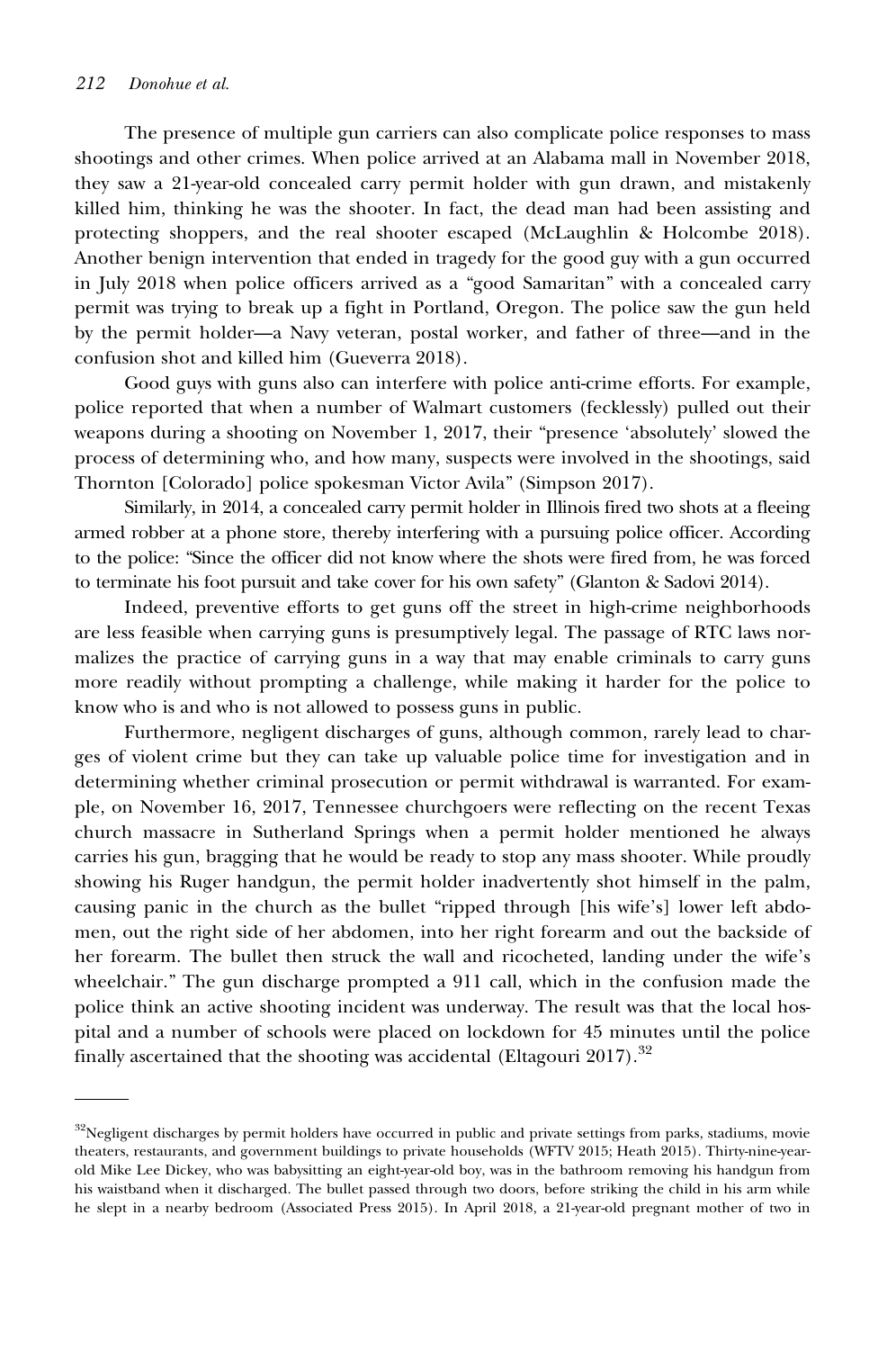Everything that takes up added police time or complicates the job of law enforcement will serve as a tax on police, rendering them less effective on the margin, and thereby contributing to crime. Indeed, this may in part explain why RTC states tend to increase the size of their police forces (relative to nonadopting states) after RTC laws are passed, as shown in Table  $1.^{33}$ 

#### B. A Simple Difference-in-Differences Analysis

We begin by showing how violent crime evolved over our 1977–2014 data period for RTC and non-RTC states. $34$  Figure 1 depicts percentage changes in the violent crime rate over our entire data period for three groups of states: those that never adopted RTC laws, those that adopted RTC laws sometime between 1977 and before 2014, and those that adopted RTC laws prior to 1977. It is noteworthy that the 42.3 percent drop in violent crime in the nine states that never adopted RTC laws is almost an order of magnitude greater than the 4.3 percent reduction experienced by states that adopted RTC laws during our period of analysis.35

The NRC Report presented a "no-controls" estimate, which is just the coefficient estimate on the variable indicating the date of adoption of a RTC law in a crime rate panel data model with state and year fixed effects. According to the NRC Report: "Estimating the model using data to 2000 shows that states adopting right-to-carry laws saw 12.9 percent increases in violent crime—and 21.2 percent increases in property crime relative to national crime patterns." Estimating this same model using 14 additional years of data (through 2014) and 11 additional adopting states (listed at the bottom of Appendix Table C1) reveals that the average postpassage increase in violent crime was

 $33$ See Adda et al. (2014), describing how local depenalization of cannabis enabled the police to reallocate resources, thereby reducing violent crime.

 $34$ The FBI violent crime category includes murder, rape, robbery, and aggravated assault.

Indiana was shot by her three-year-old daughter when the toddler's father left the legal but loaded 9mm handgun between the console and the front passenger seat after he exited the vehicle to go inside a store. The child climbed over from the backseat and accidentally fired the gun, hitting her mother though the upper right part of her torso. (Palmer 2018) See also Savitsky (2019) (country western singer Justin Carter dies when the gun in his pocket discharges and hits him in the face); Schwarz (2014) (Idaho professor shoots himself in foot during class two months after state legalizes guns on campuses); Murdock (2018) (man shoots himself in the groin with gun in his waistband in the meat section of Walmart in Buckeye, Arizona); Barbash (2018) (California teacher demonstrating gun safety accidentally discharges weapon in a high school classroom in March 2018, injuring one student); Fortin (2018) (in February 2018, a Georgia teacher fired his gun while barricaded in his classroom); US News (2018) (in April 2018, an Ohio woman with a valid concealed carry permit accidentally killed her two-yearold daughter at an Ohio hotel while trying to turn on the gun's safety); and Fox News (2016) ("the owner of an Ohio gun shop was shot and killed when a student in a concealed carry permit class accidentally discharged a weapon," striking the owner in the neck in a different room after the bullet passed through a wall).

<sup>&</sup>lt;sup>35</sup>Over the same 1977–2014 period, the states that avoided adopting RTC laws had substantially smaller increases in their rates of incarceration and police employment. The nine never-adopting states increased their incarceration rate by 205 percent, while the incarceration rates in the adopting states rose by 262 and 259 percent, for those adopting RTC laws before and after 1977, respectively. Similarly, the rate of police employment rose by 16 percent in the never-adopting states and by 38 and 55 percent for those adopting before and after 1977, respectively.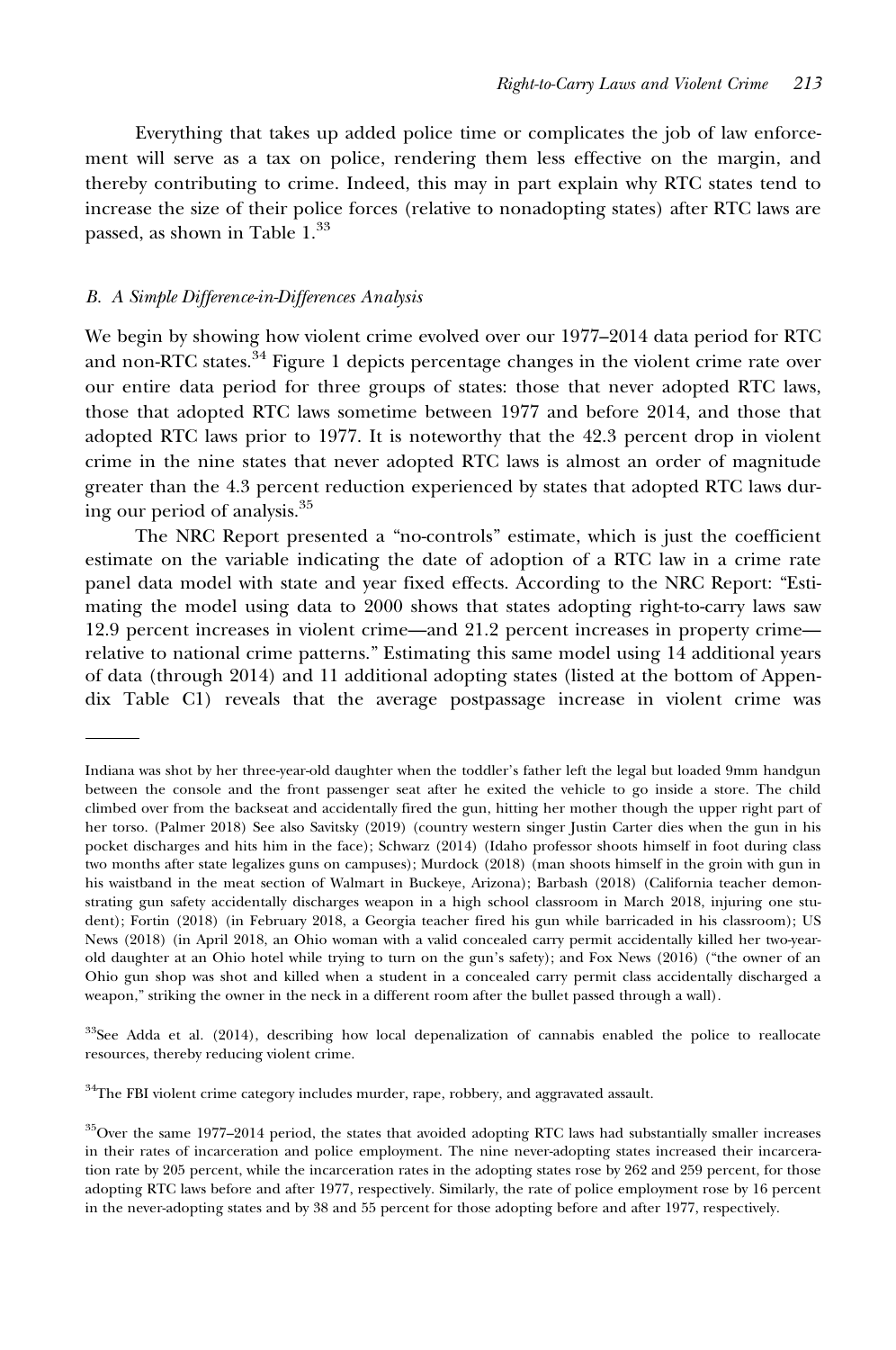Figure 1: The decline in violent crime rates has been far greater in states with no RTC laws, 1977−2014.



DATA SOURCES: UCR for crime rates; Census for state populations.

NOTE: Illinois excluded since its concealed carry law did not go into effect until 2014. From 1977–2013, the violent crime rate in Illinois fell by 36 percent, from 631 to 403 crimes per 100,000 people.

20.2 percent, while the comparable increase in property crime was 19.2 percent (both having  *values less than 5 percent).<sup>36</sup>* 

Of course, it does not prove that RTC laws increase crime simply because RTC states experience a worse postpassage crime pattern. For example, it might be the case that some states decided to fight crime by allowing citizens to carry concealed handguns while others decided to hire more police and incarcerate a greater number of convicted criminals. If police and prisons were more effective in stopping crime, the "no-controls" model might show that the crime experience in RTC states was worse than in other states even if this were not a true causal result of the adoption of RTC laws. As it turns out, though, RTC states not only experienced higher rates of violent crime but they also had larger increases in incarceration and police than other states. Table 1 provides panel data evidence on how incarceration and two measures of police employment changed after RTC adoption (relative to nonadopting states). All three measures rose in RTC states, and the 7–8 percent greater increases in police in RTC states are statistically significant. In other words, Table 1 confirms that RTC states did not have relatively declining rates of

 $36$ The dummy variable model reports the coefficient associated with a RTC variable that is given a value of 0 when a RTC law is not in effect in that year, a value of 1 when a RTC law is in effect that entire year, and a value equal to the portion of the year a RTC law is in effect otherwise. The date of adoption for each RTC state is shown in Appendix Table A1. Note the fact that violent crime was noticeably higher in 1977 in the nine states that did not adopt RTC laws indicates that it will be particularly important that the parallel trends requirement of a valid panel data analysis is established, which is an issue to which we carefully attend in Section III.A.3. All our appendices are posted online at [https://works.bepress.com/john\\_donohue/.](https://works.bepress.com/john_donohue/)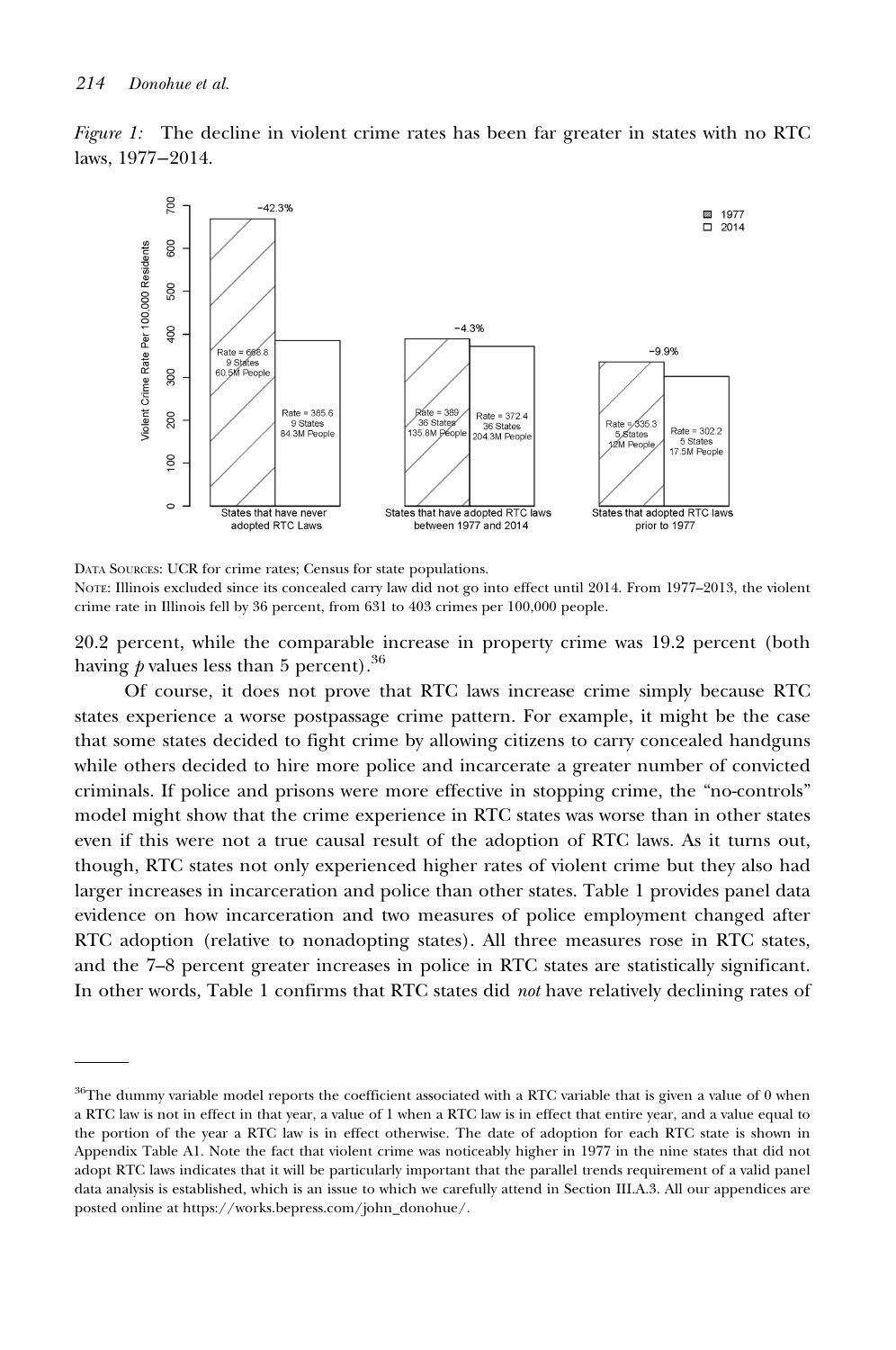Table 1: Panel Data Estimates Showing Greater Increases in Incarceration and Police Following RTC Adoption: State- and Year-Fixed Effects, and No Other Regressors, 1977–2014

|                      | Incarceration | Police Employment per 100k | Police Officers per 100k |
|----------------------|---------------|----------------------------|--------------------------|
|                      | (1)           | (2)                        | (3)                      |
| Dummy variable model | 6.78(6.22)    | $8.39***$ $(3.15)$         | $7.08**$ (2.76)          |

NOTE: OLS estimations include state- and year-fixed effects and are weighted by population. Robust standard errors (clustered at the state level) are provided next to point estimates in parentheses. The police employment and sworn police officer data are from the Uniform Crime Reports (UCR). The source of the incarceration rate is the Bureau of Justice Statistics (2014). \* $p < 0.1$ ; \*\* $p < 0.05$ ; \*\*\* $p < 0.01$ . All figures reported in percentage terms.

incarceration or total police employees after adopting their RTC laws that might explain their comparatively poor postpassage crime performance.

## III. A Panel Data Analysis of RTC Laws

#### A. Estimating Two Models on the Full Data Period 1977–2014

We have just seen that RTC law adoption is followed by *higher* rates of violent and property crime (relative to national trends) and that the elevated crime levels after RTC law adoption occur despite the fact that RTC states actually invested relatively more heavily in prisons and police than non-RTC states. While the theoretical predictions about the effect of RTC laws on crime are indeterminate, these two empirical facts based on the actual patterns of crime and crime-fighting measures in RTC and non-RTC states suggest that the most plausible working hypothesis is that RTC laws increase crime. The next step in a panel data analysis of RTC laws would be to test this hypothesis by introducing an appropriate set of explanatory variables that plausibly influence crime.

The choice of these variables is important because any variable that both influences crime and is simultaneously correlated with RTC laws must be included if we are to generate unbiased estimates of the impact of RTC laws. At the same time, including irrelevant and/or highly collinear variables can also undermine efforts at valid estimation of the impact of RTC laws. At the very least, it seems advisable to control for the levels of police and incarceration because these have been the two most important criminal justice policy instruments in the battle against crime.

#### 1. The DAW Panel Data Model

In addition to the state and year fixed effects of the no-controls model and the identifier for the presence of an RTC law, our preferred "DAW model" includes an array of other factors that might be expected to influence crime, such as the levels of police and incarceration, various income, poverty, and unemployment measures, and six demographic controls designed to capture the presence of males in three racial categories (black, white, other) in two high-crime age groupings (15–19 and 20–39). Table 2 lists the full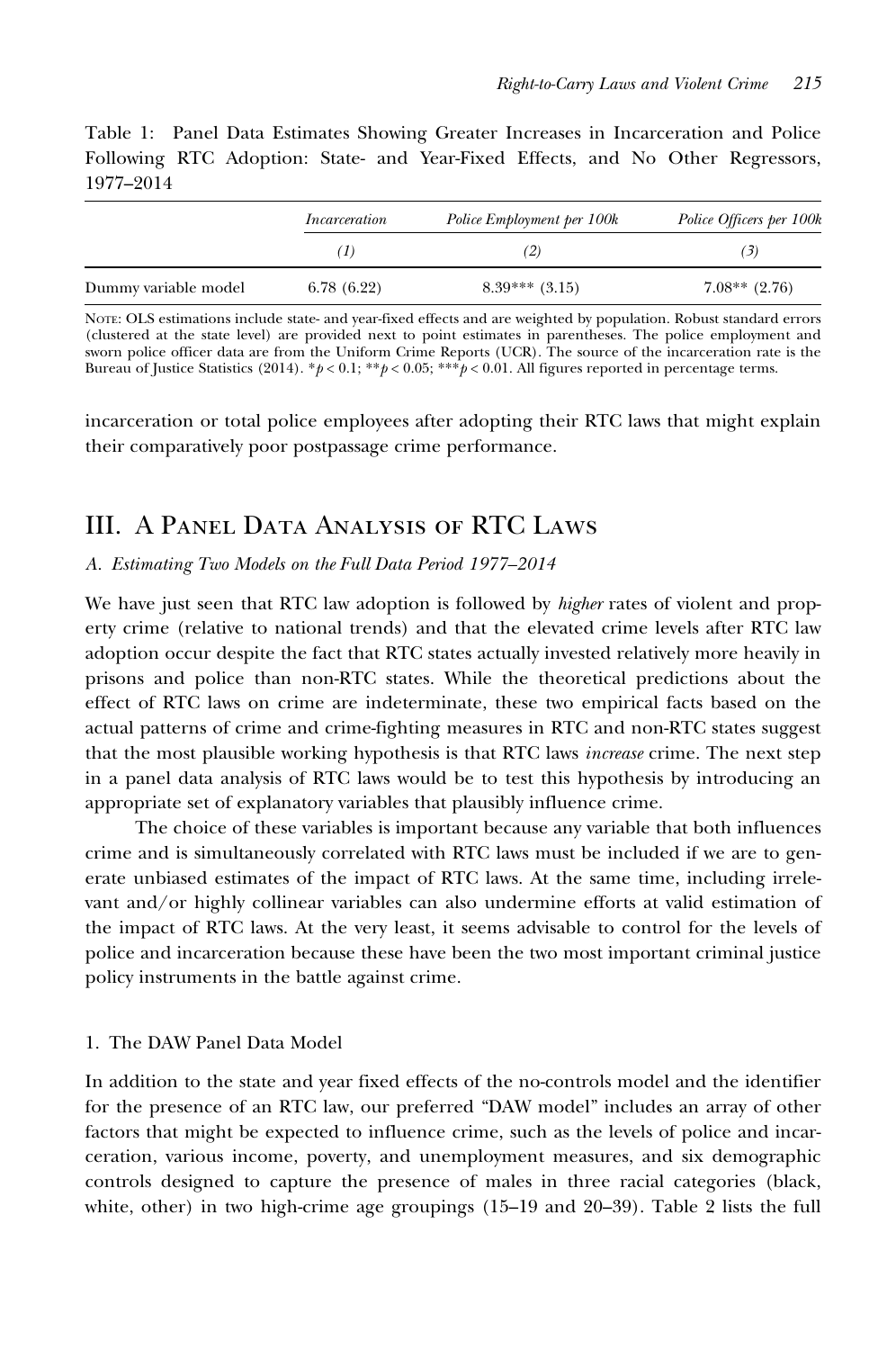| Explanatory Variables                        | DAW | LM |
|----------------------------------------------|-----|----|
| Right-to-carry law                           | X   | x  |
| Lagged per capita incarceration rate         | X   |    |
| Lagged police staffing per 100,000           | X   |    |
| residents                                    |     |    |
| Poverty rate                                 | X   |    |
| Unemployment rate                            | x   |    |
| Per capita ethanol consumption from beer     | X   |    |
| Percentage of state population living in     | X   |    |
| metropolitan statistical areas (MSA)         |     |    |
| Real per capita personal income              | X   | x  |
| Real per capita income maintenance           |     | X  |
| Real per capita retirement payments          |     | x  |
| Real per capita unemployment insurance       |     | x  |
| payments                                     |     |    |
| Population density                           |     | x  |
| Lagged violent or property arrest rate       |     | x  |
| State population                             |     | x  |
| 6 Age-sex-race demographic variables         | X   |    |
| -all 6 combinations of black, white, and     |     |    |
| other males in 2 age groups $(15-19, 20-39)$ |     |    |
| indicating the percentage of the             |     |    |
| population in each group                     |     |    |
| 36 Age-sex-race demographic variables        |     | X  |
| -all possible combinations of black, white,  |     |    |
| and other males in 6 age groups (10-19,      |     |    |
| 20-29, 30-39, 40-49, 50-64, and over 65)     |     |    |
| and repeating this all for females,          |     |    |
| indicating the percentage of the             |     |    |
| population in each group                     |     |    |

Table 2: Table of Explanatory Variables for Four Panel Data Studies

NOTE: The DAW model is advanced in this article and the LM model was previously published by Lott and Mustard.

set of explanatory variables for both the DAW model and the comparable panel data model used by Lott and Mustard (LM).<sup>37</sup>

Mathematically, the simple dummy model takes the following form:

$$
\ln(c \text{time rate}_{it}) = \beta X_{it} + \gamma RTC_{it} + \alpha_t + \delta_i + \varepsilon_{it}
$$
\n<sup>(1)</sup>

where  $\gamma$  is the coefficient on the RTC dummy, reflecting the average estimated impact of adopting a RTC law on crime. The matrix  $X_{it}$  contains either the DAW or LM covariates

<sup>&</sup>lt;sup>37</sup>While we attempt to include as many state-year observations in these regressions as possible, District of Columbia incarceration data are missing after the year 2001. In addition, a handful of observations are also dropped from the LM regressions owing to states that did not report any usable arrest data in various years. Our regressions are performed with Huber-White robust standard errors that are clustered at the state level, and we lag the arrest rates used in the LM regression models. The rationales underlying both choices are described in more detail in Aneja et al. (2014). All the regressions presented in this article are weighted by state population.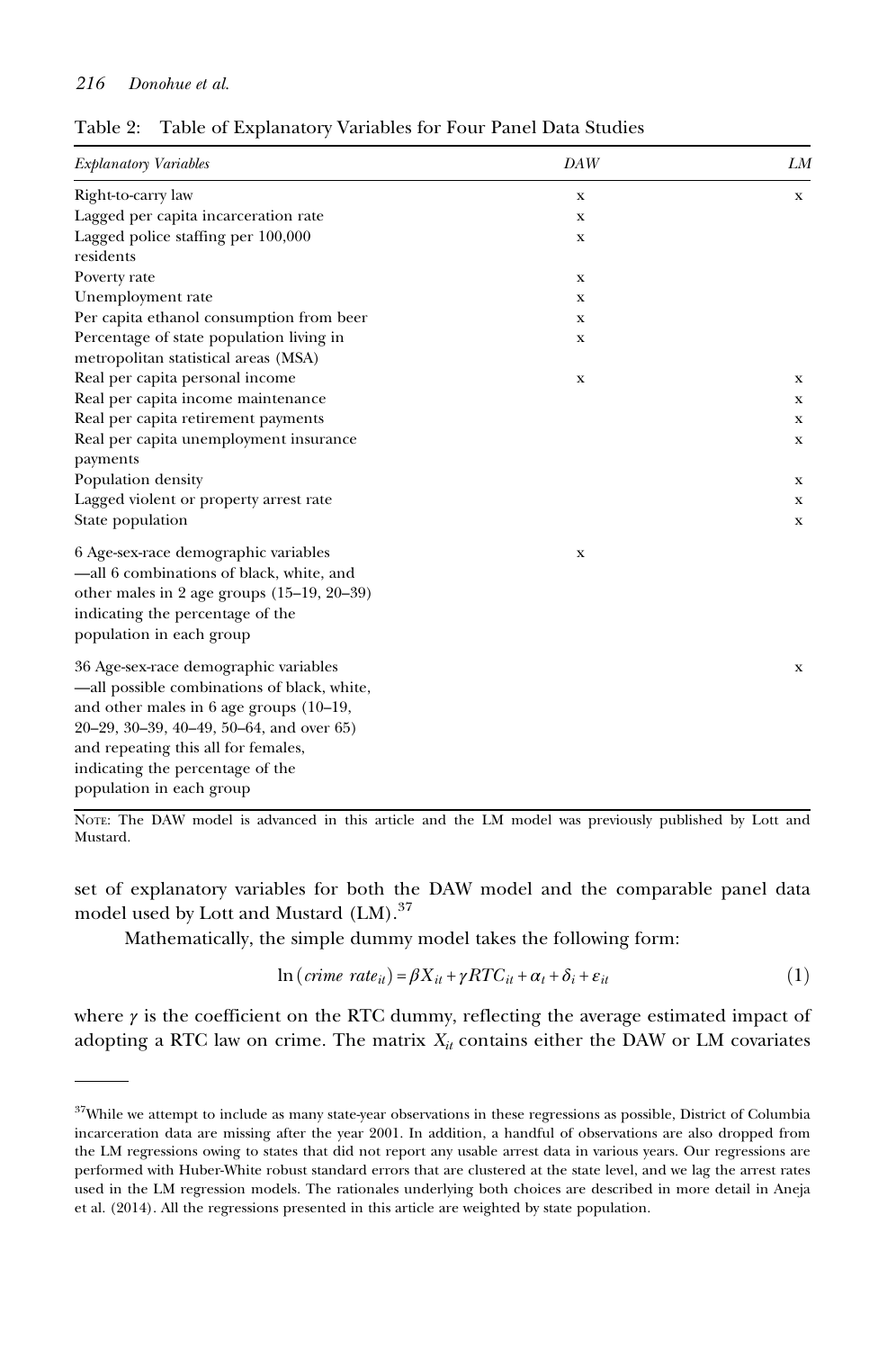|                         | Murder<br>Rate | Firearm<br>Murder Rate | Nonfirearm<br>Murder Rate | Violent<br>Crime Rate | Property<br>Crime Rate |
|-------------------------|----------------|------------------------|---------------------------|-----------------------|------------------------|
|                         | (1)            | (2)                    | (3)                       | (4)                   | (5)                    |
| Dummy variable<br>model | 2.27(5.05)     | 2.90(6.74)             | 1.53(3.32)                | $9.02***$ (2.90)      | $6.49**$ (2.74)        |

Table 3: Panel Data Estimates Suggesting that RTC Laws Increase Violent and Property Crime: State- and Year-Fixed Effects, DAW Regressors, 1979–2014

NOTE: All models include year- and state-fixed effects, and OLS estimates are weighted by state population. Robust standard errors (clustered at the state level) are provided next to point estimates in parentheses. The violent and property crime data are from the Uniform Crime Reports (UCR) while the murder data are from the National Vital Statistics System (NVSS). Six demographic variables (based on different age-sex-race categories) are included as controls in the regression above. Other controls include the lagged incarceration rate, the lagged police employee rate, real per capita personal income, the unemployment rate, poverty rate, beer, and percentage of the population living in MSAs. \* $p < 0.1$ ; \*\*p < 0.05; \*\*\*p < 0.01. All figures reported in percentage terms.

and demographic controls for state i in year t. The vectors  $\alpha$  and  $\delta$  are year and state fixed effects, respectively, while  $\varepsilon_{it}$  is the error term.

The DAW panel data estimates of the impact of RTC laws on crime are shown in Table 3.<sup>38</sup> The results are consistent with, although smaller in magnitude than, those observed in the no-controls model: RTC laws on average increased violent crime by 9.0 percent and property crime by 6.5 percent in the years following adoption.<sup>39</sup> The effect of RTC laws on murder is seen in Table 3 to be very imprecisely estimated and not statistically significant.<sup>40</sup>

We should also note one caveat to our results. Panel data analysis assumes that the treatment in any one state does not influence crime in nontreatment states. However, as we noted above,<sup>41</sup> RTC laws tend to lead to substantial increases in gun thefts and those guns tend to migrate to states with more restrictive gun laws, where they elevate violent crime. This flow of guns from RTC to non-RTC states has been documented by gun trace data (Knight 2013), and Olson et al. (2019) find that "firearm trafficking from states with less restrictive firearm legislation to neighboring states with more restrictive firearm legislation

<sup>38</sup>The complete set of estimates for all explanatory variables (except the demographic variables) for the DAW and LM dummy models are shown in Appendix Table B1.

<sup>&</sup>lt;sup>39</sup>Defensive uses of guns are more likely for violent crimes because the victim will clearly be present. For property crimes, the victim is typically absent, thus providing less opportunity to defend with a gun. It is unclear whether the many ways in which RTC laws could lead to more crime, which we discuss in Section II.A.2, would be more likely to facilitate violent or property crime, but our intuition is that violent crime would be more strongly influenced, which is in fact what Table 3 suggests.

 $40$ We thank Phil Cook for informing us that UCR murder data are both less complete and less discerning than murder data collected by the National Vital Statistics. Note that we subtract all cases of justifiable homicides from the murder counts in our own Vital Statistics data.

 $41$ See text at footnotes 20–22.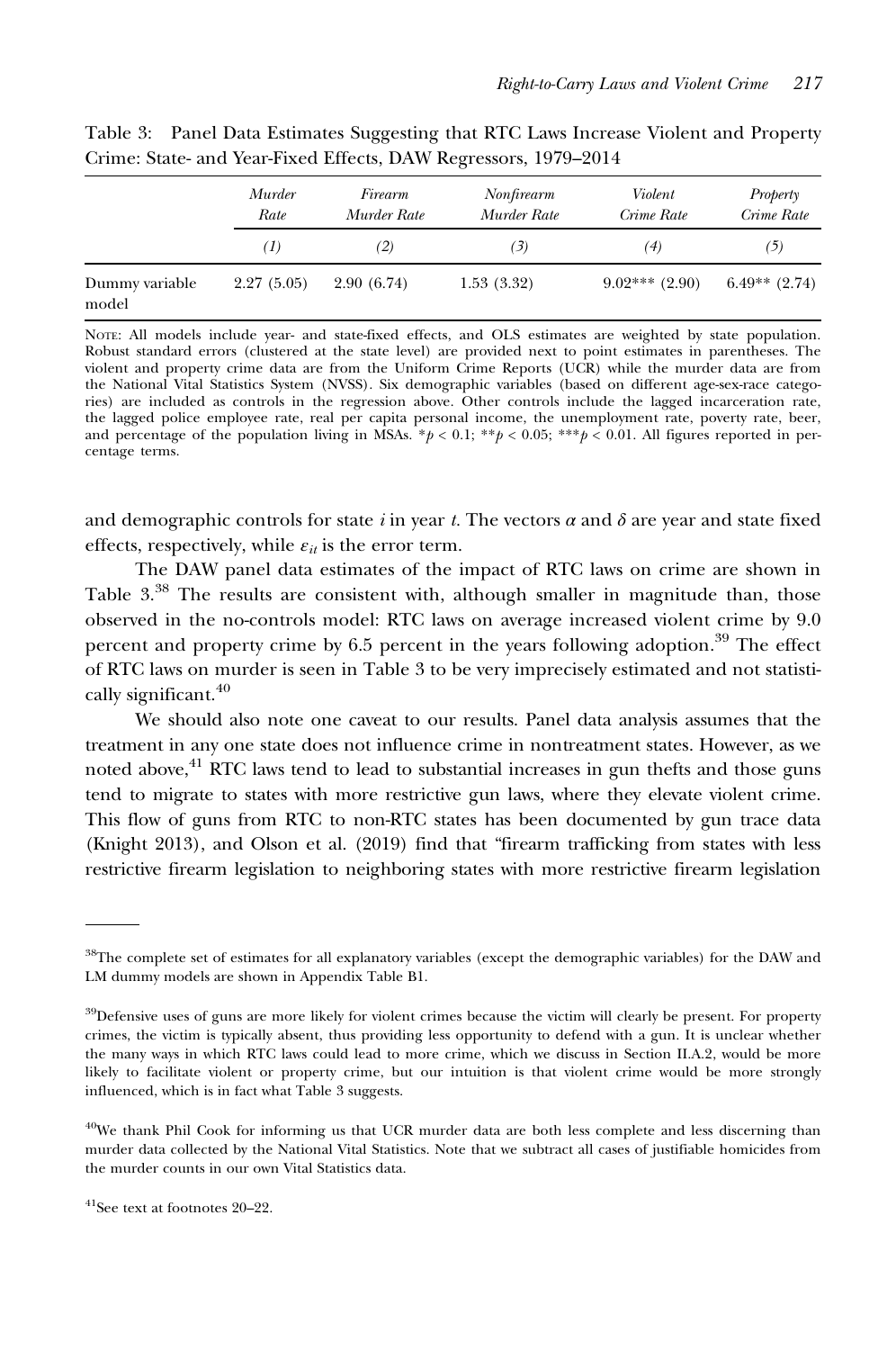increases firearm homicide rates in those restrictive states. $142$  As a result, our panel data estimates of the impact of RTC laws are downward biased by the amount that RTC laws induce crime spillovers into non-RTC states.<sup>43</sup> One police investigation revealed that of the 224 guns a single gun trafficker in the DC area was known to have sold in just five months of 2015, 94 were later found at crime scenes from Virginia to New York (Hermann & Weiner 2019).

#### 2. The LM Panel Data Model

Table 2's recitation of the explanatory variables contained in the Lott and Mustard (LM) panel data model reveals there are no controls for the levels of police and incarceration in each state, even though a substantial literature has found that these factors have a large impact on crime. Indeed, as we saw in Table 1, both factors grew substantially and statistically significantly after RTC law adoption. A Bayesian analysis of the impact of RTC laws found that "the incarceration rate is a powerful predictor of future crime rates," and specifically faulted this omission from the Lott and Mustard model (Strnad 2007:201, n.8). We have discussed an array of infirmities with the LM model in Aneja et al. (2014), including their reliance on flawed pseudo-arrest rates, and highly collinear demographic variables.

As noted in Aneja et al. (2014):

The Lott and Mustard arrest rates … are a ratio of arrests to crimes, which means that when one person kills many, for example, the arrest rate falls, but when many people kill one person, the arrest rate rises, since only one can be arrested in the first instance and many can in the second. The bottom line is that this "arrest rate" is not a probability and is frequently greater than one because of the multiple arrests per crime. For an extended discussion on the abundant problems with this pseudo arrest rate, see Donohue and Wolfers (2009).

The LM arrest rates are also econometrically problematic since the denominator of the arrest rate is the numerator of the dependent variable crime rate, improperly leaving the dependent variable on both sides of the regression equation. We lag the arrest rates by one year to reduce this problem of ratio bias.

Lott and Mustard's use of 36 demographic variables is also a potential concern. With so many enormously collinear variables, the high likelihood of introducing noise into the estimation process is revealed by the wild fluctuations in the coefficient estimates on these variables. For example, consider the LM explanatory variables "neither black nor white male aged 30–39" and the identical corresponding female category. The LM dummy variable model for violent crime suggests that the male group will significantly

 $42^{\circ}$ Seventy-five percent of traceable guns recovered by authorities in New Jersey [a non-RTC state] are purchased in states with weaker gun laws, according to … firearms trace data … compiled by the federal Bureau of Alcohol, Tobacco, Firearms and Explosives … between 2012 and 2016" (Pugliese 2018). See also Freskos (2018b).

<sup>&</sup>lt;sup>43</sup>Some of the guns stolen from RTC permit holders may also end up in foreign countries, which will stimulate crime there but not bias our panel data estimates. For example, a recent analysis of guns seized by Brazilian police found that 15 percent came from the United States. Since many of these were assault rifles, they were probably not guns carried by American RTC permit holders (Paraguassu & Brito 2018).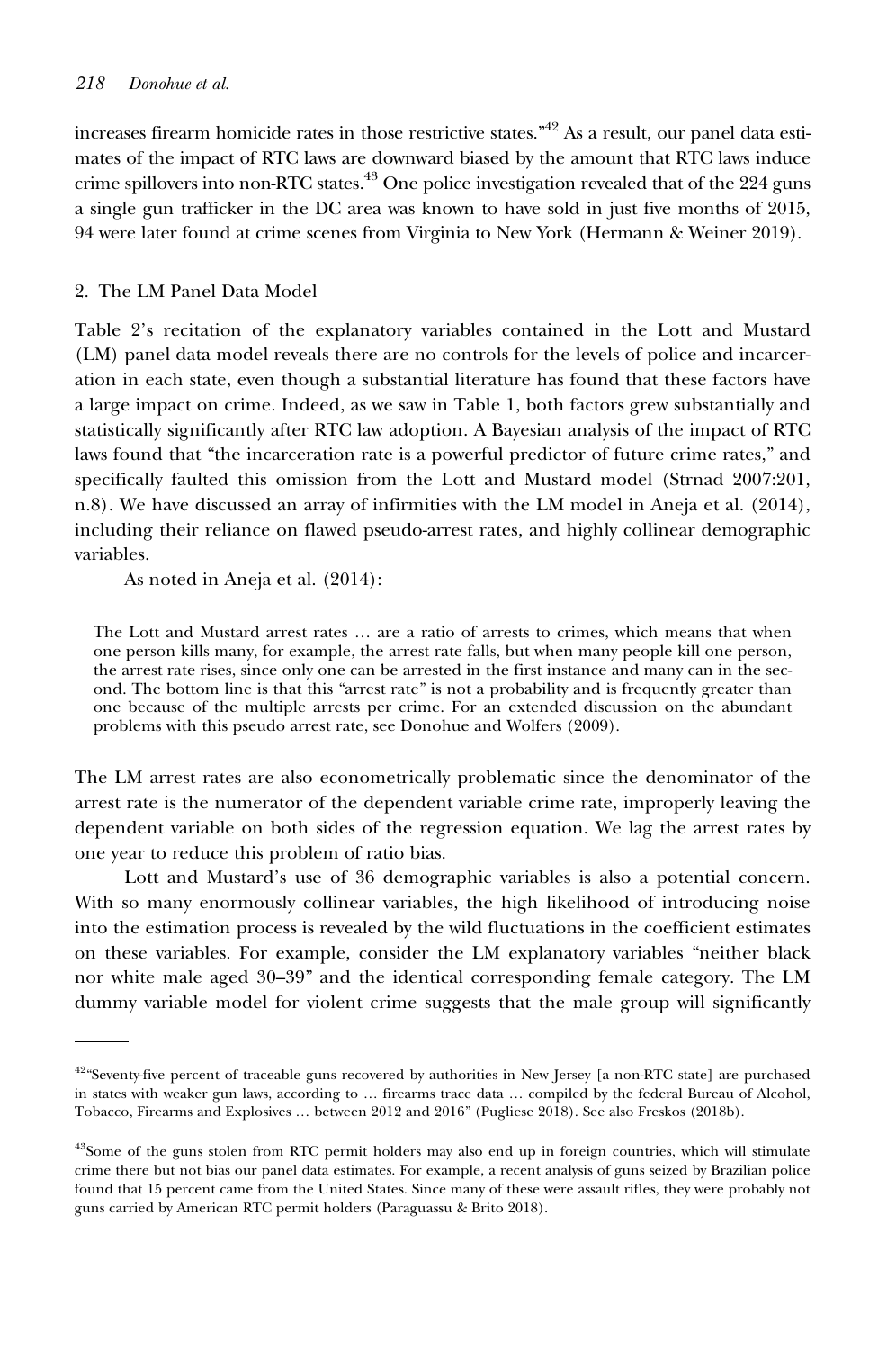|                            |                |                        | Panel A: LM Regressors Including 36 Demographic Variables                                                |                       |                        |
|----------------------------|----------------|------------------------|----------------------------------------------------------------------------------------------------------|-----------------------|------------------------|
|                            | Murder Rate    | Firearm<br>Murder Rate | Nonfirearm<br>Murder Rate                                                                                | Violent<br>Crime Rate | Property<br>Crime Rate |
|                            | (1)            | (2)                    | (3)                                                                                                      | (4)                   | (5)                    |
| Dummy<br>variable<br>model | $-5.17(3.33)$  | $-3.91(4.82)$          | $-5.70**$ (2.45)                                                                                         | $-1.38(3.16)$         | $-0.34(1.71)$          |
|                            |                |                        | Panel B: LM Regressors with 6 DAW Demographic Variables                                                  |                       |                        |
|                            | Murder<br>Rate | Firearm<br>Murder Rate | Nonfirearm<br>Murder Rate                                                                                | Violent<br>Crime Rate | Property<br>Crime Rate |
|                            | (1)            | (2)                    | (3)                                                                                                      | (4)                   | (5)                    |
| Dummy<br>variable<br>model | 3.75 (5.92)    | 4.34(7.85)             | 2.64(4.02)                                                                                               | $10.03**$ (4.81)      | $7.59**$ $(3.72)$      |
|                            |                |                        | Panel C: LM Regressors with 6 DAW Demographic Variables and Adding Controls for Incarceration and Police |                       |                        |
|                            | Murder<br>Rate | Firearm<br>Murder Rate | Nonfirearm<br>Murder Rate                                                                                | Violent<br>Crime Rate | Property<br>Crime Rate |
|                            | (1)            | (2)                    | (3)                                                                                                      | (4)                   | (5)                    |
| Dummy<br>variable<br>model | 4.99(5.50)     | 5.96 (7.20)            | 3.76 (4.29)                                                                                              | $10.05**$ (4.54)      | $8.10**$ (3.63)        |
|                            |                | $\sim$                 | $\sim$ $\sim$ $\sim$                                                                                     |                       |                        |

Table 4: Panel Data Estimates of the Impact of RTC Laws: State-and Year-Fixed Effects, Using Actual and Modified LM Regressors, 1977–2014

NOTE: All models include year- and state-fixed effects, and OLS estimates are weighted by state population. Robust standard errors (clustered at the state level) are provided next to point estimates in parentheses. In Panel A, 36 demographic variables (based on different age-sex-race categories) are included as controls in the regressions above. In Panel B, only six demographic variables are included. In Panel C, only six demographic variables are included and controls are added for incarceration and police. For all three panels, other controls include the previous year's violent or property crime arrest rate (depending on the crime category of the dependent variable), state population, population density, real per capita income, real per capita unemployment insurance payments, real per capita income maintenance payments, and real retirement payments per person over 65. \*p < 0.1; \*\*p < 0.05; \*\*\* $p < 0.01$ . All figures reported in percentage terms.

increase crime (the coefficient is 219), but their female counterparts have an even greater dampening effect on crime (with a coefficient of –258). Both conflicting estimates (not shown in Appendix Table B1) are statistically significant at the 0.01 level, and they are almost certainly picking up noise rather than revealing true relationships. Bizarre results are common in the LM estimates among these 36 demographic variables.<sup>44</sup>

 $44$ Aneja et al. (2014) test for the severity of the multicollinearity problem using the 36 LM demographic variables, and the problem is indeed serious. The variance inflation factor (VIF) is shown to be in the range of 6 to 7 for the RTC variable in the LM dummy model when the 36 demographic controls are used. Using the six DAW variables reduces the multicollinearity for the RTC dummy to a tolerable level (with VIFs always below the desirable threshold of 5).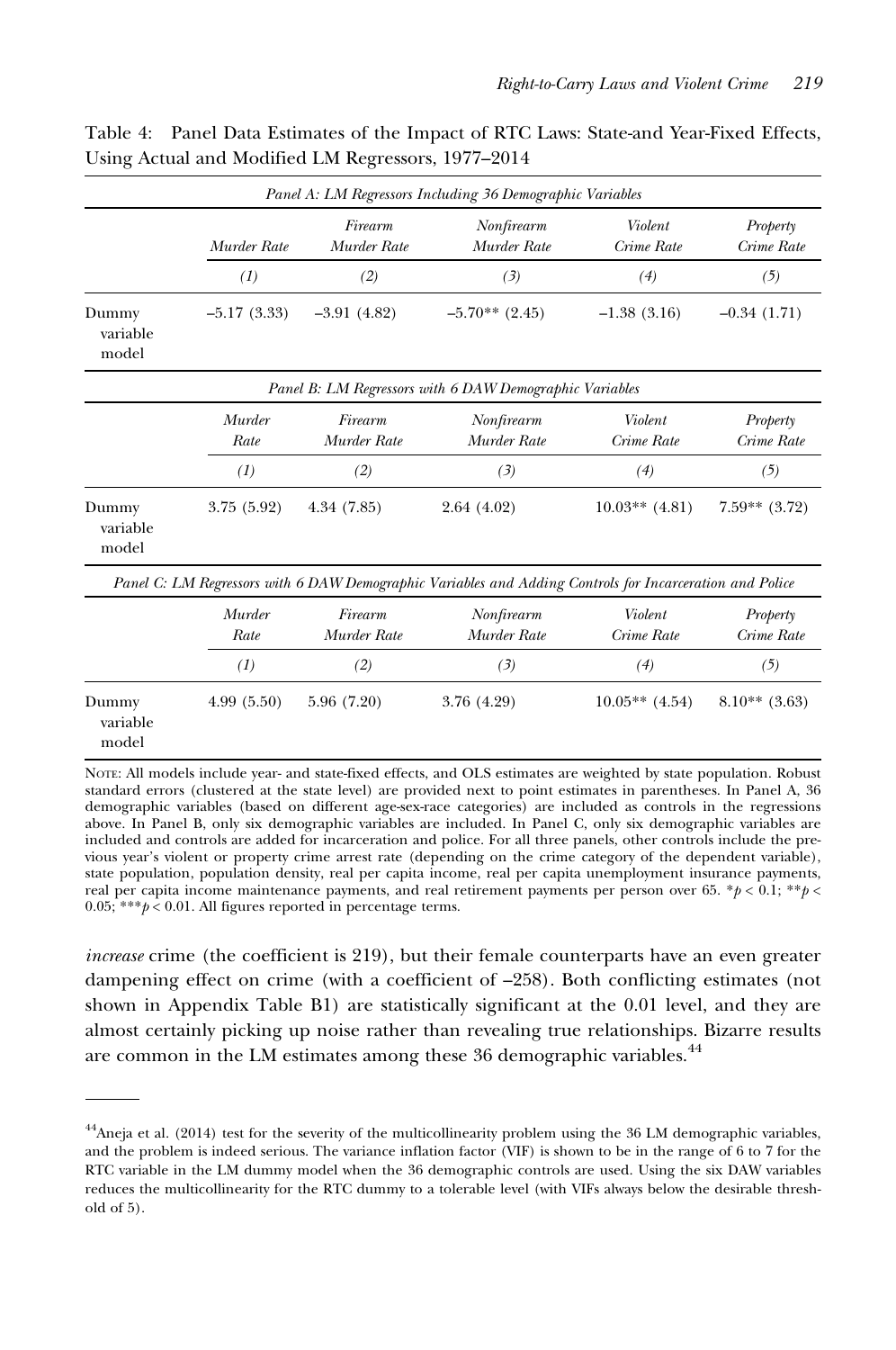Table 4, Panel A shows the results of the LM panel data model estimated over the period 1977–2014. As seen above, the DAW model generated estimates that RTC laws raised violent and property crime (in the dummy model of Table 3), while the estimated impact on murders was too imprecise to be informative. The LM model generates no statistically significant estimates, except for an apparent decline in non-firearmrelated murders. We can almost perfectly restore the DAW Table 3 findings, however, by simply limiting the inclusion of 36 highly collinear demographic variables to the more typical array used in the DAW regressions, as seen in Panel B of Table 4. This modified LM dummy variable model suggests that RTC laws increase violent and property crime, mimicking the DAW dummy variable model estimates, and this same finding persists if we add in controls for police and incarceration, as seen in Panel C of Table 4.

#### 3. Testing the DAW and LM Models for the Parallel Trends Assumption

Many researchers are content to present panel data results such as those shown in Tables 3 and 4 without establishing their econometric validity. This can be a serious mistake. We have already registered concerns about the choice of controls included in the LM model, but, as we will see, the LM model regressions in Panel A of Table 4—including the spurious finding that RTC laws reduce non-firearm homicides—uniformly violate the critical assumption of parallel trends. In sharp contrast, the DAW model illustrates nearly perfect parallel trends in the decade prior to RTC adoption for violent crime and sufficiently satisfies this assumption in three of the other four regressions in Table 3 (murder, non-firearm murder, and property crime).

To implement this test and to provide more nuanced estimates of the impact of RTC laws on crime than in the simple dummy models of Tables 3 and 4, we ran regressions showing the values on yearly dummy variables for 10 years prior to RTC adoption to 10 years after RTC adoption. If the key parallel trends assumption of panel data analysis is valid, we should see values of the pre-adoption dummies that show no trend and are close to zero. Figure 2 shows that the DAW violent crime model performs extremely well: the pre-adoption dummies are virtually all zero (and hence totally flat) for the eight years prior to adoption, and violent crime starts rising in the year of adoption, showing statistically significant increases after the law has been in effect for at least a full year. The upward trend in violent crime continues for the entire decade after adoption. Figure 2 also highlights that the single dummy models of Tables 3 and 4 (which implicitly assume an immediate and constant postadoption impact on crime) are mis-specified. Importantly, we can now see the exact timing and pattern of the estimated impact on crime, which can, and in this case does, provide further support for a causal interpretation of the estimated increase in violent crime.

In contrast to the ideal performance of the DAW violent crime model, all of the Table 4 regressions using the LM model perform extremely poorly. For example, consider the LM model for firearm murder depicted in Figure 3, which shows that there is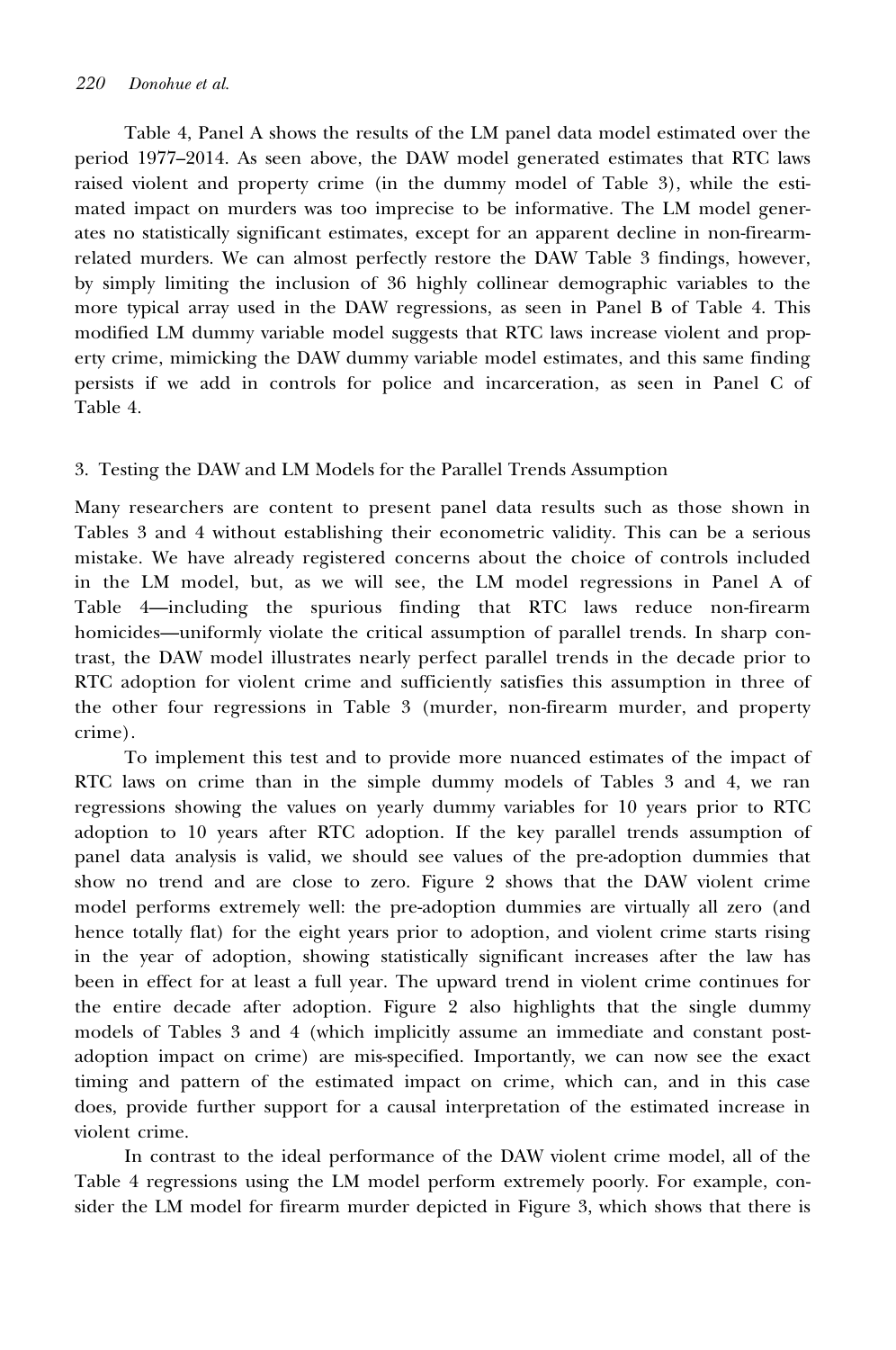

Figure 2: The impact of RTC laws on violent crime, DAW model, 1979−2014.

NOTE: We regress crime on dummies for pre− and post−passage years and DAW covariates. Reference year is year before adoption and adoption year is first year with RTC in place at any time, meaning that in states that adopt after January 1, this will capture only a partial effect of RTC laws. We display the 95 percent confidence interval for each estimate using cluster-robust standard errors and show the number of states that contribute to each estimate.

an enormously steep downward trend in the values of the pre-adoption dummies. Indeed, we see that the downward trend reverses just at the time of adoption of the RTC law and after six years we observe statistically significant increases in firearm

Figure 3: The impact of RTC laws on firearm murder, LM model, 1977–2014

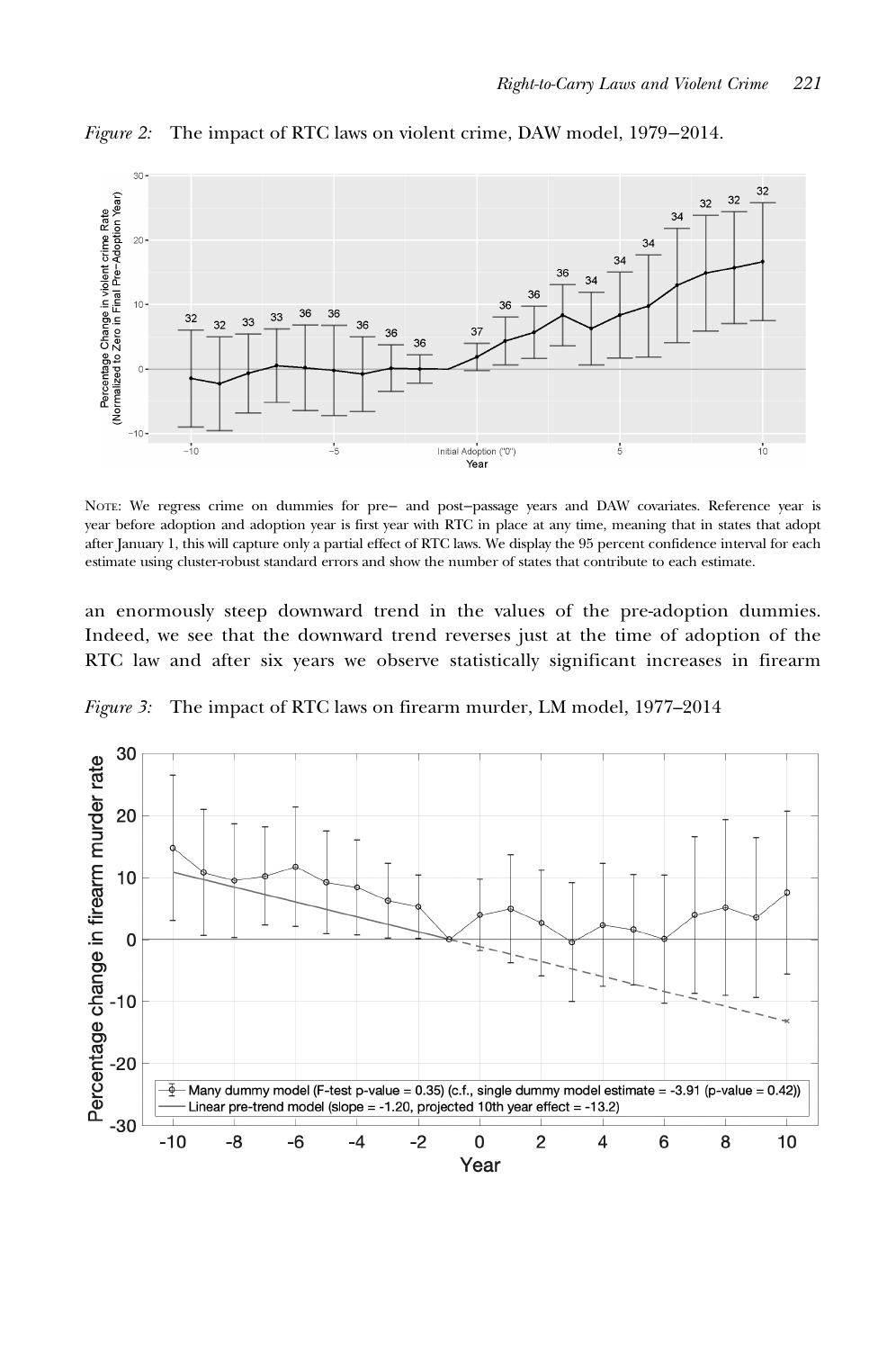murder above the prior trend. Thus, while Table 4 ostensibly showed a statistically insignificant 3.9 percent drop in violent crime, the more discerning analysis of Figure 3 shows that that estimate is econometrically invalid, given such an influential violation of the parallel trends requirement. In fact, the LM model estimated for Figure 3 provides evidence that the adoption of RTC laws reversed a previous benign trend starting exactly at the time of RTC adoption and led to higher levels of firearm homicide.

Appendix D depicts the same year-by -year estimates for the other crimes using both the DAW and LM models. It is worth noting that, for our entire data period, the four DAW and LM murder and firearm murder figures show an apparent malign break in trend at the time of RTC adoption, while the trend for non-firearm murder remains unchanged in the DAW and LM models. The unchanged downward trend in the LM non-firearm model illustrates the violation of the parallel trends assumption, invalidating the anomalous finding for that crime in Panel A of Table  $4<sup>45</sup>$ 

For the DAW and LM property crime panel data estimates, we see almost the same pattern. While the pre-adoption performance of the DAW property crime model (see Appendix Figure D2) is not quite as perfect as it was for violent crime, it still shows a roughly flat pattern for the eight years prior to adoption, followed by a persistent pattern of increasing property crime in the 10 years after RTC adoption. The increase in property crime turns statistically significant at the time of adoption. In Appendix Figure D3, however, we again see the same deficient pattern observed for the LM model in Appendix Figure D1: property crime falls in the 10 years prior to adoption, and the pattern reverses itself, leading to increasing property crime in the decade following RTC adoption.

We also conducted a panel data assessment looking at the 11 states that adopted RTC laws in the period from 2000–2014 when the confounding effect of the crack epidemic had subsided. The results provide further support that RTC laws increase crime, including estimates that overall murder and firearm murder rise substantially with RTC adoption. See further discussion and relevant figures and estimates in Appendix C. Figure 4 shows the year-by-year estimated effect of RTC laws on overall murder for the DAW model for this postcrack time period. The figure shows a flat pretrend (albeit with some variance around it) and then a sizeable jump in murder starting just at the year of RTC adoption. The LM model shows substantially the same statistically significant increase in murder.

<sup>&</sup>lt;sup>45</sup>Appendix Figure D1 also illustrates why the LM dummy model estimate on violent crime in Panel A of Table 4 was not positive and statistically significant (as it was for the DAW model in Table 3 and the modified LM models in Panels B and C of Table 4): Appendix Figure D1 reveals that, for the LM model, violent crime was trending down throughout the pre-adoption period, dropping from 5 percentage points to zero over that decade, at which point it reverses and violent crime increases to roughly a 6 percent increase by 10 years after RTC adoption. The vshape pattern over that two-decade period leads the LM dummy model to obscure the increase in violent crime that is clearly seen in Appendix Figure D1.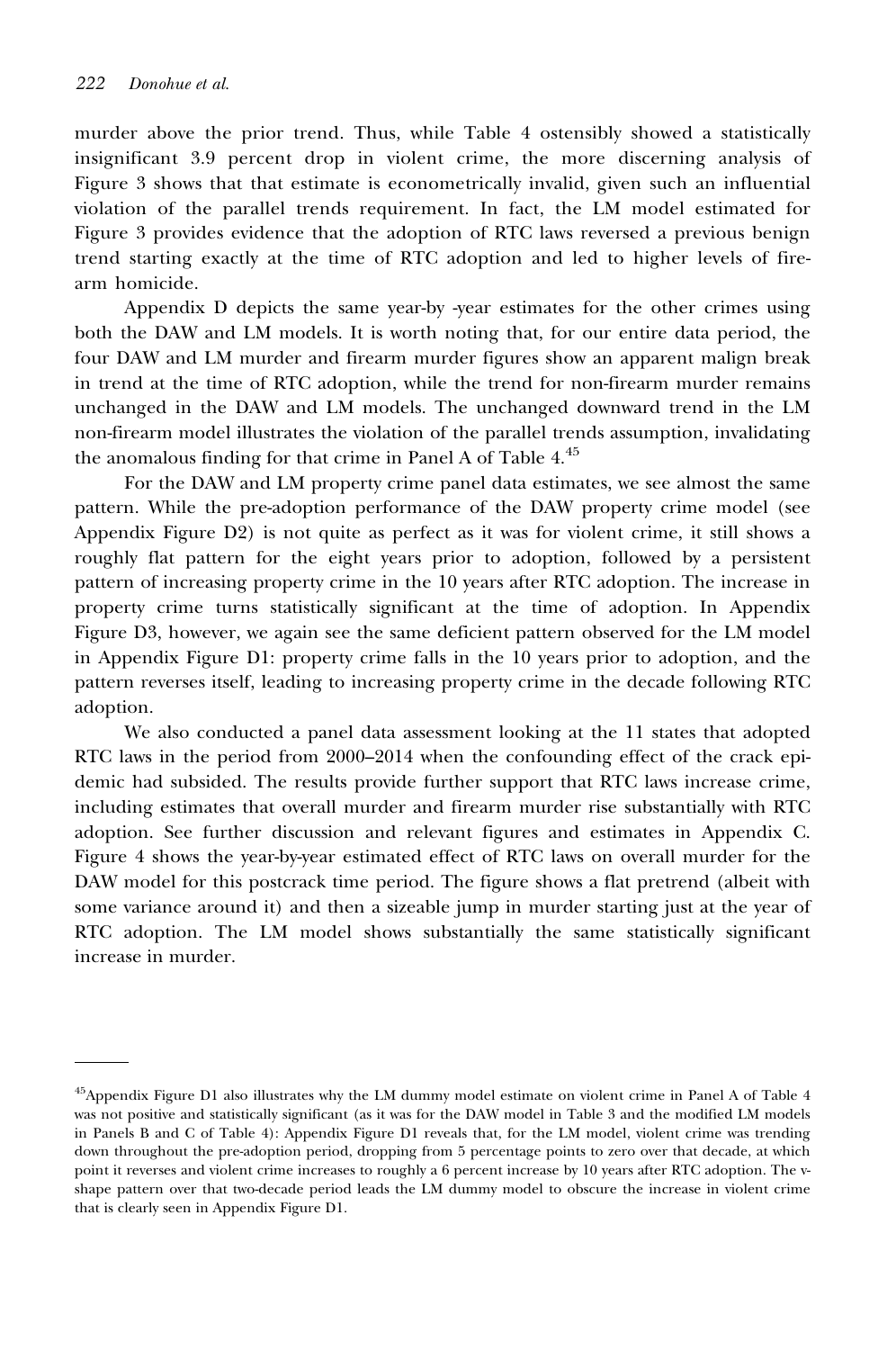

Figure 4: The impact of RTC laws on murder, DAW model, 2000–2014

#### B. Summary of Panel Data Analysis

The uncertainty about the impact of RTC laws on crime expressed in the NRC Report was based on an analysis of data only through 2000. The preceding evaluation of an array of different specifications over the full data period from the late 1970s through 2014 as well as in the postcrack period has given consistent evidence that something bad happened to murder and violent and property crime right at the time of RTC adoption. The most statistically significant crime increases for the full period were seen for DAW violent and property crime. For the postcrack period, the largest and most highly statistically significant increases were seen for murder and firearm murder.

Other work has also provided evidence that RTC laws increase murder and/or overall violent crime—see Zimmerman (2014), examining postcrack-era data and the recent work by Donohue (2017b) and Siegel et al. (2017) concluding that RTC laws increase firearm and handgun homicide. Work by McElroy and Wang (2017) reinforces this conclusion, with results from a dynamic model that accounts for forward-looking behavior finding that violent crime would be one-third lower if RTC laws had not been passed. We discuss other recent published studies finding that RTC laws increase violent crime in Appendix C.

Despite the substantial panel data evidence in the post-NRC literature that supports the finding of the pernicious influence of RTC laws on crime, the NRC suggestion that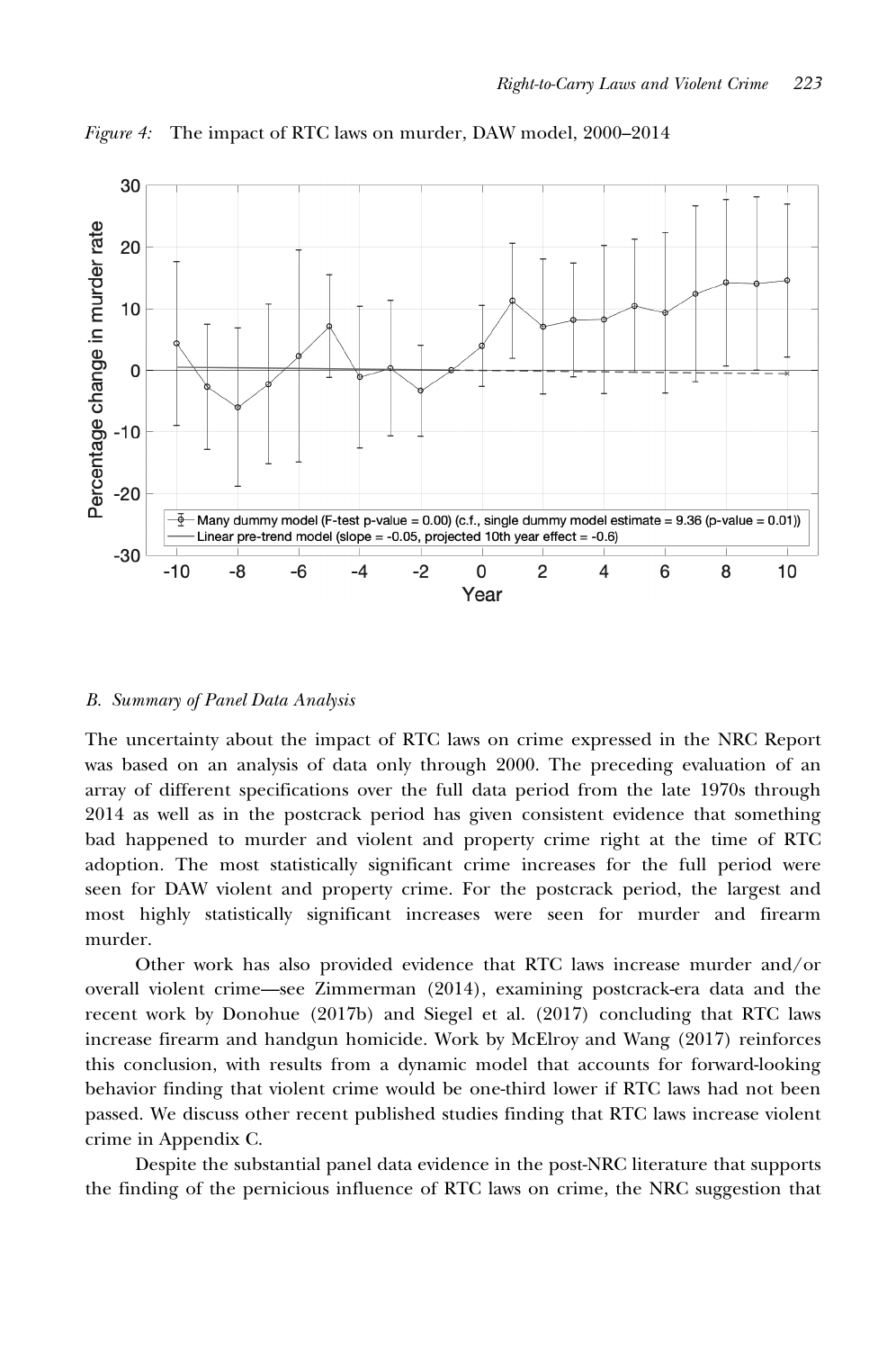new techniques should be employed to estimate the impact of these laws is fitting. The important paper by Strnad (2007) used a Bayesian approach to argue that none of the published models used in the RTC evaluation literature rated highly in his model selection protocol when applied to data from 1977–1999.

Durlauf et al. attempt to sort out the different specification choices in evaluating RTC laws by using their own Bayesian model averaging approach using county data from 1979–2000. Applying this technique, the authors find that in their preferred spline (trend) model, RTC laws elevate violent crime in the three years after RTC adoption: "As a result of the law being introduced, violent crime increases in the first year and continues to increase afterwards" (2016:50). By the third year, their preferred model suggests a 6.5 percent increase in violent crime. Since their paper only provides estimates for three postpassage years, we cannot draw conclusions beyond this but note that their finding that violent crime increases by over 2 percent per year owing to RTC laws is a substantial crime increase. Moreover, the authors note: "For our estimates, the effect on crime of introducing guns continues to grow over time"  $(2016:50).$ <sup>46</sup>

Owing to the substantial challenges of estimating effects from observational data, it will be useful to see if yet another statistical approach that has different attributes from the panel data methodology can enhance our understanding of the impact of RTC laws. The rest of this article will use this synthetic control approach, which has been deemed "arguably the most important innovation in the policy evaluation literature in the last 15 years" (Athey & Imbens 2017).

## IV. Estimating the Impact of RTC Laws Using Synthetic CONTROLS

The synthetic control methodology, which is becoming increasingly prominent in economics and other social sciences, is a promising new statistical approach for addressing the impact of RTC laws.<sup>47</sup> While most synthetic control papers focus on a single

<sup>&</sup>lt;sup>46</sup>While our analysis focused on crime at the state level, there is obviously heterogeneity in crime rates within states, which is amalgamated into our population-weighted state average figures. A paper by Kovandzic et al. (KMV) buttresses the view that our state-focused estimates are not giving a misleading impression of the impact of RTC laws on violent crime. KMV limited their analysis to urban areas within each state, estimating the impact of RTC laws on crime using a panel data analysis from 1980–2000 on 189 cities with a population of 100,000 or more (Kovandzic et al. 2005). Although they did not estimate an overall violent crime effect, they did report that RTC laws were associated with a highly statistically significant increase in the rate of aggravated assault, the largest single component of violent crime. Their figures suggest that RTC laws led to a 20.1 percent increase in aggravated assault in the 10 years following adoption.

<sup>&</sup>lt;sup>47</sup>The synthetic control methodology has been deployed in a wide variety of fields, including health economics (Nonnemaker et al. 2011), immigration economics (Bohn et al. 2014), political economy (Keele 2009), urban economics (Ando 2015), the economics of natural resources (Mideksa 2013), and the dynamics of economic growth (Cavallo et al. 2013).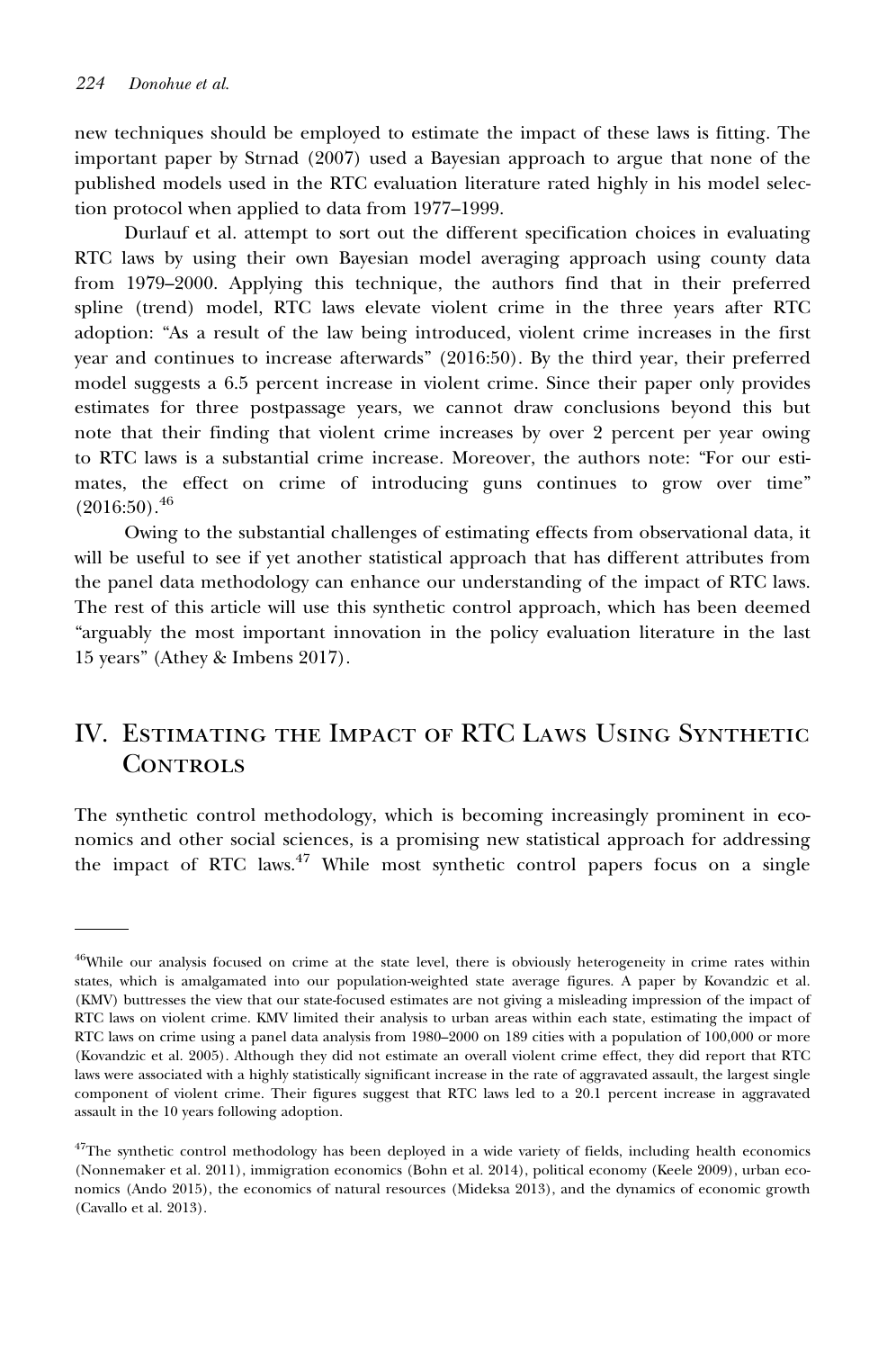treatment in a single geographic region, we look at 33 RTC adoptions occurring over three decades throughout the country. For each adopting ("treated") state we will find a weighted average of other states ("a synthetic control") designed to serve as a good counterfactual for the impact of RTC laws because it had a pattern of crime similar to that of the adopting state prior to RTC adoption. By comparing what actually happened to crime after RTC adoption to the crime performance of the synthetic control over the same period, we generate estimates of the causal impact of RTC laws on crime.<sup>48</sup>

#### A. The Basics of the Synthetic Control Methodology

The synthetic control method attempts to generate representative counterfactual units by comparing a treatment unit (i.e., a state adopting an RTC law) to a set of control units across a set of explanatory variables over a preintervention period. The algorithm searches for similarities between the treatment state of interest and the control states during this period and then generates a synthetic counterfactual unit for the treatment state that is a weighted combination of the component control states.<sup>49</sup> Two conditions are placed on these weights: they must be nonnegative and they must sum to 1. In general, the matching process underlying the synthetic control technique uses pretreatment values of both the outcome variable of interest (in our case, some measure of crime) and other predictors believed to influence this outcome variable.<sup>50</sup> For the reasons set forth in Appendix K, we use every lag of the dependent variable as predictors in the DAW and LM specifications. Once the synthetic counterfactual is generated and the weights associated with each control unit are assigned, the synth program then calculates values for the outcome variable associated with this counterfactual and the root mean squared prediction error (RMSPE) based on differences between the treatment and synthetic control units in the pretreatment period. The effect of the treatment can then be estimated by comparing the actual values of the dependent variable for the treatment unit to the corresponding values of the synthetic control.

#### B. Generating Synthetic Controls for 33 States Adopting RTC Laws During Our Data Period

To illustrate the procedure outlined above, consider the case of Texas, whose RTC law went into effect on January 1, 1996. The potential control group for each treatment state

<sup>48</sup>For a more detailed technical description of this method, we direct the reader to Abadie and Gardeazabal (2003) and Abadie et al. (2010, 2014).

<sup>&</sup>lt;sup>49</sup>Our analysis is done in Stata using the *synth* software package developed by Alberto Abadie, Alexis Diamond, and Jens Hainmueller.

 $50$ Roughly speaking, the algorithm that we use finds W (the weights of the components of the synthetic control) that minimizes  $\sqrt{(X_1 - X_0 W) / V(X_1 - X_0 W)}$ , where V is a diagonal matrix incorporating information about the relative weights placed on different predictors,  $W$  is a vector of nonnegative weights that sum to  $1, X<sub>1</sub>$  is a vector containing pretreatment information about the predictors associated with the treatment unit, and  $X_0$  is a matrix containing pretreatment information about the predictors for all the control units.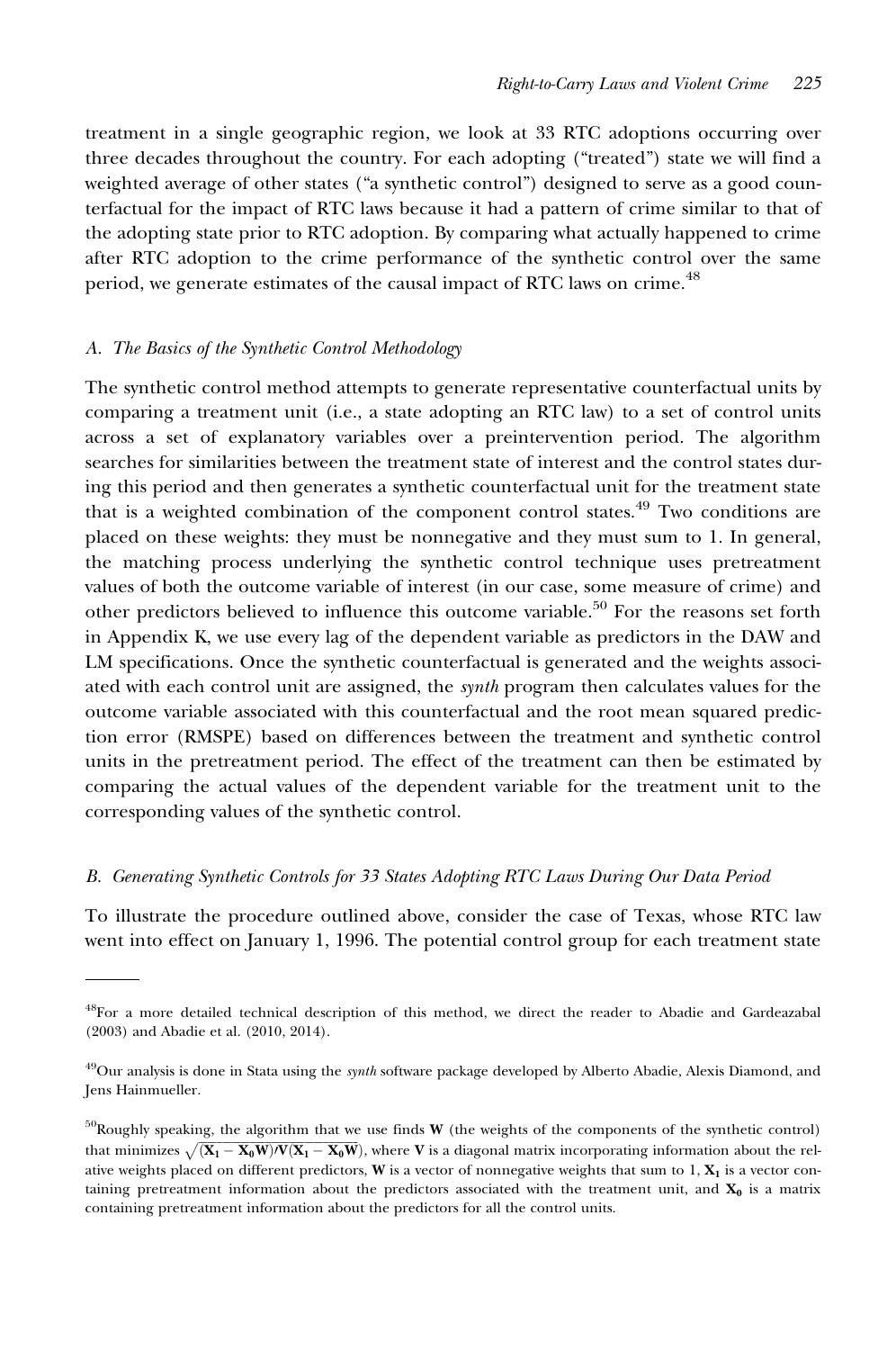consists of all nine states with no RTC legislation as of the year 2014, as well as states that pass RTC laws at least 10 years after the passage of the treatment state (e.g., in this case, the five states passing RTC laws after 2006, such as Nebraska and Kansas, whose RTC laws went into effect at the beginning of 2007). Since we estimate results for up to 10 years postpassage,<sup>51</sup> this restriction helps us avoid including states with their own permissive concealed carry laws in the synthetically constructed unit (which would mar the control comparison).

After entering the necessary specification information into the synth program (e.g., treatment unit, list of control states, explanatory variables, etc.), the algorithm proceeds to construct the synthetic unit from the list of control states specific to Texas and generates values of the dependent variable for the counterfactual for both the pretreatment and posttreatment periods. The rationale behind this methodology is that a close fit in the prepassage time series of crime between the treatment state and the synthetic control generates greater confidence in the accuracy of the constructed counterfactual. Computing the posttreatment difference between the dependent variables of the treatment state and the synthetic control unit provides the synthetic control estimate of the treatment effect attributable to RTC adoption in that state.

#### 1. Synthetic Control Estimates of Violent Crime in Two States

Figure 5 shows the synthetic control graph for violent crime in Texas over the period from 1977 through 2006 (10 years after the adoption of Texas's RTC law). The solid black line shows the actual pattern of violent crime for Texas, and the vertical line indicates when the RTC law went into effect. Implementing the synthetic control protocol identifies three states that generate a good fit for the pattern of crime experienced by Texas in the pre-1996 period. These states are California, which gets a weight of 57.7 percent owing to its similar attributes compared to Texas, Nebraska with a weight of 9.7 percent, and Wisconsin with a weight of 32.6 percent.

One of the advantages of the synthetic control methodology is that one can assess how well the synthetic control (call it "synthetic Texas," which is identified in Figure 5 by the dashed line) matches the pre-RTC-passage pattern of violent crime to see whether the methodology is likely to generate a good fit in the 10 years of postpassage data. Here the fit looks rather good in mimicking the rises and falls in Texas violent crime from 1977–1995. This pattern increases our confidence that synthetic Texas will provide a good prediction of what would have happened in Texas had it not adopted an RTC law.

Looking at Figure 5, we see that while both Texas and synthetic Texas (the weighted average violent crime performance of the three mentioned states) show declining crime rates in the postpassage decade after 1996, the crime drop is

 $51$ Our choice of 10 years is informed by the tradeoffs associated with using a different timeframe. Tables 5 and 6 indicate that the increase in violent crime due to RTC laws is statistically significant at the .01 level for all years after seven years post-adoption.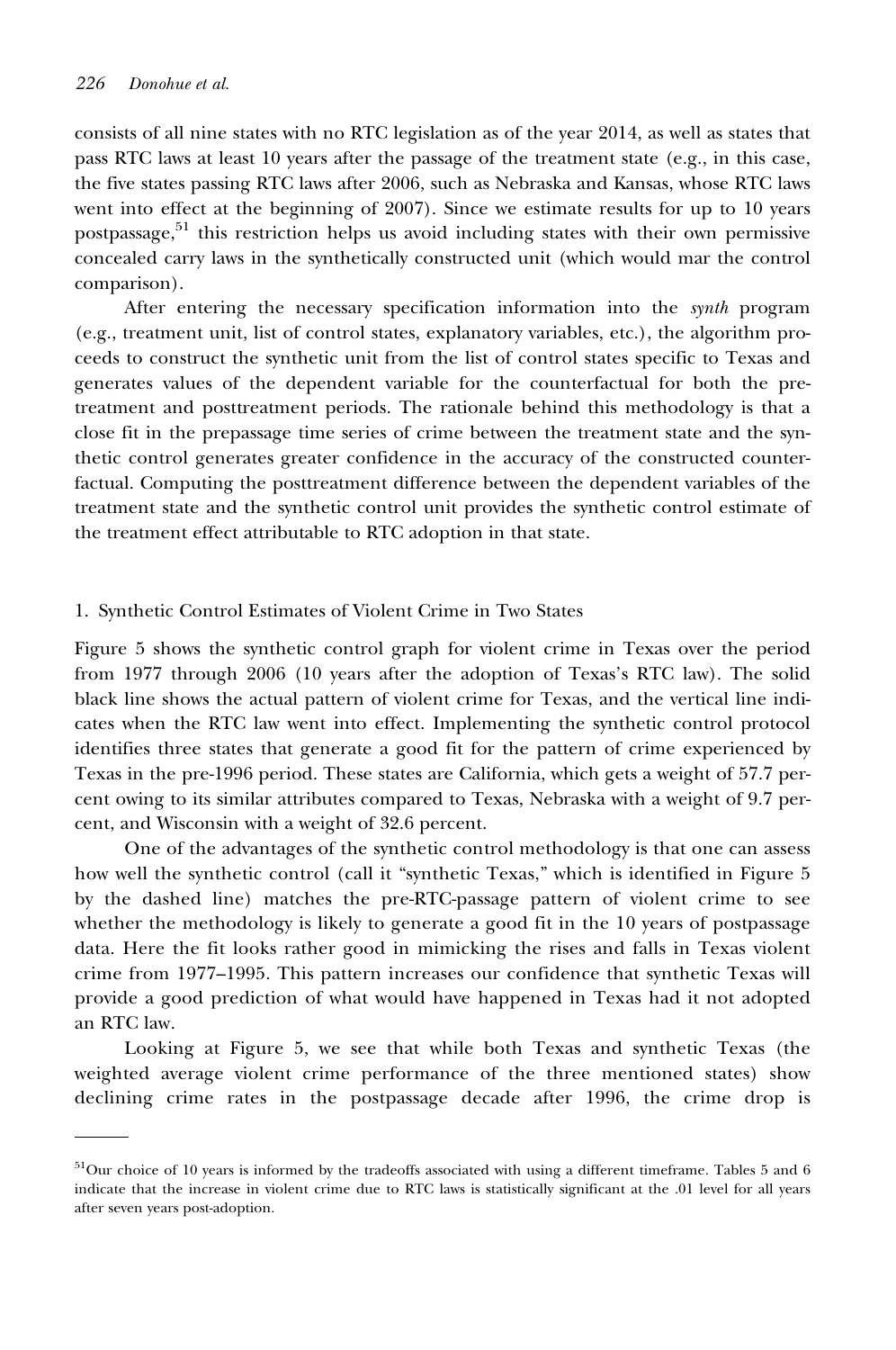



Effect of 1996 RTC Law 10 Years After Adoption: 16.9% NOTE: Passage Year Difference From SC: 3.6% Composition of SC: CA (0.577); NE (0.097); WI (0.326) CVRMSPE:

0.06 (8 of 33 states, where 1 denotes the state with the best pre-passage fit.).

States Never Passing RTC Laws Included in Synthetic Control: CA;

RTC Adopting States Included in Synthetic Control: NE (2007); WI (2012).

substantially greater in synthetic Texas, which had no RTC law over that period, than in actual Texas, which did. As Figure 5 notes, 10 years after adopting its RTC law, violent crime in Texas was 16.9 percent higher than we would have expected had it not adopted an RTC law.<sup>52</sup>

Figure 5 also illustrates perhaps the most important lesson of causal inference: one cannot simply look before and after an event to determine the consequence of the event. Rather, one needs to estimate the difference between what did unfold and the counterfactual of what would have unfolded without the event. The value of the synthetic control methodology is that it provides a highly transparent estimate of that counterfactual, using a tool designed to ensure the validity of the parallel trends assumption that we have already seen is so critical to achieving meaningful causal estimates. Thus, when Lott

<sup>52</sup>Texas's violent crime rate 10 years post-adoption exceeds that of "synthetic Texas" by 20.41 percent  $=\frac{5173-429.6}{429.6}$  × 100%. While some researchers would take that value as the estimated effect of RTC, we chose to subtract off the discrepancy in 1996 between the actual violent crime rate and the synthetic control value in that year. This discrepancy is 3.55 percent  $=\frac{644.4-622.3}{622.3} \times 100\%$  (shown in the line just below the graph of Figure 5). See footnote 58 for further discussion of this calculation. Figure 5 shows a (rounded) estimated violent crime increase in Texas of 16.9 percent. We arrive at this estimate by subtracting the 1996 discrepancy of 3.55 percent from the 20.41 percent 10th-year discrepancy, which generates a TEP of 16.86 percent.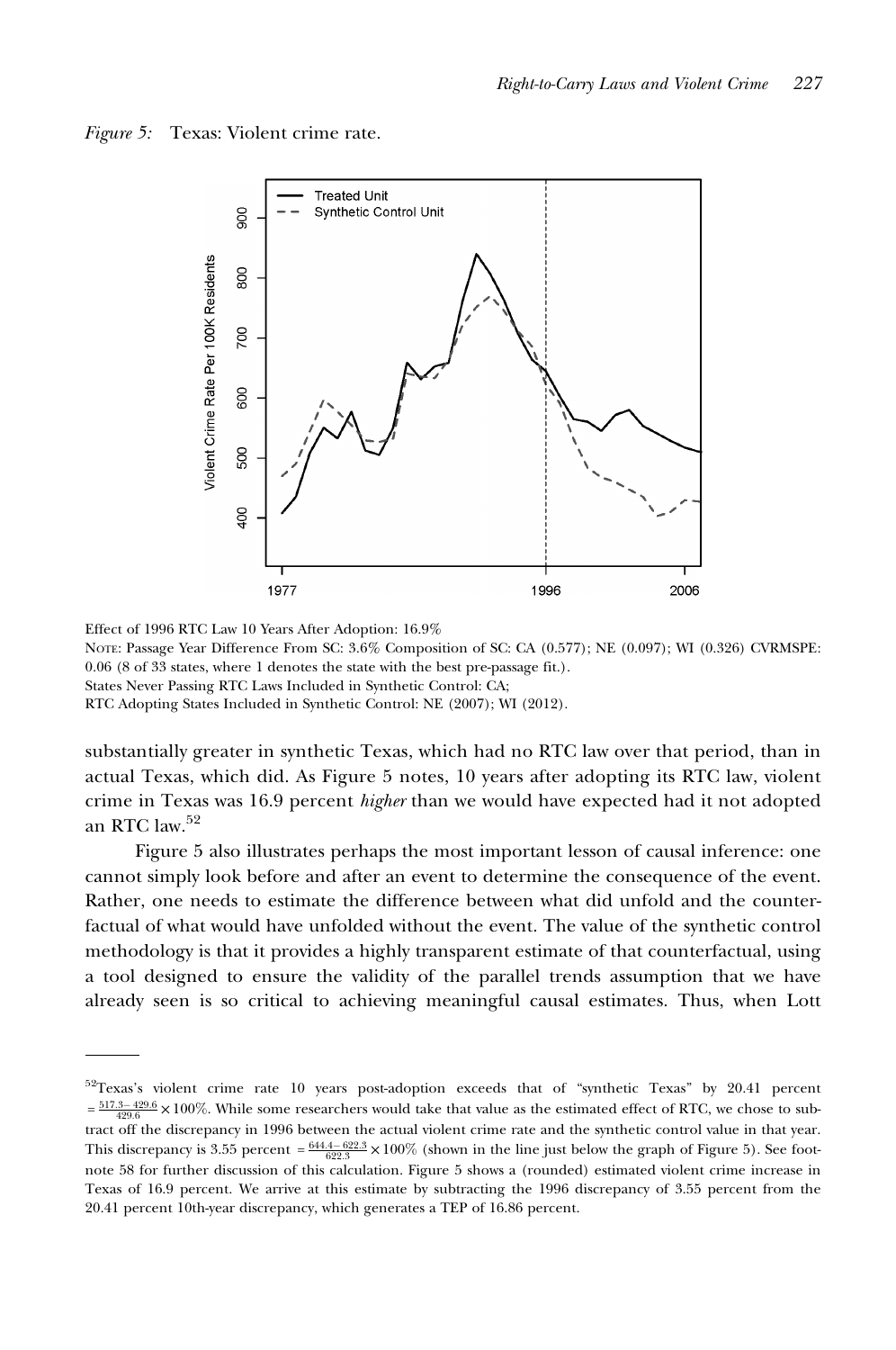(2010) quotes a Texas District Attorney suggesting that he had reversed his earlier opposition to the state's RTC law in light of the perceived favorable experience with the law, we see why it can be quite easy to draw the inaccurate causal inference that Texas's crime decline was facilitated by its RTC law. The public may perceive the falling crime rate post-1996 (the solid black line), but our analysis suggests that Texas would have experienced a more sizable violent crime decline if it had not passed an RTC law (the dotted line). More specifically, Texas experienced a 19.7 percent decrease in its aggregate violent crime rate in the 10 years following its RTC law (between 1996 and 2006), while the state's synthetic control experienced a larger 31.0 percent decline. This counterfactual would not be apparent to residents of the state or to law enforcement officials, but our results suggest that Texas's RTC law imposed a large social cost on the state.

The greater transparency of the synthetic control approach is one advantage of this methodology over the panel data models that we considered above. Figure 5 makes clear what Texas is being compared to, and we can reflect on whether this match is plausible and whether anything other than RTC laws changed in these three states during the postpassage decade that might compromise the validity of the synthetic control estimate of the impact of RTC laws.

Figure 6 shows our synthetic control estimate for Pennsylvania, which adopted an RTC law in 1989 that did not extend to Philadelphia until a subsequent law went into

Figure 6: Pennsylvania: Violent crime rate.



Effect of 1989 RTC Law 10 Years After Adoption: 24.4%

NOTE: Passage Year Difference From SC: -1.1%. Composition of SC: DE (0.078); HI (0.073); MD (0.038); NE (0.016); NJ (0.103); OH (0.27); WI (0.424) CVRMSPE: 0.017 (1 of 33 states, where 1 denotes the state with the best pre-passage fit.).

States Never Passing RTC Laws Included in Synthetic Control: DE; HI; MD; NJ;

RTC Adopting States Included in Synthetic Control: NE (2007); OH (2004); WI (2012).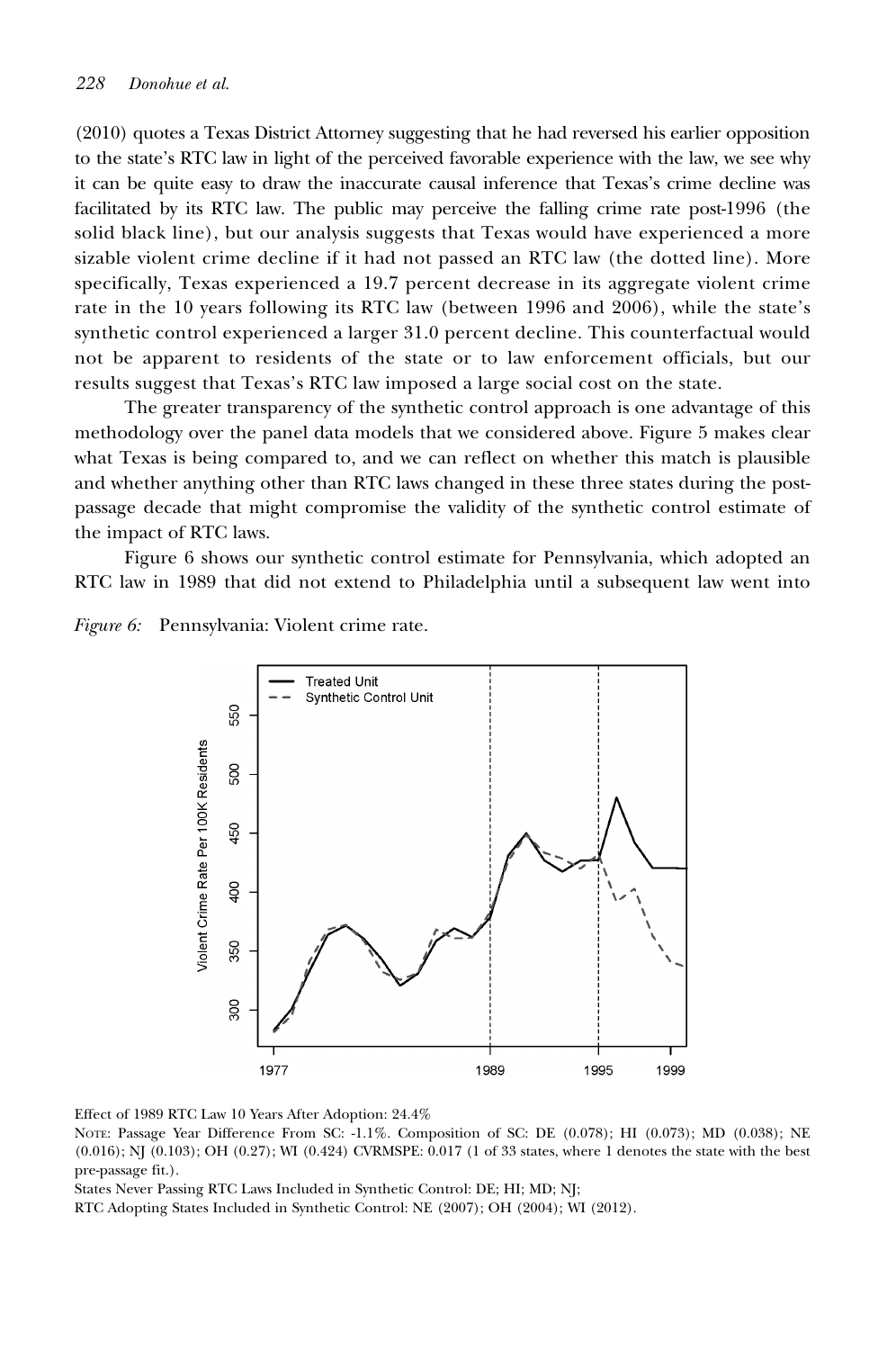



effect on October 11, 1995. In this case, synthetic Pennsylvania is comprised of eight states and the prepassage fit is nearly perfect. Following adoption of the RTC laws, synthetic Pennsylvania shows substantially better crime performance than actual Pennsylvania after the RTC law is extended to Philadelphia in late 1995, as illustrated by the second vertical line at 1996. The synthetic control method estimates that RTC laws in Pennsylvania increased its violent crime rate by 24.4 percent after 10 years.<sup>53</sup>

#### 2. State-Specific Estimates Across All RTC States

Because we are projecting the violent crime experience of the synthetic control over a 10-year period, there will undoubtedly be a deviation from the "true" counterfactual and our estimated counterfactual. If we were only estimating the impact of a legal change for a single state, we would have an estimate marred by this purely stochastic aspect of changing crime. Since we are estimating an average effect across a large number of states, the

 $53$ In Appendix I, we include all 33 graphs showing the path of violent crime for the treatment states and the synthetic controls, along with information about the composition of these synthetic controls, the dates of RTC adoption (if any) for states included in these synthetic controls, and the estimated treatment effect (expressed in terms of the percent change in a particular crime rate) 10 years after adoption (or seven years after adoption for two states that adopted RTC laws in 2007, since our data end in 2014). The figures also document the discrepancy in violent crime in the year of adoption between the actual and synthetic control values.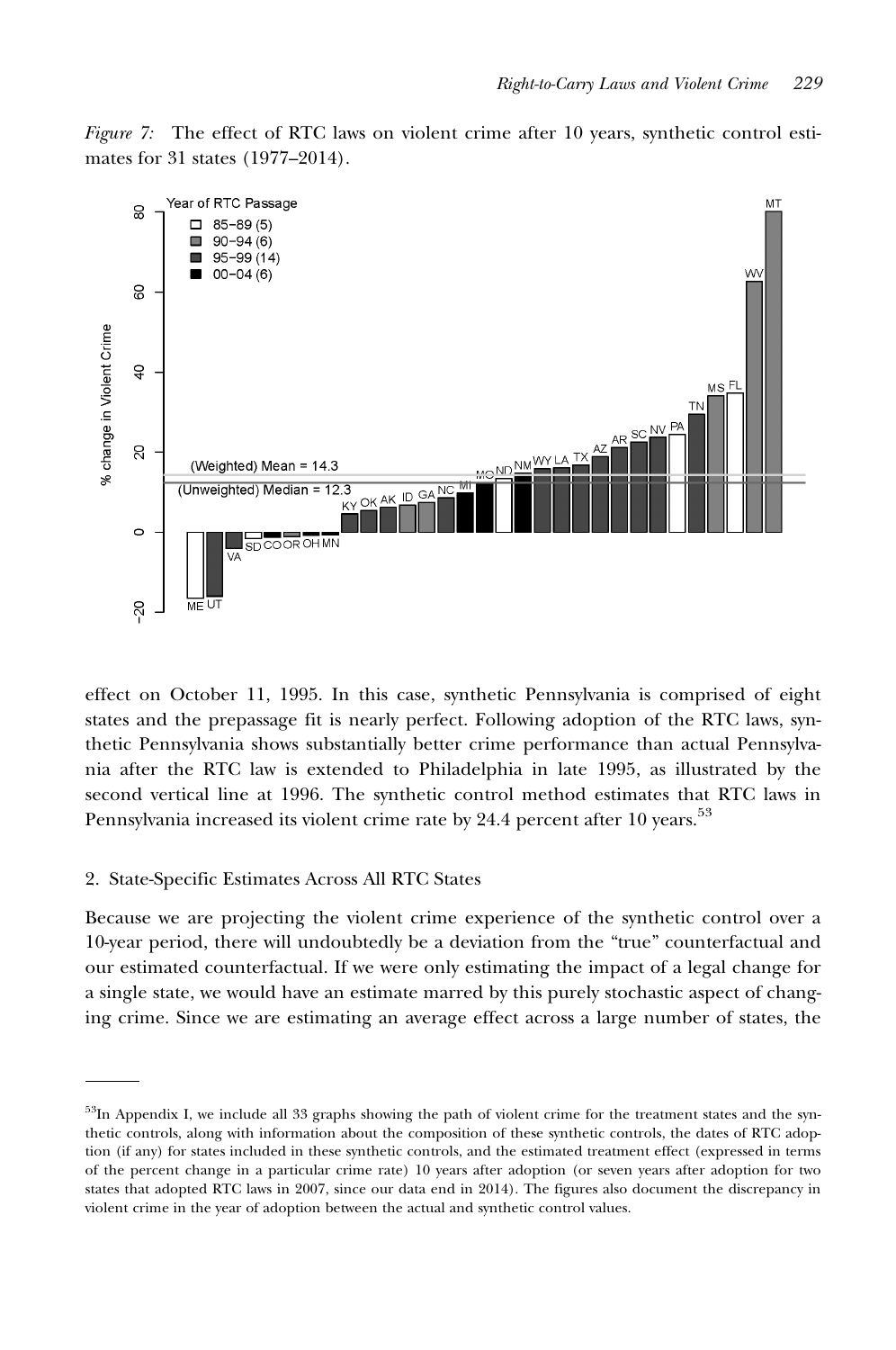stochastic variation will be diminished as the overestimates and underestimates will tend to wash out in our mean treatment estimates. Figure 7 shows the synthetic control estimates on violent crime for all 31 states for which we have 10 years of postpassage data. For 23 of the 31 states adopting RTC laws, the increase in violent crime is noteworthy.<sup>54</sup> Although three states were estimated to have crime reductions greater than the –1.6 percent estimate of South Dakota, if one averages across all 31 states, the (populationweighted) mean treatment effect after 10 years is a 14.3 percent *increase* in violent crime. If one instead uses an (unweighted) median measure of central tendency, RTC laws are seen to increase crime by 12.3 percent.

#### 3. Less Effective Prepassage Matches

Section IV.B.1 provided two examples of synthetic controls that matched the crime of the treatment states well in the prepassage period, but this does not always happen. For example, we would have considerably less confidence in the quality of the synthetic control estimates for Maine, whose poor estimate is depicted in Appendix Figure I11. Maine also happens to be the state showing the greatest reduction in violent crime following RTC adoption, as indicated in Figure 7.

For Maine, one sees that the synthetic control and the state violent crime performance diverged long before RTC adoption in 1986, and that, by the date of adoption, Maine's violent crime rate was already 37.9 percent below the synthetic control estimate. The violent crime rate of actual Maine was trending down, while the synthetic control estimate had been much higher and trending up in the immediate pre-adoption period. The difficulty in generating good prepassage matches for states like Maine stems from their unusually low violent crime in the prepassage period.

Appendix Figure D11 reproduces Figure 7 while leaving out the five states for which the quality of prepassage fit is clearly lower than in the remaining 26 states.<sup>55</sup> This knocks out North Dakota, South Dakota, Maine, Montana, and West Virginia, thereby eliminating three of the five outlier estimates at both ends of the scale, and leaving the mean and median effects of RTC laws relatively unchanged from Figure 7. As Appendix Figure D11 shows, the (weighted) mean increase in crime across the listed 26 RTC-adopting states is 13.7 percent while the (unweighted) median increase is now 11.1 percent. Increases in violent crime of this magnitude are troubling. Consensus estimates of the elasticity of crime with respect to incarceration hover around 0.15 today, which suggests that to offset the increase in crime caused by RTC adoption, the average RTC state would need to approximately double its prison population.

<sup>54</sup>The smallest of these, Kentucky, had an increase of 4.6 percent.

<sup>&</sup>lt;sup>55</sup>In particular, for these five states, the prepassage CVRMSPE—that is, the RMSPE transformed into a coefficient of variation by dividing by the average prepassage crime rate—was 19 percent or greater. See note 61 for further discussion of this statistic.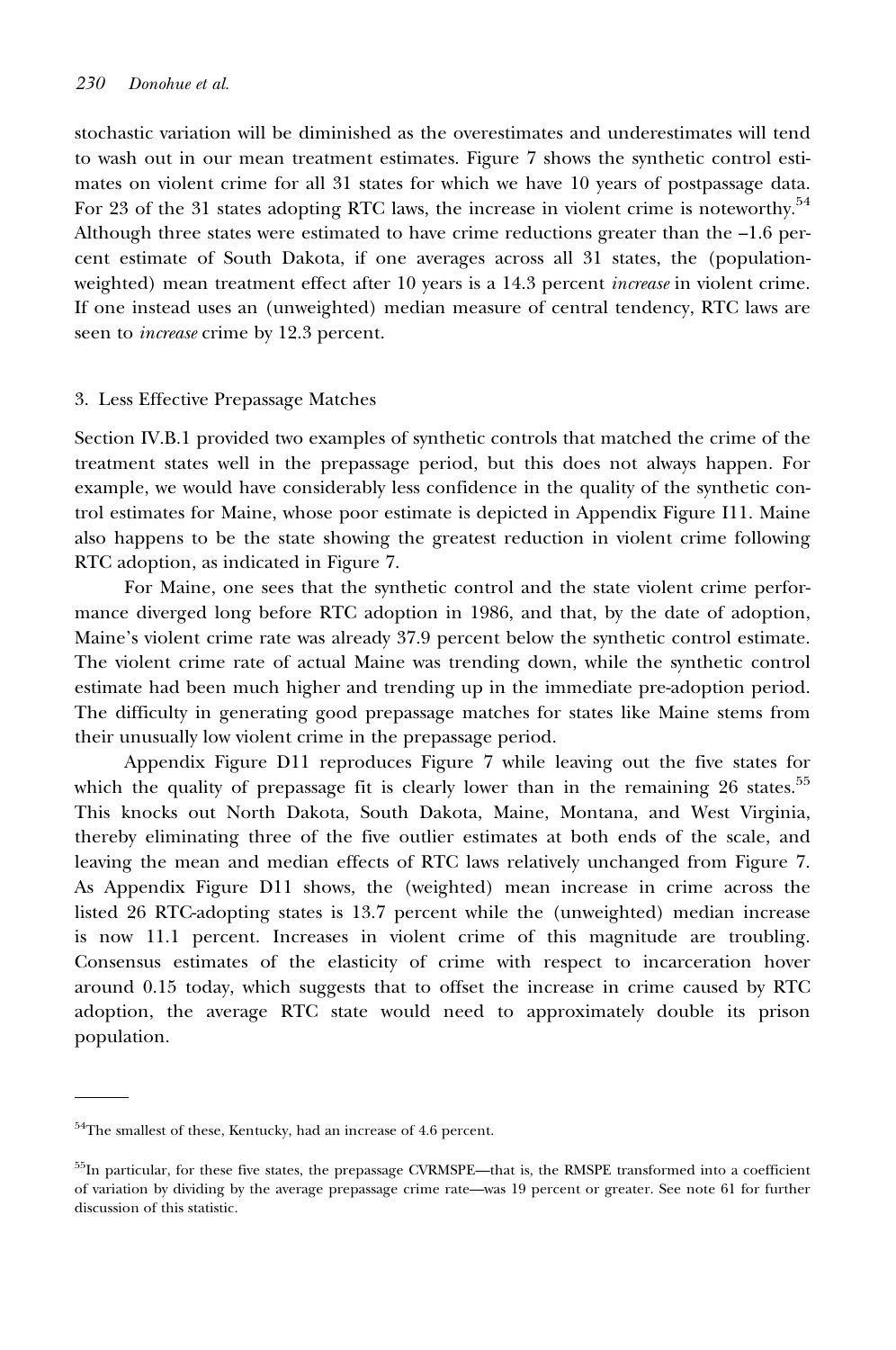## V. Aggregation Analysis Using Synthetic Controls

A small but growing literature applies synthetic control techniques to the analysis of multiple treatments.<sup>56</sup> We estimate the percentage difference in violent crime between each treatment (RTC-adopting) state and the corresponding synthetic control in both the year of the treatment and in the 10 years following it. This estimate of the treatment effect percentage (TEP) obviously uses data from fewer posttreatment years for the two treatment states<sup>57</sup> in which RTC laws took effect less than 10 years before the end of our sample.

We could use each of these 10 percentage differences as our estimated effects of RTC laws on violent crime for the 10 postpassage years, but, as noted above, we make one adjustment to these figures by subtracting from each the percentage difference in violent crime in the adoption year between the treatment and synthetic control states. In other words, if 10 years after adopting an RTC law, the violent crime rate for the state was 440 and the violent crime rate for the synthetic control was 400, one estimate of the effect of the RTC law could be 10 percent  $\left( = \frac{440 - 400}{400} \right)$ . Rather than use this estimate, however, we have subtracted from this figure the percentage difference between the synthetic and treatment states in the year of RTC adoption. If, say, the violent crime rate in the treatment state that year was 2 percent higher than the synthetic control value, we would subtract 2 from 10 to obtain an estimated 10th-year effect of RTC laws of 8 percent.<sup>58</sup> We

<sup>&</sup>lt;sup>56</sup>The closest paper to the present study is Arindrajit Dube and Ben Zipperer (2013), who introduce their own methodology for aggregating multiple events into a single estimated treatment effect and calculating its significance. Their study centers on the effect of increases in the minimum wage on employment outcomes, and, as we do, the authors estimate the percentage difference between the treatment and the synthetic control in the posttreatment period. While some papers analyze multiple treatments by aggregating the areas affected by these treatments into a single unit, this approach is not well-equipped to deal with a case such as RTC law adoption where treatments affect the majority of panel units and more than two decades separate the dates of the first and last treatment under consideration, as highlighted in Figure 7.

<sup>&</sup>lt;sup>57</sup>These two states are Kansas and Nebraska, which adopted RTC laws in 2007. See note 4 discussing the states for which we cannot estimate the impact of RTC laws using synthetic controls.

<sup>&</sup>lt;sup>58</sup>It is unclear ex ante whether one should implement this subtraction. The intuitive rationale for our choice of outcome variable was that pretreatment differences between the treatment state and its synthetic control at the time of RTC adoption likely reflected imperfections in the process of generating a synthetic control and should not contribute to our estimated treatment effect if possible. In other words, if the treatment state had a crime rate that was 5 percent greater than that of the synthetic control in both the pretreatment and posttreatment period, it would arguably be misleading to ignore the pretreatment difference and declare that the treatment increased crime rates by 5 percent. On the other hand, subtracting off the initial discrepancy might be adding noise to the subsequent estimates.

We resolve this issue with the following test of our synthetic control protocol: we pretend that each RTCadopting state actually adopted its RTC law five years before it did. We then generate synthetic control estimates of this phantom law over the next five years of actual pretreatment data. If our synthetic control approach is working perfectly, it should simply replicate the violent crime pattern for the five pretreatment years. Consequently, the estimated "effect" of the phantom law should be close to zero. Indeed, when we follow our subtraction protocol, the synthetic controls match the pretreatment years more closely than when we do not provide this normalization. Specifically, with subtraction the estimated "effect" in the final pretreatment year is a wholly insignificant 3.2 percent; without subtraction, it jumps to a statistically significant 5.3 percent. Consequently,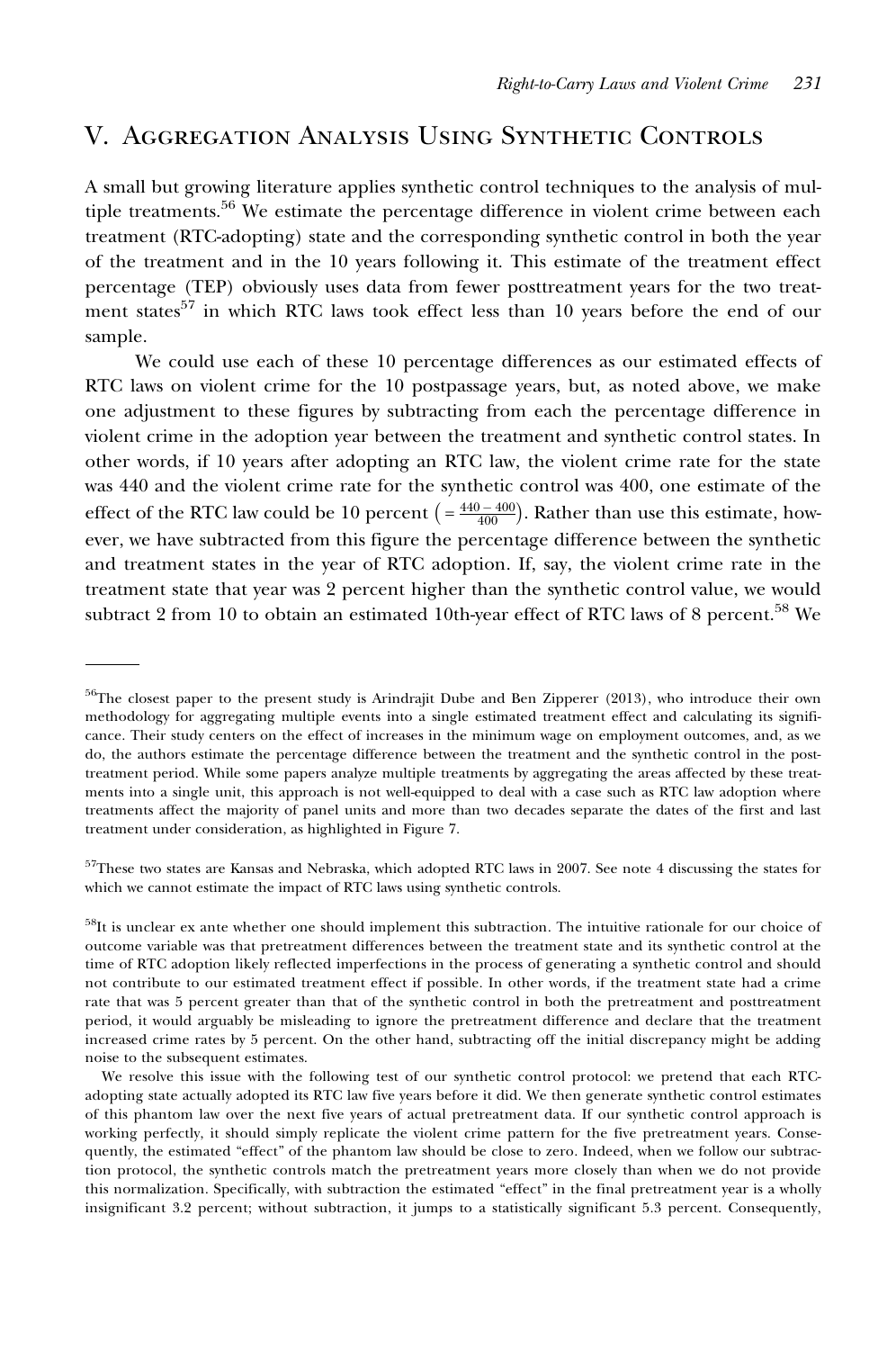then look across all the state-specific estimates of the impact of RTC laws on violent crime for each of the 10 individual postpassage years and test whether they are significantly different from zero.<sup>59</sup>

#### A. RTC Laws Increase Violent Crime

We begin our analysis of the aggregated synthetic control results using predictors derived from the DAW specification. Table 5 shows our results on the full sample examining violent crime. $60$  Our estimates of the normalized average treatment effect percentage (TEP) suggest that states that passed RTC laws experienced more deleterious changes in violent criminal activity than their synthetic controls in the 10 years after adoption. On average, treatment states had aggregate violent crime rates that were almost 7 percent higher than their synthetic controls five years after passage and around 14 percent higher 10 years after passage. Table 5 suggests that the longer the RTC law is in effect (up to the 10th year that we analyze), the greater the cost in terms of increased violent crime.

As we saw in Figures 6 (Pennsylvania) and I11(Maine), the validity of using the posttreatment difference between crime rates in the treatment state (the particular state adopting an RTC law that we are analyzing) and its corresponding synthetic control as a measure of the effect of the RTC law depends on the strength of the match between these two time series in the pretreatment period. To generate an estimate of pretreatment fit that takes into account differences in pretreatment crime levels, we estimate the coefficient of variation for the root mean squared prediction error (RMSPE), which

normalization is the preferred approach for violent crime. It should also be noted that our actual synthetic control estimates will be expected to perform better than this phantom RTC estimate since we will be able to derive our synthetic controls from five additional years of data, thereby improving our pretreatment fit.

As it turns out, the choice we made to subtract off the initial-year crime discrepancy is a conservative one, in that the estimated crime increases from RTC laws would be *greater* without subtraction. We provide synthetic control estimates for the DAW model without subtraction of the adoption-year percentage difference for violent crime, murder, and property crime in Appendix F. Comparison of these Appendix F estimates with those in the text (Table 5) reveals that our preferred method of subtracting yields more conservative results (i.e., a smaller increase in violent crime due to RTC). In Table 5, we estimate the 10th-year TEP for violent crime as roughly 13.5 to 14.3 percent, while the comparable estimates without subtraction are roughly 17–18 percent, as seen in Appendix Tables F1, F2, and F3. Indeed, without subtraction, every estimated impact would show RTC laws lead to a statistically significant increase in every crime category we consider except non-firearm homicide, as seen in Appendix F.

<sup>&</sup>lt;sup>59</sup>This test is performed by regressing these differences in a model using only a constant term and examining whether that constant is statistically significant. These regressions are weighted by the population of the treatment state in the posttreatment year under consideration. Robust standard errors corrected for heteroskedasticity are used in this analysis.

<sup>60</sup>We discuss the synthetic control estimates for murder and property crime in Section V.F.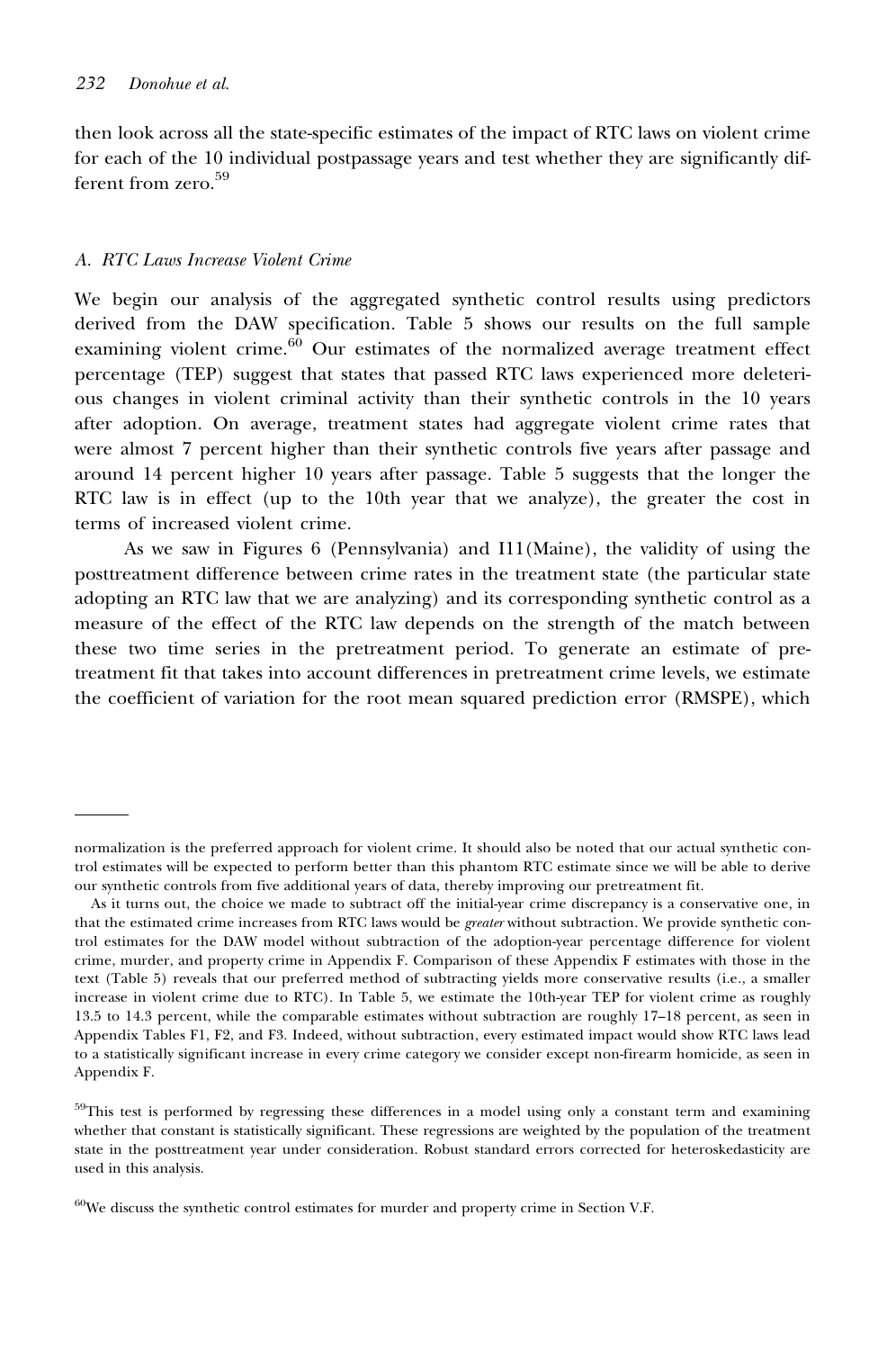|                              |           |       |                               |       |                               | (2) $(2)$ $(3)$ $(5)$ $(7)$ $(8)$ |                                                                                                              | $\mathcal{L}$ |         |
|------------------------------|-----------|-------|-------------------------------|-------|-------------------------------|-----------------------------------|--------------------------------------------------------------------------------------------------------------|---------------|---------|
| Average normalized treatment |           |       |                               |       |                               |                                   | $-0.17$ $-0.829*$ $-4.682**$ $7.858**$ $7.858***$ $72.474***$ $14.81213**$ $15.682**$ $14.844***$ $15.682**$ |               |         |
| effect percentage (TEP)      | $1.076$ ) |       | $(1.310)$ $(1.848)$ $(2.068)$ |       | $(2.499)$ $(3.135)$ $(2.823)$ |                                   | (3.831)                                                                                                      | (3.605)       | (2.921) |
|                              |           |       |                               |       |                               |                                   |                                                                                                              |               |         |
| Pseudo $p$ value             |           | 0.274 | 0.220                         | 0.094 |                               |                                   |                                                                                                              |               |         |

| l                        |
|--------------------------|
|                          |
| ì                        |
| י<br>ו                   |
|                          |
| <br> <br>                |
|                          |
|                          |
| ı                        |
|                          |
|                          |
| $\sim$ $\sim$ $\sim$     |
| $\frac{1}{2}$            |
|                          |
|                          |
|                          |
|                          |
|                          |
|                          |
|                          |
|                          |
|                          |
|                          |
|                          |
| $\ddot{ }$               |
| $\mathbf{I}$             |
| $\overline{\phantom{a}}$ |
|                          |
|                          |
|                          |
| ļ<br>l                   |
|                          |
|                          |
| :                        |
|                          |
| I                        |
|                          |
| í                        |
| i                        |
|                          |
| j                        |
| ،<br>ف                   |
|                          |
|                          |
| $\frac{1}{2}$            |
|                          |
| C C C                    |
|                          |
|                          |
| l                        |
| j                        |
|                          |
| <br> <br> <br> <br>l     |
|                          |
|                          |
|                          |
|                          |
|                          |
|                          |
| l                        |
|                          |
| יש בבבב בינו ב           |
| i                        |
|                          |
|                          |
| ì                        |
|                          |
| dina                     |
|                          |
| Toble F<br>I             |
|                          |

Right-to-Carry Laws and Violent Crime 233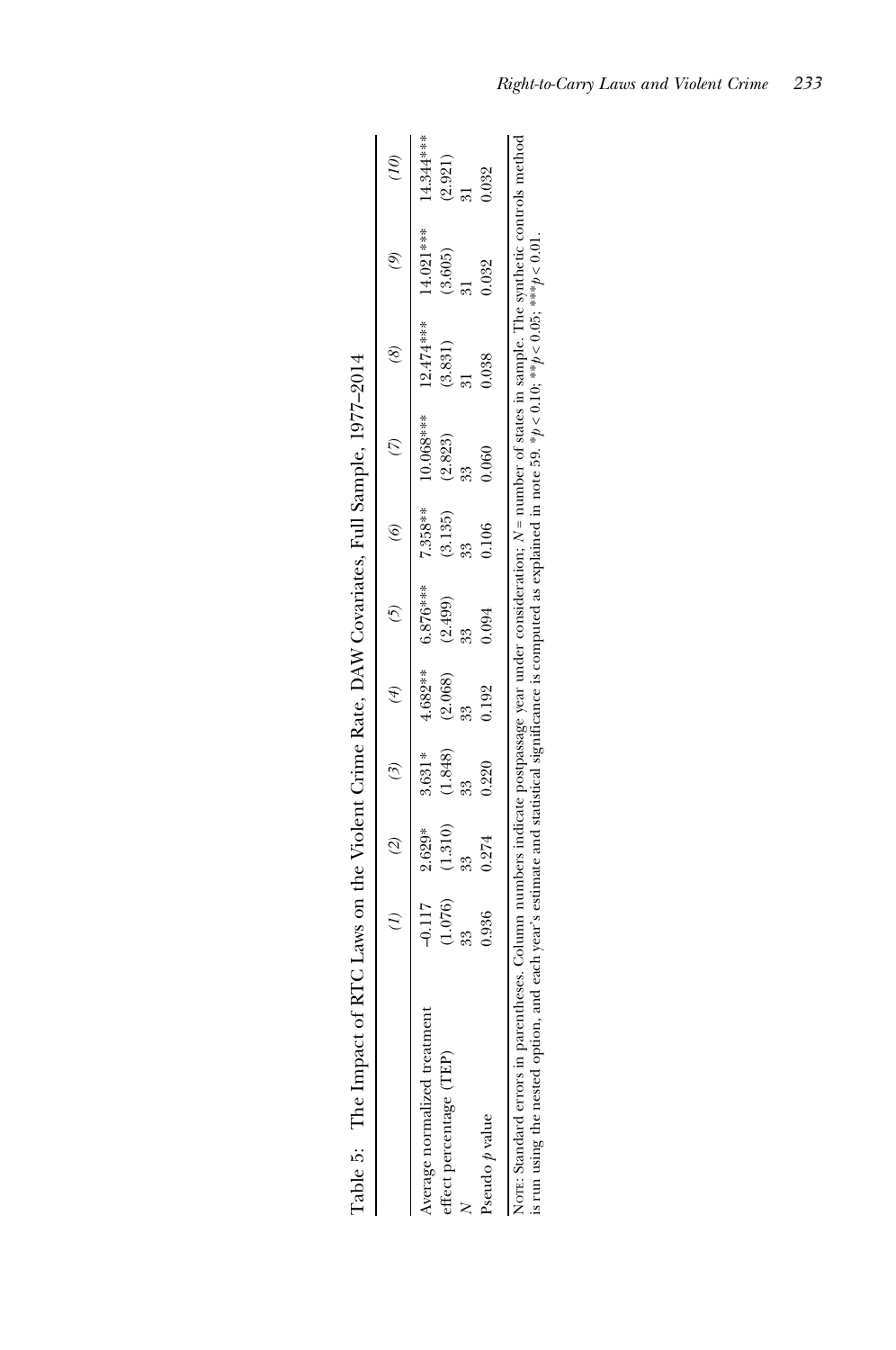is the ratio of the synthetic control's pretreatment RMSPE to the pretreatment average level of the outcome variable for the treatment state.<sup>61</sup>

To evaluate the sensitivity of the aggregate synthetic control estimate of the crime impact of RTC laws in Table 5, we consider two subsamples of treatment states: states whose coefficients of variation are less than two times the average coefficient of variation for all 33 treatments and states whose coefficients of variation are less than this average. We then rerun our synthetic control protocol using each of these two subsamples to examine whether restricting our estimation of the average treatment effect to states for which a relatively "better" synthetic control could be identified would meaningfully change our findings.

All three samples yield roughly identical conclusions: RTC laws are consistently shown to increase violent crime, with the 10th-year increase ranging from a low of 13.5 (when we remove the six states with above-average values of the CV RMSPE) to a high of 14.3 percent (Table 5).

#### B. The Placebo Analysis

Our ability to make valid inferences from our synthetic control estimates depends on the accuracy of our standard error estimation. To test the robustness of the standard errors that we present under the first row of Table 5, we incorporate an analysis using placebo treatment effects similar to Ando (2015).<sup>62</sup> For this analysis, we generate 500 sets of randomly generated RTC dates that are designed to resemble the distribution of actual RTC

<sup>&</sup>lt;sup>61</sup>While the RMSPE is often used to assess this fit, we believe that the use of this measure is not ideal for comparing fit across states, owing to the wide variation that exists in the average pretreatment crime rates among the 33 treatment states that we consider. For example, the pretreatment RMPSE associated with our synthetic control analysis using the DAW predictor variables and aggregate violent crime as the outcome variable is nearly identical for Texas (37.1) and Maine (36.4), but the pretreatment levels of Texas's aggregate violent crime rate are far greater than Maine's. To be more specific, Texas's average violent crime rate prior to the implementation of its RTC law (from 1977 through 1995) was 617 violent crimes per 100,000 residents, while the corresponding figure for Maine was 186 violent crimes per 100,000 residents, less than one-third of Texas's rate. The more discerning CV of the RMSPE is 0.06 for Texas (with a year of adoption discrepancy of only 3.6 percent), while for Maine, the CV is a dramatically higher at 0.196 (with an initial year discrepancy of –37.9 percent). Accordingly, since the percentage imprecision in our synthetic pretreatment match for Maine is so much greater than for Texas, we have greater confidence in our estimates that in the 10th year, Texas's RTC law had increased violent crime by 16.9 percent than we do in an estimate that Maine's law had decreased violent crime by 16.5 percent.

<sup>&</sup>lt;sup>62</sup>Ando (2015) examines the impact of constructing nuclear plants on local real per capita taxable income in Japan by generating a synthetic control for every coastal municipality that installed a nuclear plant. Although the average treatment effect measured in our article differs from the one used by Ando, we follow Ando in repeatedly estimating average placebo effects by randomly selecting different areas to serve as placebo treatments. (The sheer number of treatments that we are considering in this analysis prevents us from limiting our placebo treatment analysis to states that never adopt RTC laws, but this simply means that our placebo estimates will likely be biased against finding a qualitatively significant effect of RTC laws on crime, since some of our placebo treatments will be capturing the effect of the passage of RTC laws on crime rates.) Our estimated average treatment effect can then be compared to the distribution of average placebo treatment effects. Heersink and Peterson (2016) and Cavallo et al. (2013) also perform a similar randomization procedure to estimate the significance of their estimated average treatment effects, although the randomization procedure in the latter paper differs from ours by restricting the timing of placebo treatments to the exact dates when actual treatments took place.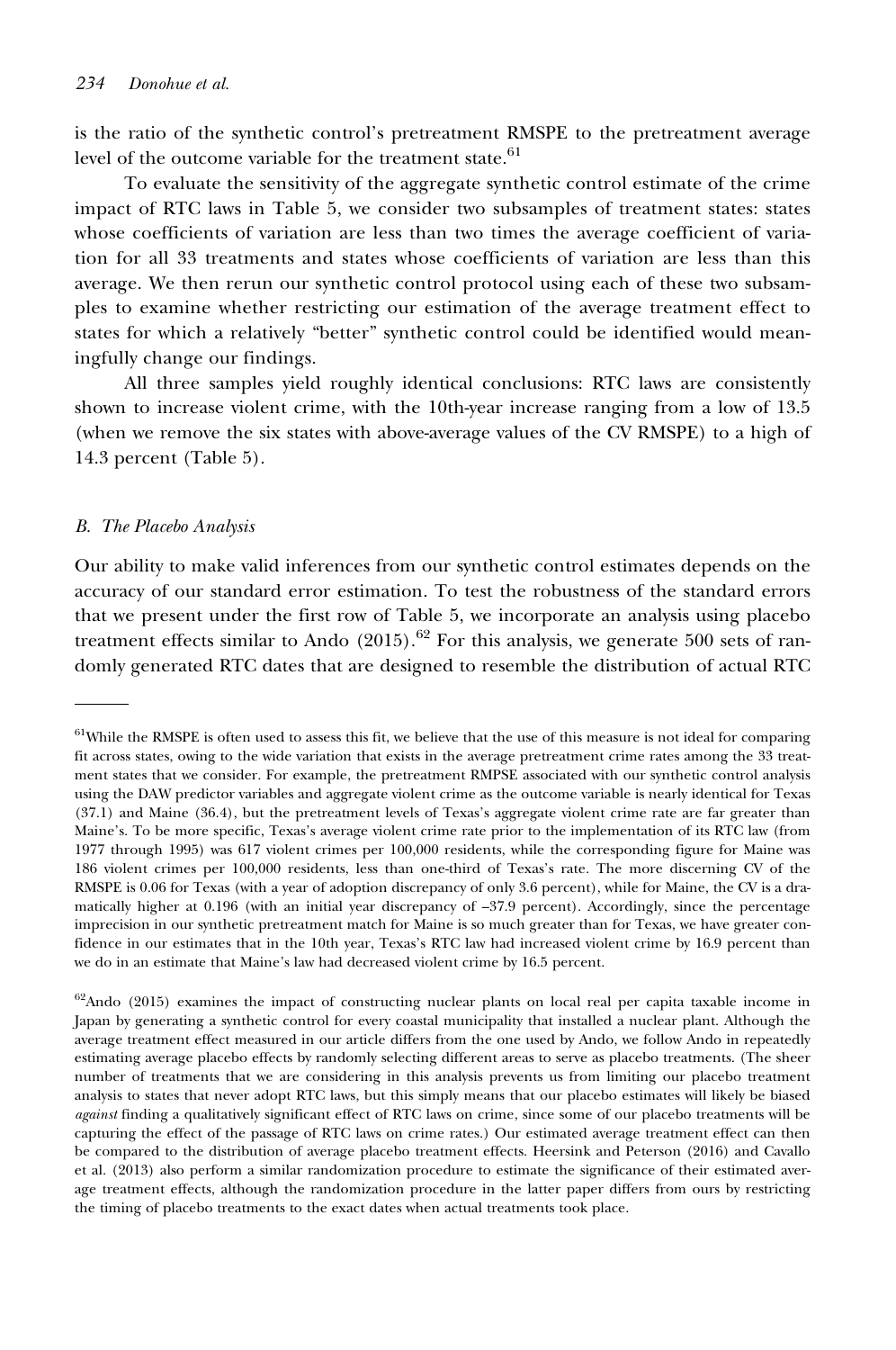passage dates that we use in our analysis.<sup>63</sup> For each of the 500 sets of randomly generated RTC dates, we then use the synthetic control methodology and the DAW predictors to estimate synthetic controls for each of the 33 states whose randomly generated adoption year is between 1981 and 2010. We use these data to estimate the percentage difference between each placebo treatment and its corresponding synthetic control during both the year of the treatment and each of the 10 posttreatment years (for which we have data) that follow it. Using the methodology described in notes 52 and 58, we then test whether the estimated treatment effect for each of the 10 posttreatment years is statistically significant.

To further assess the statistical significance of our results, we compare each of the 10 coefficient estimates in Table 5 with the distribution of the 500 average placebo treatment effects that use the same crime rate, posttreatment year, and sample as the given estimate. To assist in this comparison process, we report a pseudo  $\dot{p}$  value that is equal to the proportion of our placebo treatment effects whose absolute value is greater than the absolute value of the given estimated treatment effect. This pseudo  $\beta$  value provides another intuitive measure of whether our estimated average treatment effects are qualitatively large compared to the distribution of placebo effects. Our confidence that the treatment effect that we are measuring for RTC laws is real increases if our estimated treatment effect is greater than the vast majority of our estimated average placebo treatment effects. Examining our pseudo  *values in Table 5, we see* that our violent crime results are always statistically significant in comparison to the distribution of placebo coefficients at the 0.05 level eight years or more past RTC adoption.

#### C. Synthetic Control Estimates Using LM's Explanatory Variables

In our Section III panel data analysis, we saw that RTC laws were associated with significantly higher rates of violent crime in the DAW model (Table 3), but not in the LM model (Table 4, Panel A). Under the synthetic controls approach, however, we find that the results are the same whether one uses the DAW or LM explanatory variables. This is necessarily true when one uses yearly lags in implementing the synthetic controls – see Kaul et al.  $(2016)$  – but it is also true when we use three lags of the dependent variable in our synthetic control protocol, as shown in Table 6. The detrimental effects of RTC laws on violent crime rates are statistically significant at the 0.05 level starting three years after the passage of an RTC law, and appear to increase over time. The treatment effects associated with violent crime in Table 6 range from 9.6 percent in the seventh posttreatment year to 12.8 percent in the 10th posttreatment year. Remarkably, the DAW and LM synthetic control estimates of the impact of RTC laws on violent crime are nearly identical

<sup>&</sup>lt;sup>63</sup>More specifically, we randomly choose eight states to never pass RTC laws, six states to pass RTC laws before 1981, 33 states to pass RTC laws between 1981 and 2010, and three states to pass their RTC laws between 2011 and 2014. (Washington, DC is not included in the placebo analysis since it is excluded from our main analysis.) These figures were chosen to mirror the number of states in each of these categories in our actual data set.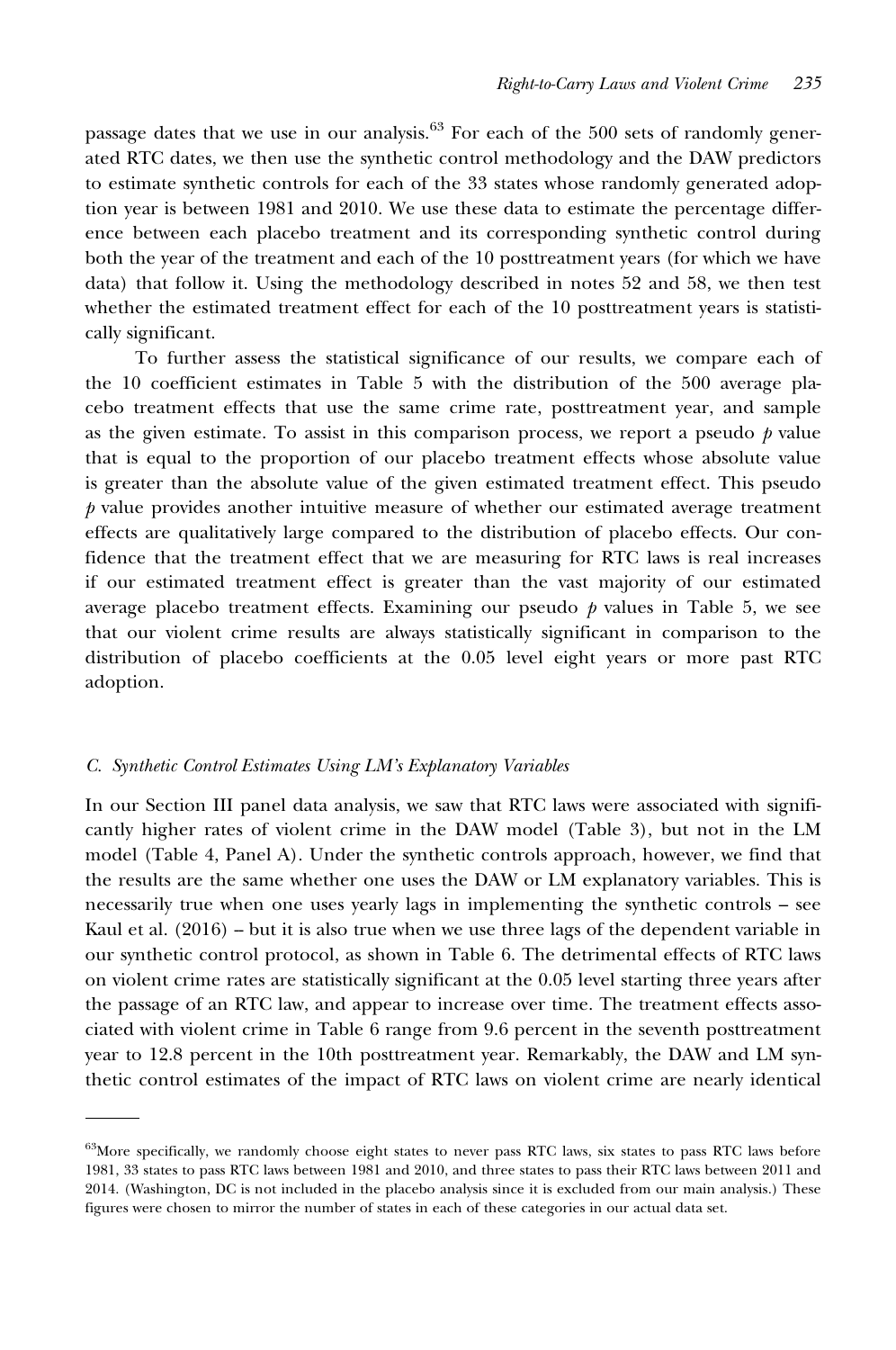|                                                      | $\widetilde{\mathcal{A}}$ | $\tilde{z}$ | $\overline{6}$ |           | $\otimes$ |           |            |
|------------------------------------------------------|---------------------------|-------------|----------------|-----------|-----------|-----------|------------|
| $4.063*$<br>1.981<br>0.309<br>Average Normalized TEP | $5.211*$                  | 7.159**     | 6.981 **       | 9.644 *** | 11.160*** | 12.115*** | 12.794 *** |
| (2.192)<br>(1.646)<br>(1.318)                        | (2.572)                   | (2.887)     | (3.319)        | (3.016)   | (3.680)   | (3.857)   | (3.200)    |
|                                                      |                           |             |                |           |           |           |            |

| l<br>l                                                                                                    |
|-----------------------------------------------------------------------------------------------------------|
| I<br>$\frac{1}{\zeta}$                                                                                    |
| l                                                                                                         |
| l<br>$\zeta$<br>ì<br>ļ<br>l                                                                               |
| ł                                                                                                         |
| ֧֧֧֧֧֧֧֧֪֪֧֚֚֚֚֚֚֚֚֚֚֚֚֚֚֚֚֚֚֚֚֚֚֚֡֝֓֝֓֝֬֝֟֓֝֬֝֬֝֓֝֬֝֬֝<br>֧֪֧֝֩֩<br>j                                    |
| ţ<br>ļ<br>i<br>֖֖֖֖ׅ֖ׅ֪ׅ֖ׅ֖ׅ֪ׅ֖֧ׅ֖ׅ֪֪ׅ֖֧ׅ֪֪ׅ֪֪֪ׅ֪ׅ֚֚֚֚֚֚֚֚֚֚֚֚֚֚֚֚֚֚֚֚֚֚֚֚֚֚֚֚֚֚֚֚֚֬֕֓֕֓֕֝֝֓֞֝֬֝֝֬֝֬<br>ı |
| i<br>l<br>;                                                                                               |
| į                                                                                                         |
| )<br>په<br>I<br>ζ<br>$\overline{\phantom{a}}$<br>l<br>l<br>I<br>֘֒<br>í<br>l                              |
| Ì<br>$\overline{\phantom{a}}$<br>i<br>j                                                                   |
| ļ<br>J<br>ţ<br>I<br>l                                                                                     |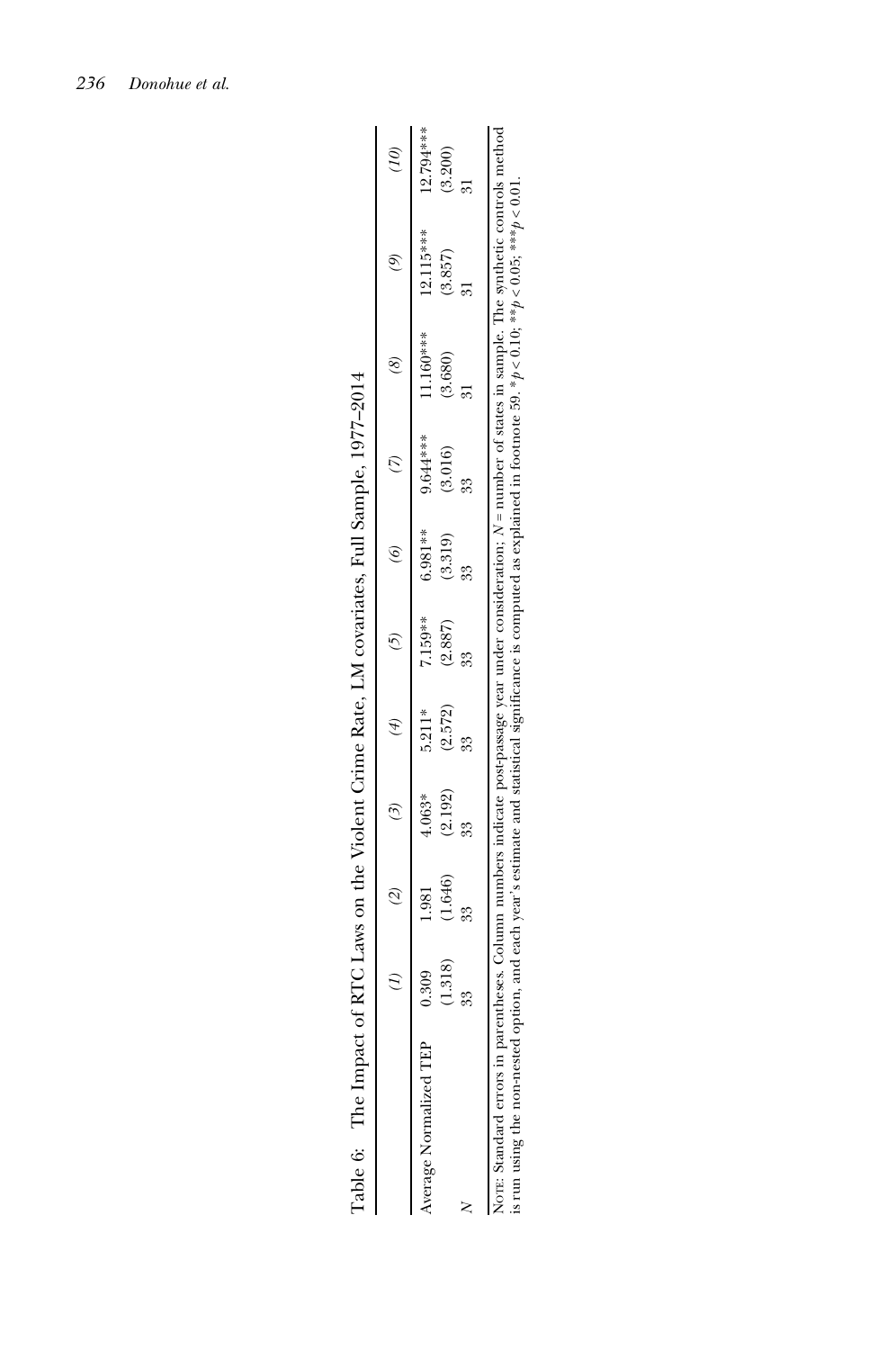(compare Tables 6 and Appendix Table K1), and this is true even when we limit the sample of states in the manner described above.<sup>64</sup>

#### D. The Contributions of Donor States to the Synthetic Control Estimates: Evaluating Robustness

One of the key elements of the synthetic control approach is its selection among plausible control states. For each state adopting an RTC law in year X, the approach selects among states that do not have RTC laws through at least ten years after X, including never-adopting states. Appendix Figure D10 lists all the states that are eligible under this criterion to serve as synthetic controls for one or more of the 33 adopting states, and shows how often they are selected. The horizontal length of each bar tells us how much that state contributes to our synthetic control violent crime estimates.65 As the figure indicates, Hawaii appears most frequently—contributing to a synthetic control 18 of the 33 times it is eligible and averaging a 15.2 percent contribution—but California, a substantial contributor to multiple large states, edges it out for the largest average contribution (18.1 percent).

Hawaii's relatively large contribution as a donor state in the synthetic control estimates has some advantages but also raises concern that this small state might be unrepresentative of the states for which it is used as a control. For example, note that the largest share of Virginia's synthetic control comes from Hawaii (27.9 percent), with Rhode Island, Kansas, and Nebraska making up the lion's share of the remaining synthetic control. We had already mentioned one problem with the panel data analysis caused by the tendency of lax gun control states to serve as a source for guns that contribute to crime in the non-RTC states, and Virginia has always been a major source of that interstate flow. Since Virginia's guns are not likely to end up in Hawaii, the bias that the treatment infects the control is reduced for that particular match. Nonetheless, one may be concerned that Hawaii might be unduly skewing the estimates of the impact of RTC laws on violent crime.

To address this, as well as the analogous concern for other potentially idiosyncratic control states, we generated 18 additional TEP estimates, with each one generated by dropping a single one of the 18 states that appears as an element of our synthetic control analysis (as identified in Appendix Figure D10). The results of this exercise are presented in Appendix Figure D12, which shows that our estimated increase in violent crime resulting from the adoption of an RTC law is extremely robust: All 18 estimates remain statistically significant at the 0.01 percent level, and

 $64$ The 10th-year effect in the synthetic control analysis using the LM variables is 12.4 percent when we eliminate the three states with more than twice the average CV of the RMSPE. Knocking out the seven states with aboveaverage values of this CV generates a similar 12.5 percent effect.

<sup>&</sup>lt;sup>65</sup>In particular, it reflects the portion of each synthetic state it becomes part of, weighted by the treated state's population. For example, Texas's population is 13.6 percent of the total treated states' population. As a result, a state that made up 50 percent of synthetic Texas (but is not a donor for any other treatment state) would have a bar of size 6.8 percent.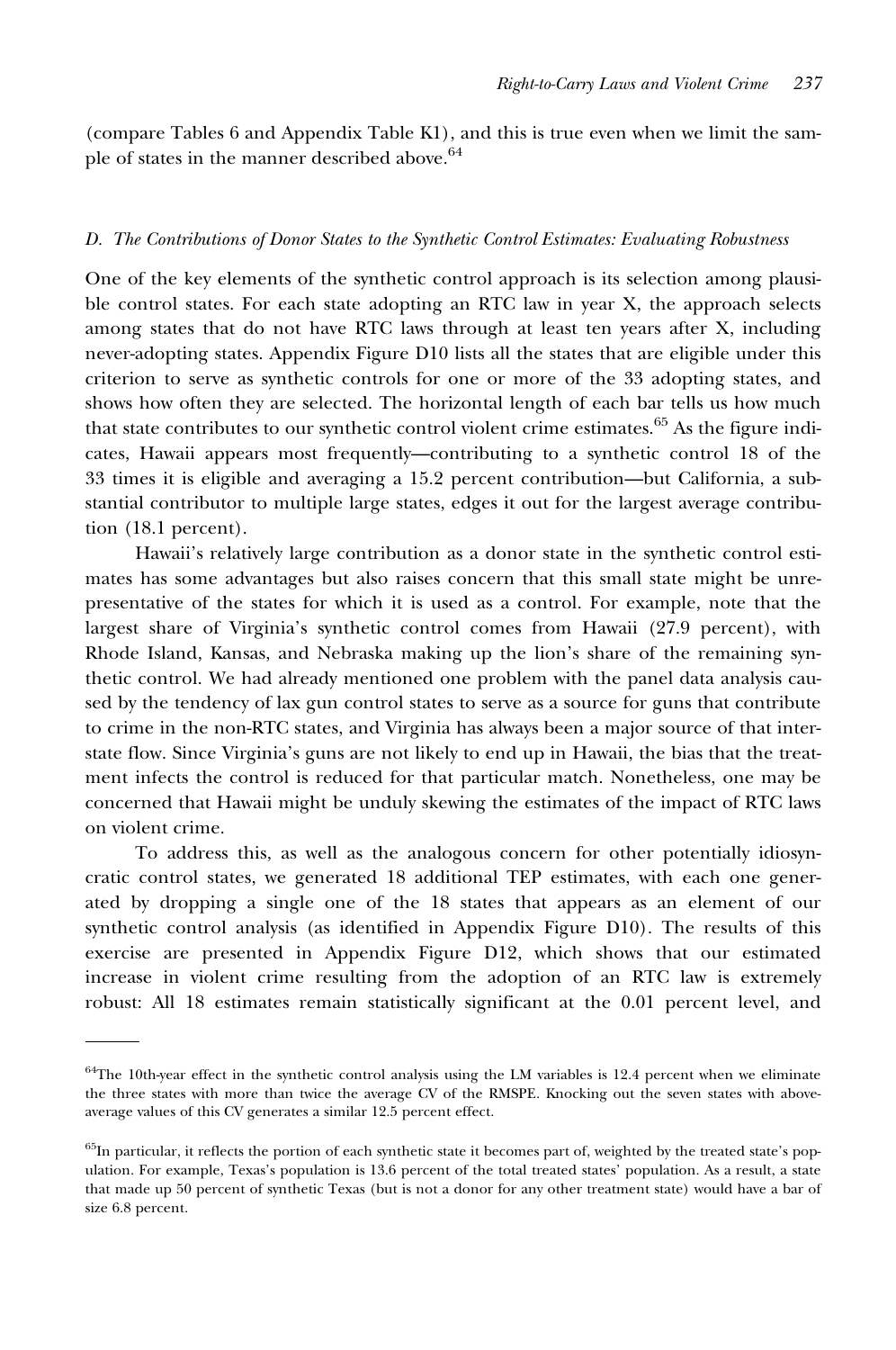the smallest TEP, which comes from dropping Illinois as a control state, is 12.0 percent. Note in particular that dropping Hawaii from the list of potential donor states slightly increases the estimate of the increase in violent crime caused by RTC laws. In fact, when we dropped Hawaii completely as a potential control and repeated the previous protocol of dropping one state at a time, the estimated increase in violent crime from RTC never fell below 12 percent (which was the value when New York was dropped as well as Hawaii). Indeed, the synthetic control finding that RTC laws increase violent crime is so robust that even if we drop California, New York, and Hawaii from the pool of potential donor states, RTC laws still increase violent crime by 8.9 percent after 10 years ( $p = 0.018$ ).

#### E. Does Gun Prevalence Influence the Impact of RTC Laws?

The wide variation in the state-specific synthetic control estimates that was seen in Figures 7 and D11 suggests that there is considerable noise in some of the outlier estimates of a few individual states. For example, it is highly improbable that RTC laws led to a 16.5 percent decrease in violent crime in Maine and an 80.2 percent increase in violent crime in Montana, the two most extreme estimates seen in Figure 7. Since averaging across a substantial number of states will tend to eliminate the noise in the estimates, one should repose much greater confidence in the aggregated estimates than in any individual state estimate. Indeed, the fact that we can average across 33 separate RTC-adopting states is what generates such convincing and robust estimates of the impact of RTC laws on violent crime.

Another way to distill the signal from the noise in the state-specific estimates is to consider whether there is a plausible factor that could explain underlying differences in how RTC adoption influences violent crime. For example, RTC laws might influence crime differently depending on the level of gun prevalence in the state.

Figure 8 shows the scatter diagram for 33 RTC-adopting states, and relates the estimated impact on violent crime to a measure of gun prevalence in each RTC-adopting state. The last line of the note below the figure provides the regression equation, which shows that gun prevalence is positively related to the estimated increase in crime ( $t = 2.39$ ).<sup>66</sup>

#### F. The Murder and Property Crime Assessments with Synthetic Controls

The synthetic control estimates of the impact of RTC laws on violent crime uniformly generate statistically significant estimates, and our phantom RTC law synthetic control estimates for the five pretreatment years (described in note 58) give us confidence that the synthetic control approach is working well for our violent crime estimates, as illustrated in Appendix Table L1. Since the estimated increases in violent crime are

<sup>&</sup>lt;sup>66</sup>The gun prevalence data were collected by the data analytics firm YouGov in a 2013 online survey (Kalesan et al. 2016); 4,486 people were initially surveyed, although only 4,000 results are used in the final data set. YouGov used a proximity matching method to select the survey results for inclusion, matching respondents by race, age, gender, and education to the demographic breakdown of the 2010 American Community Survey.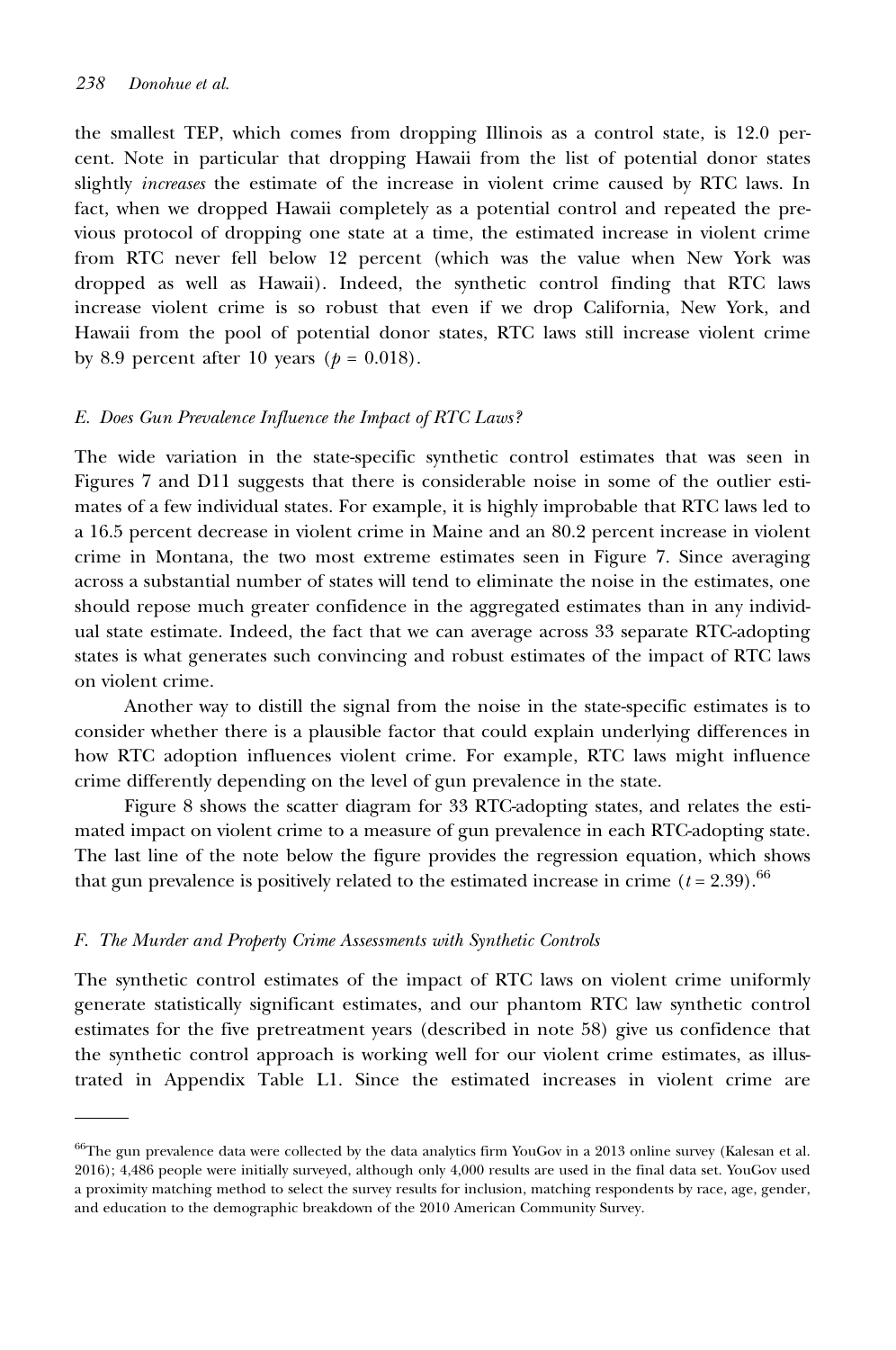Figure 8: The impact of gun ownership on the increase in violent crime due to RTC laws (synthetic control estimates, 1977−2014).



NOTE: Treatment effect displayed is for the 10th year after RTC adoption (but 7th post−passage year for Kansas and Nebraska). Treatment Effect =  $-9.15 + 0.69 *$  Gun Prevalence. t = 2.39; R 2 = 0.16. Regression weighted by population in the final TEP year.

statistically significant and consistently observed in both our panel data and synthetic control analyses, these represent our most robust finding.

Just as we saw in the panel data analysis, the synthetic controls provide evidence of increases in the murder and firearm murder categories, but it is weaker and less precise than our violent crime estimates. For example, both Appendix Tables E1 and E2 show estimated crime increases of 8.7 percent (murder) and 15.3 percent (firearm murder), but only the 8.7 figure is statistically significant at the 0.10 level. Interestingly, our phantom law test works well for murder and even suggests statistically significant increases in that crime beginning right at the time of RTC adoption (Appendix Table L3). The firearm murder estimates perform less well in this test, generating an estimated fall in crime of 6.8 percent in the year prior to RTC adoption (Appendix Table L5).

The results from implementing this phantom law approach for property crime are perhaps our less encouraging estimates. While our estimated "effect" in the year prior to adoption would ideally be close to zero in this test, for property crime it is 6.9 percent, with the latter significant at the 0.10 level. (The full results of this test for all the crime categories are shown in Appendix L.) If we accept our normalized estimate for the impact of RTC laws on property crime it would give little reason to reject a null hypothesis of no effect (Appendix Table E8). Because our synthetic control estimates for violent crime are validated by our phantom adoption test and generate uniform and highly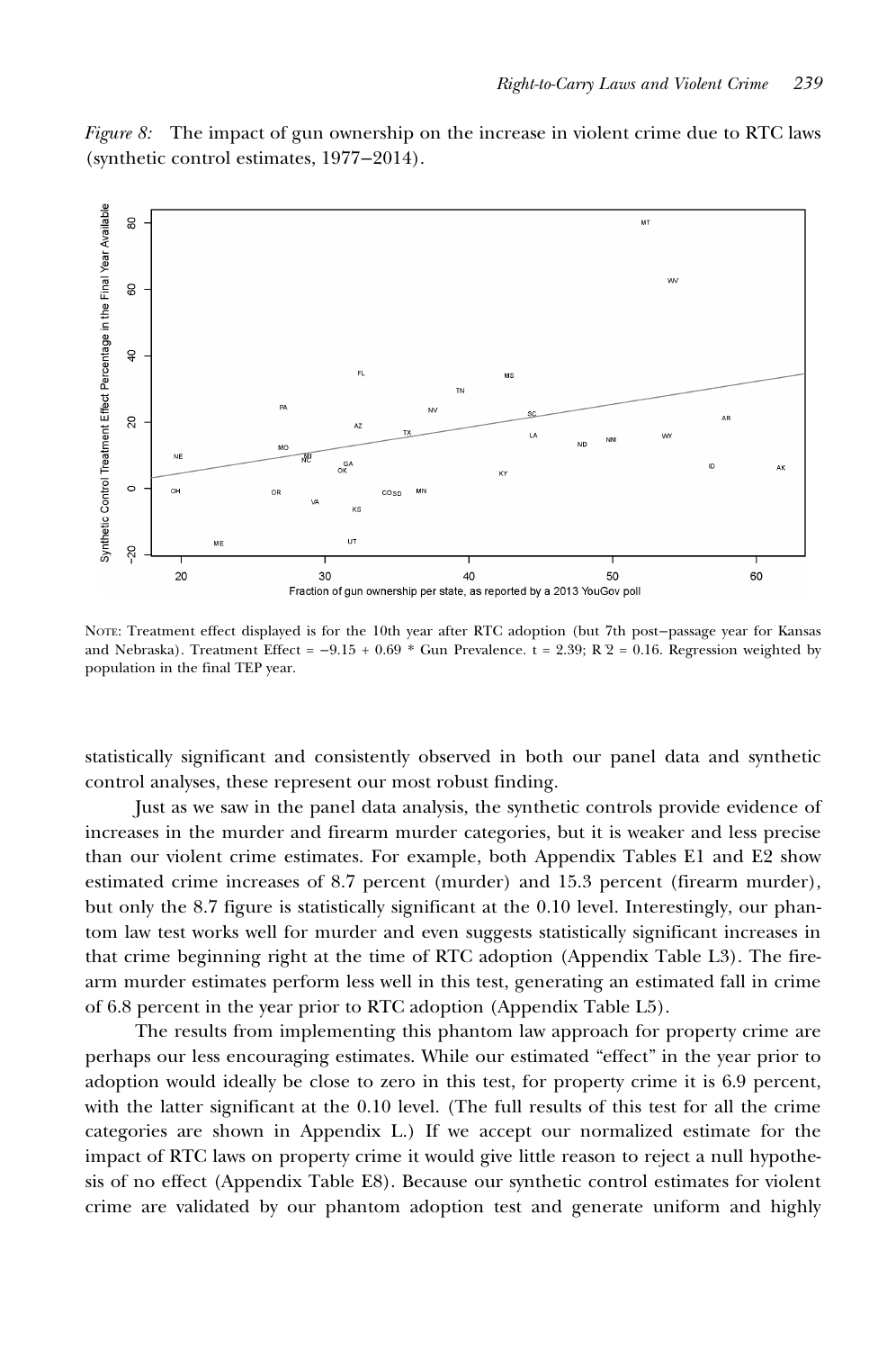robust results whether dropping selected donor states or states with poor fit, or using either the DAW or LM models, we have greater confidence in and therefore highlight our violent crime estimates. Accordingly, we consign our further discussion of the synthetic control estimates of murder and property crime to Appendix E.

### VI. Conclusion

The extensive array of panel data and synthetic control estimates of the impact of RTC laws that we present uniformly undermine the "More Guns, Less Crime" hypothesis. There is not even the slightest hint in the data from any econometrically sound regression that RTC laws reduce violent crime. Indeed, the weight of the evidence from the panel data estimates as well as the synthetic control analysis best supports the view that the adoption of RTC laws substantially raises overall violent crime in the 10 years after adoption.

In our initial panel data analysis, our preferred DAW specification predicted that RTC laws have led to statistically significant and substantial increases in violent crime. We also presented both panel data and synthetic control estimates that RTC laws substantially increase the percentage of robberies committed with a firearm, while having no restraining effect on the overall number of robberies. Moreover, to the extent the massive theft of guns from carrying guns outside the home generates crime spillovers to non-RTC states, our estimated increases in violent crime are downward biased.

We then supplemented our panel data results using our synthetic control methodology, and the finding from our panel data analysis was strongly buttressed. Whether we used the DAW or LM specifications, states that passed RTC laws experienced 13–15 percent higher aggregate violent crime rates than their synthetic controls after 10 years (results that were significant at either the 0.05 or 0.01 level after five years).

The synthetic control effects that we measure represent meaningful increases in violent crime rates following the adoption of RTC laws, and this conclusion remained unchanged after restricting the set of states considered based on model fit and after considering a large number of robustness checks. The consistency across different specifications and methodologies of the finding that RTC elevates violent crime enables far stronger conclusions than were possible over a decade ago when the NRC Report was limited to analyzing data only through 2000 with the single tool of panel data evaluation.

The best available evidence using different statistical approaches—panel data regression and synthetic control—with varying strengths and shortcomings and with different model specifications all suggest that the net effect of state adoption of RTC laws is a substantial increase in violent crime.

## **REFERENCES**

Abadie, Alberto, Alexis Diamond, & Jens Hainmueller (2010) "Synthetic Control Methods for Comparative Case Studies: Estimating the Effect of California's Tobacco Control Program," 105 (490) J. of the American Statistical Association 493.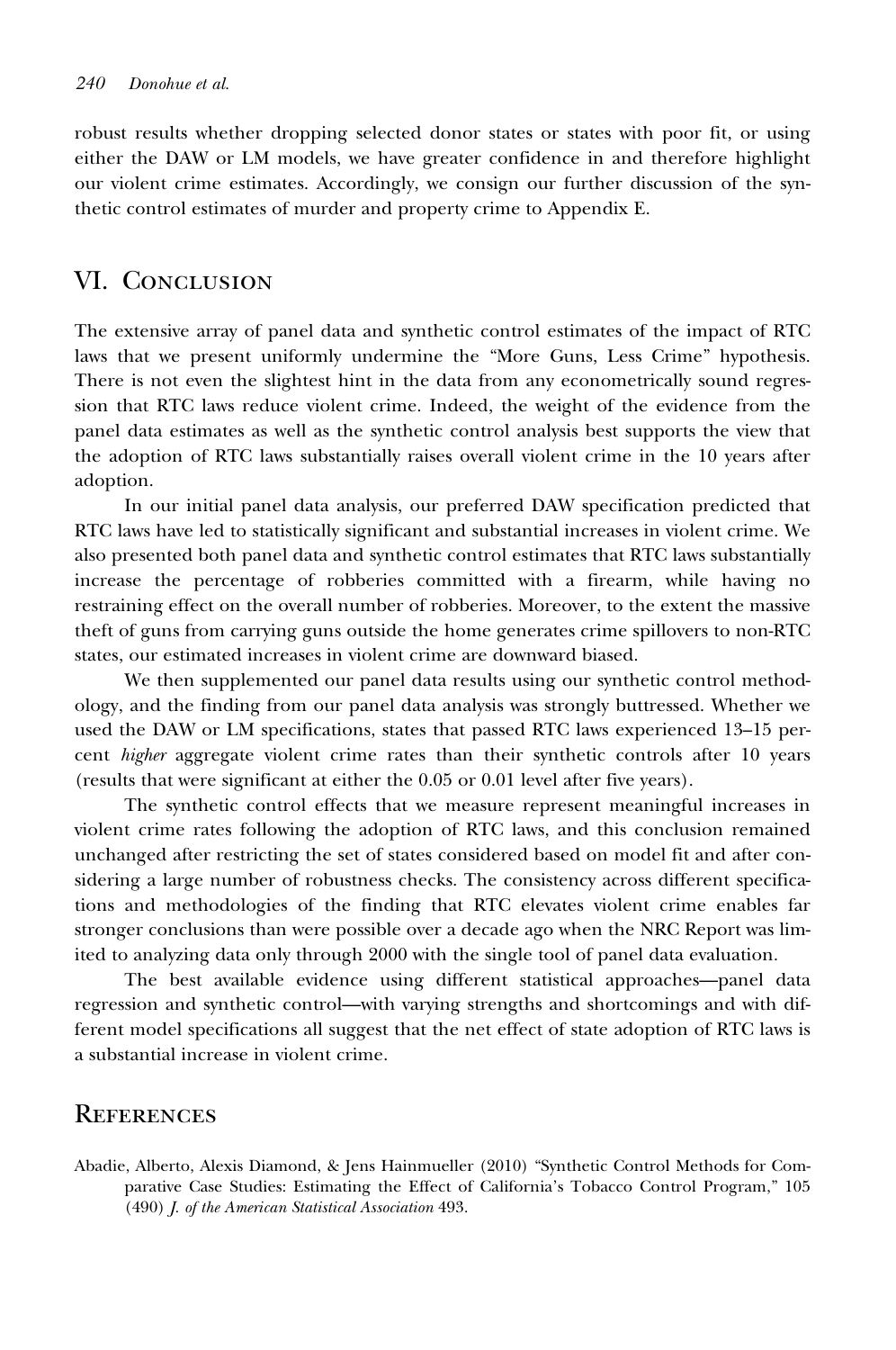(2014) Comparative Politics and the Synthetic Control Method," 59(2) American J. of Political Science 495.

- Abadie, Alberto, & Javier Gardeazabal (2003) "The Economic Costs of Conflict: A Case Study of the Basque Country," 93(1) American Economic Rev. 113.
- ABC News (2018) "Man Annoyed by IHOP Customer Before Allegedly Shooting Him in Head," ABC News. [https://abc13.com/man-annoyed-by-ihop-customer-before-allegedly-shooting-him/](https://abc13.com/man-annoyed-by-ihop-customer-before-allegedly-shooting-him/3160627/) [3160627/](https://abc13.com/man-annoyed-by-ihop-customer-before-allegedly-shooting-him/3160627/)
- Adda, Jérôme, Brendon McConnell, & Imran Rasul (2014) "Crime and the Depenalization of Cannabis Possession: Evidence from a Policing Experiment," 122(5) J. of Political Economy 1130.
- Ando, Michihito (2015) "Dreams of Urbanization: Quantitative Case Studies on the Local Impacts of Nuclear Power Facilities Using the Synthetic Control Method," 85 J. of Urban Economics 68.
- Aneja, Abhay, John J. Donohue, & Alexandria Zhang (2011) "The Impact of Right to Carry Laws and the NRC Report: The Latest Lessons for the Empirical Evaluation of Law and Policy," 13(2) American Law & Economics Rev. 565.
	- (2014) "The Impact of Right to Carry Laws and the NRC Report: The Latest Lessons for the Empirical Evaluation of Law and Policy," National Bureau of Economic Research Working Paper 18294.
- Associated Press (2014) "Official: Suspect in Deadly Hospital Shooting Had Lengthy History of Gun Arrests, Violence," July 26 Fox News. [http://www.foxnews.com/us/2014/07/26/official](http://www.foxnews.com/us/2014/07/26/official-suspect-in-deadly-hospital-shooting-had-lengthy-history-gun-arrests.html)[suspect-in-deadly-hospital-shooting-had-lengthy-history-gun-arrests.html](http://www.foxnews.com/us/2014/07/26/official-suspect-in-deadly-hospital-shooting-had-lengthy-history-gun-arrests.html)
	- (2015) "8-Year-Old Arizona Boy Accidentally Shot by Baby Sitter," September 8 Daily Record. [http://www.canoncitydailyrecord.com/ci\\_28778997/8-year-old-arizona-boy-accidentally-shot-by](http://www.canoncitydailyrecord.com/ci_28778997/8-year-old-arizona-boy-accidentally-shot-by)
- Athey, Susan, & Guido W. Imbens (2017) "The State of Applied Econometrics: Causality and Policy Evaluation," 31(2) J. of Economic Perspectives 3.
- Ayres, Ian, & John J. Donohue (2003) "The Latest Misfires in Support of the 'More Guns, Less Crime' Hypothesis," 55 Stanford Law Rev. 1371.
- Barbash, Fred (2018) "Calif. Teacher Resigns After Unintentionally Firing Weapon in Gun Safety Class," April 12 Washington Post. [https://www.washingtonpost.com/news/morning-mix/wp/](https://www.washingtonpost.com/news/morning-mix/wp/2018/04/12/calif-teacher-resigns-after-unintentionally-firing-weapon-in-gun-safety-class/?noredirect=onandutm_term=.68faa7eb0133) [2018/04/12/calif-teacher-resigns-after-unintentionally-firing-weapon-in-gun-safety-class/?](https://www.washingtonpost.com/news/morning-mix/wp/2018/04/12/calif-teacher-resigns-after-unintentionally-firing-weapon-in-gun-safety-class/?noredirect=onandutm_term=.68faa7eb0133) [noredirect=on&utm\\_term=.68faa7eb0133](https://www.washingtonpost.com/news/morning-mix/wp/2018/04/12/calif-teacher-resigns-after-unintentionally-firing-weapon-in-gun-safety-class/?noredirect=onandutm_term=.68faa7eb0133)
- Biette-Timmons, Nora (2017) "More People Are Pulling Guns During Road-Rage Incidents," August 10 Trace.<https://www.thetrace.org/2017/08/guns-road-rage-cleveland-2017>
- Biography.com (2016) "Bernhard Goetz," November 15 Online. [https://www.biography.com/](https://www.biography.com/people/bernhard-goetz-578520) [people/bernhard-goetz-578520](https://www.biography.com/people/bernhard-goetz-578520)
- Blair, J. Pete, & Katherine W. Schweit (2014) A Study of Active Shooter Incidents in the United States Between 2000 and 2013. Washington, DC: Texas State Univ. & Federal Bureau of Investigation, U.S. Department of Justice.
- Bohn, Sarah, Magnus Lofstrom, & Steven Raphael (2014) "Did the 2007 Legal Arizona Workers Act Reduce the State's Unauthorized Immigrant Population?"  $96(2)$  Rev. of Economics  $\mathcal{F}$  Statistics 258.
- Boots, Michelle Theriault (2017) "In Alaska, a High Bar for Taking Guns from the Mentally Ill," January 9 Anchorage Daily News. [https://www.adn.com/alaska-news/2017/01/09/in-alaska-a](https://www.adn.com/alaska-news/2017/01/09/in-alaska-a-high-bar-for-the-mentally-ill-to-part-with-their-guns/)[high-bar-for-the-mentally-ill-to-part-with-their-guns/](https://www.adn.com/alaska-news/2017/01/09/in-alaska-a-high-bar-for-the-mentally-ill-to-part-with-their-guns/)
- Bureau of Alcohol, Tobacco, Firearms, & Explosives (2012) 2012 Summary: Firearms Reported Lost and Stolen. [https://www.atf.gov/resource-center/docs/2012-firearms-reported-lost-and-stolenpdf-1/](https://www.atf.gov/resource-center/docs/2012-firearms-reported-lost-and-stolenpdf-1/download) [download](https://www.atf.gov/resource-center/docs/2012-firearms-reported-lost-and-stolenpdf-1/download)
- Bureau of Justice Statistics (2014) The Nation's Two Measures of Homicide. [https://www.bjs.gov/](https://www.bjs.gov/content/pub/pdf/ntmh.pdf) [content/pub/pdf/ntmh.pdf](https://www.bjs.gov/content/pub/pdf/ntmh.pdf)
- Byers, Christine (2010) "Police Report Details AAB Shooting Chaos," November 18 St. Louis Post-Dispatch. [https://www.stltoday.com/news/local/crime-and-courts/police-report-details-abb](https://www.stltoday.com/news/local/crime-and-courts/police-report-details-abb-shooting-chaos/article_bb52f36b-3757-5c95-a775-384c52dfd887.html)[shooting-chaos/article\\_bb52f36b-3757-5c95-a775-384c52dfd887.html](https://www.stltoday.com/news/local/crime-and-courts/police-report-details-abb-shooting-chaos/article_bb52f36b-3757-5c95-a775-384c52dfd887.html)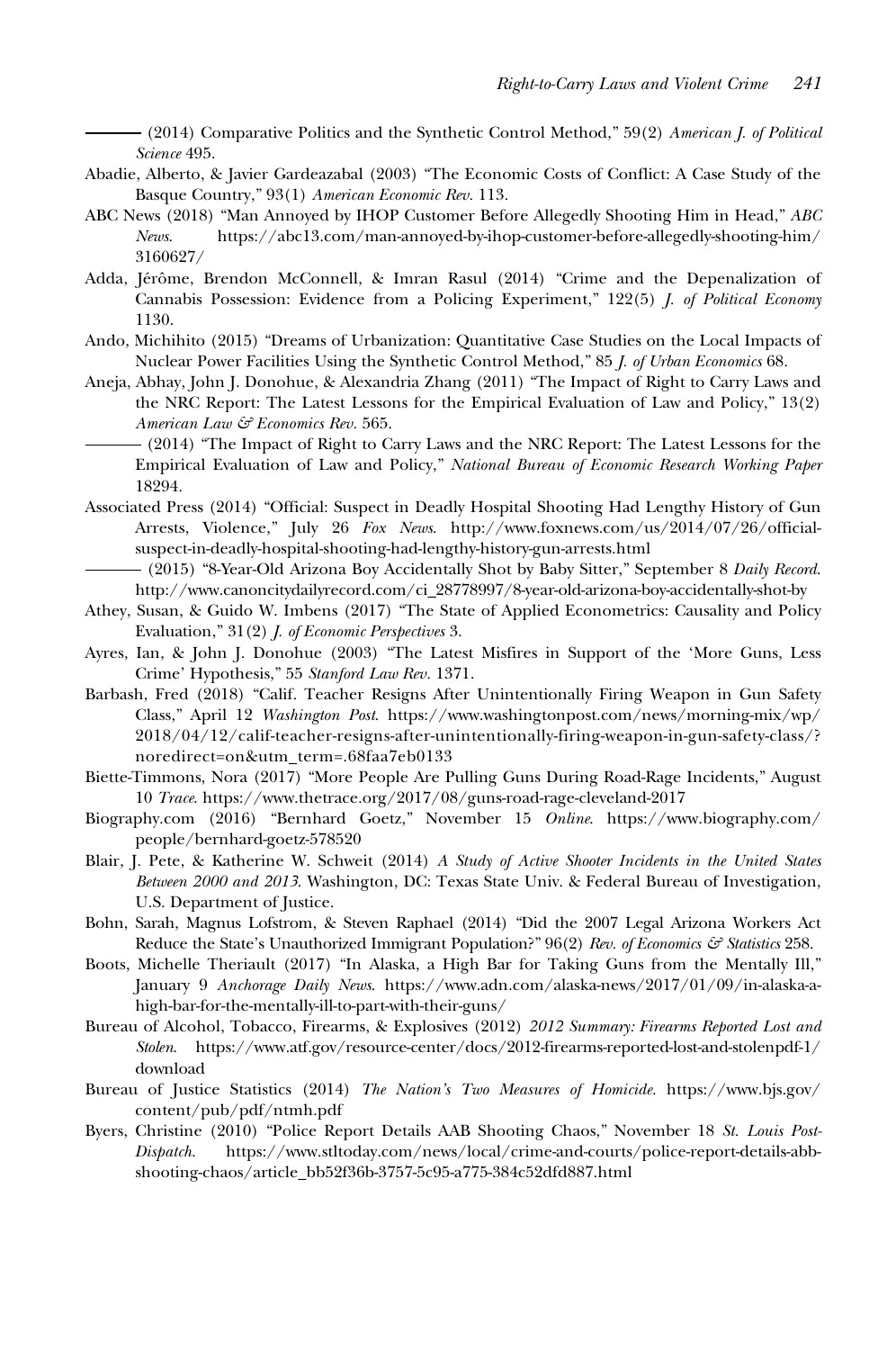- Calder, Chad (2018) "Legal Analysts Weigh in on Ronald Gasser's Defense in Joe McKnight Killing as Trial Set to Begin," January 15 New Orleans Advocate. [https://www.theadvocate.com/new\\_](https://www.theadvocate.com/new_orleans/news/courts/article_f51f97ca-fa45-11e7-a3eb-2fa820d7858f.html) [orleans/news/courts/article\\_f51f97ca-fa45-11e7-a3eb-2fa820d7858f.html](https://www.theadvocate.com/new_orleans/news/courts/article_f51f97ca-fa45-11e7-a3eb-2fa820d7858f.html)
- Campbell, Elizabeth (2017) "521 Guns Stolen in 2017 from Unlocked Cars, Jacksonville Police Say," December 11 News 4 Jax. [https://www.news4jax.com/news/local/jacksonville/521-guns](https://www.news4jax.com/news/local/jacksonville/521-guns-stolen-in-2017-from-unlocked-cars-jacksonville-police-say)[stolen-in-2017-from-unlocked-cars-jacksonville-police-say](https://www.news4jax.com/news/local/jacksonville/521-guns-stolen-in-2017-from-unlocked-cars-jacksonville-police-say)
- Carter, Chelsea J., Ed Lavandera, & Evan Perez (2013) "Who Is Navy Yard Gunman Aaron Alexis?" CNN.<http://www.cnn.com/2013/09/16/us/navy-yard-suspects/index.html>
- Cavallo, Eduardo, Sebastian Galiani, Ilan Noy, & Juan Pantano (2013) "Catastrophic Natural Disasters and Economic Growth," 95(5) Rev. of Economics & Statistics 1549.
- CEA (2016) Economic Perspectives on Incarceration and the Criminal Justice System. Washington, DC: Council of Economic Advisors, Executive Office of the President of the United States.
- Chalfin, Aaron, & Justin McCrary (2017) "Criminal Deterrence: A Review of the Literature," 55(1) J. of Economic Literature 5.
- Clary, Mike, Megan O'Matz, & Lisa Arthur (2017) "Puerto Rico Police Seized Guns from Airport Shooter Esteban Santiago," January 13 Sun Sentinel. [http://www.sun-sentinel.com/news/fort](http://www.sun-sentinel.com/news/fort-lauderdale-hollywood-airport-shooting/fl-santiago-guns-puerto-rico-20170113-story.html)[lauderdale-hollywood-airport-shooting/fl-santiago-guns-puerto-rico-20170113-story.html](http://www.sun-sentinel.com/news/fort-lauderdale-hollywood-airport-shooting/fl-santiago-guns-puerto-rico-20170113-story.html)
- Cohen, Dov, Richard E. Nisbett, Brian F. Bowdle, & Norbert Schwarz (1996) "Insult, Aggression, and the Southern Culture of Honor: An 'Experimental Ethnography'," 70(5) J. of Personality  $\mathcal{F}$  Social Psychology 945.
- Cook, Philip J. (2018) "Gun Theft and Crime," 95(1) J. of Urban Health 305.
- Cook, Philip J., Jens Ludwig, & Adam M. Samaha (2009) "Gun Control After Heller: Threats and Sideshows from a Social Welfare Perspective," 56(5) UCLA Law Rev. 1041.
- DePrang, Emily (2015) "The Mystery of Milwaukee's 'Human Holster'," July 16 Trace. [https://www.](https://www.thetrace.org/2015/07/concealed-carry-wisconsin-human-holster/) [thetrace.org/2015/07/concealed-carry-wisconsin-human-holster/](https://www.thetrace.org/2015/07/concealed-carry-wisconsin-human-holster/)
- Donohue, John J. (2003) "The Final Bullet in the Body of the More Guns, Less Crime Hypothesis," 2 (3) Criminology & Public Policy 397.
	- (2017a) "Comey, Trump, and the Puzzling Pattern of Crime in 2015 and Beyond," 117(5) Columbia Law Rev. 1297.
- (2017b) "Laws Facilitating Gun Carrying and Homicide," 107(12) American J. of Public Health 1864.
- Donohue, John J., & Justin Wolfers (2009) "Estimating the Impact of the Death Penalty on Murder," 11(2) American Law  $\mathcal G$  Economics Rev. 249.
- Dube, Arindrajit, & Ben Zipperer (2013) "Pooling Multiple Case Studies Using Synthetic Controls: An Application to Minimum Wage Policies," IZA Discussion Paper 8944. [https://ssrn.com/](https://ssrn.com/abstract=2589786) [abstract=2589786](https://ssrn.com/abstract=2589786)
- Durlauf, Steven N., Salvado Navarro, & David A. Rivers (2016) "Model Uncertainty and the Effect of Shall-Issue Right-to-Carry Laws on Crime," 81 European Economic Rev. 32.
- Eltagouri, Marwa (2017) "Man Accidentally Shoots Himself and His Wife at a Church, Shortly After a Discussion on Shootings," November 17 Washington Post. [https://www.washingtonpost.com/](https://www.washingtonpost.com/news/acts-of-faith/wp/2017/11/17/a-man-accidentally-shot-himself) [news/acts-of-faith/wp/2017/11/17/a-man-accidentally-shot-himself](https://www.washingtonpost.com/news/acts-of-faith/wp/2017/11/17/a-man-accidentally-shot-himself)
- Fernandez, Manny, Liam Stack, & Alan Blinder (2015) "9 Are Killed in Biker Gang Shootout in Waco," May 17 New York Times. [http://www.nytimes.com/2015/05/18/us/motorcycle-gang](http://www.nytimes.com/2015/05/18/us/motorcycle-gang-shootout-in-waco-texas.html)[shootout-in-waco-texas.html](http://www.nytimes.com/2015/05/18/us/motorcycle-gang-shootout-in-waco-texas.html)
- Ford, Richard (2016) "Richard Ford on America's Gun Problem," March 18 Financial Times. [https://](https://www.ft.com/content/d0cea3d0-eaab-11e5-bb79-2303682345c8) [www.ft.com/content/d0cea3d0-eaab-11e5-bb79-2303682345c8](https://www.ft.com/content/d0cea3d0-eaab-11e5-bb79-2303682345c8)
- Fortin, Jacey (2018) "Georgia Teacher Fired Gun While Barricaded in Classroom, Police Say," February 28 New York Times. [https://www.nytimes.com/2018/02/28/us/georgia-teacher-gun](https://www.nytimes.com/2018/02/28/us/georgia-teacher-gun-shooting.html)[shooting.html](https://www.nytimes.com/2018/02/28/us/georgia-teacher-gun-shooting.html)
- Fox News (2016) "Ohio Gun Shop Owner Killed During Concealed Carry Class," June 19 Fox News. <https://www.foxnews.com/us/ohio-gun-shop-owner-killed-during-concealed-carry-class>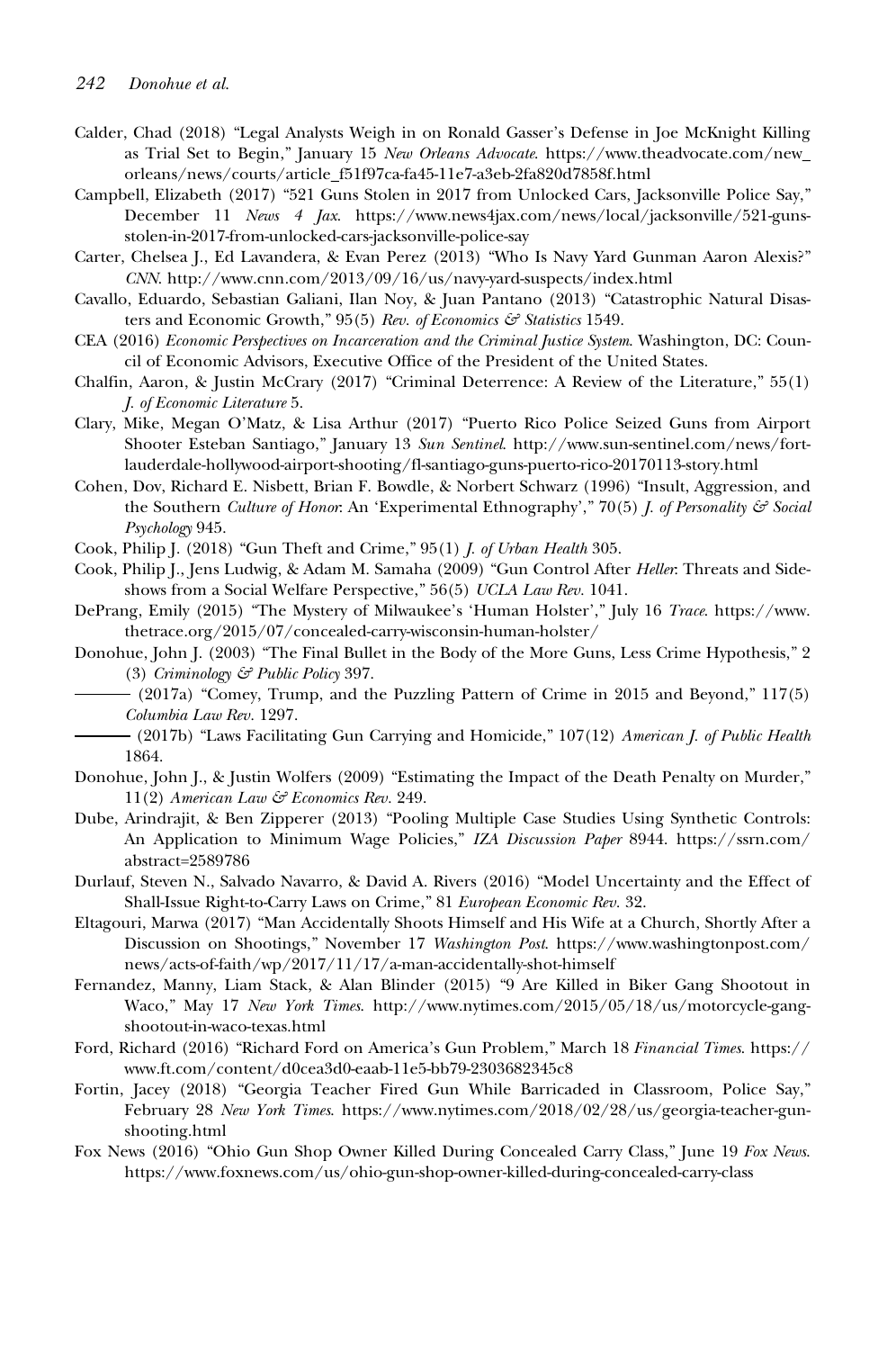Freskos, Brian (2016) "Guns Are Stolen in America Up to Once Every Minute. Owners Who Leave Their Weapons in Cars Make it Easy for Thieves," September 21 Trace. [https://www.thetrace.](https://www.thetrace.org/2016/09/stolen-guns-cars-trucks-us-atlanta/) [org/2016/09/stolen-guns-cars-trucks-us-atlanta/](https://www.thetrace.org/2016/09/stolen-guns-cars-trucks-us-atlanta/)

(2017a) "As Thefts of Guns from Cars Surge, Police Urge Residents to Leave Their Weapons at Home," March 6 Trace. [https://www.thetrace.org/2017/03/as-thefts-of-guns-from-cars](https://www.thetrace.org/2017/03/as-thefts-of-guns-from-cars-surge-police-urge-residents-to-leave-their-)[surge-police-urge-residents-to-leave-their-](https://www.thetrace.org/2017/03/as-thefts-of-guns-from-cars-surge-police-urge-residents-to-leave-their-) weapons-at-home/

(2017b) "Missing Pieces," November 20 Trace. [https://www.thetrace.org/features/stolen](https://www.thetrace.org/features/stolen-guns-violent-crime-america/)[guns-violent-crime-america/](https://www.thetrace.org/features/stolen-guns-violent-crime-america/)

(2017c) "These Gun Owners Are at the Highest Risk of Having Their Firearms Stolen," April 11 Trace.<https://www.thetrace.org/2017/04/gun-owners-high-risk-firearm-theft/>

- (2018a) "Citing The Trace's Reporting, Top Gun Violence Scholar Calls for More Research on Threat of Stolen Firearms," April 26 Trace. [https://www.thetrace.org/rounds/stolen-guns](https://www.thetrace.org/rounds/stolen-guns-research-agenda-phil-cook/)[research-agenda-phil-cook/](https://www.thetrace.org/rounds/stolen-guns-research-agenda-phil-cook/)
- (2018b) "Maryland Will Invest in Gun Trafficking Crackdown," April 30 Trace. [https://www.](https://www.thetrace.org/2018/04/maryland-gun-trafficking-task-force-wiretapping-baltimore/) [thetrace.org/2018/04/maryland-gun-trafficking-task-force-wiretapping-baltimore/](https://www.thetrace.org/2018/04/maryland-gun-trafficking-task-force-wiretapping-baltimore/)
- Friedman, David D. (1990) Price Theory: An Intermediate Text. South-Western Publishing Co. [http://](http://www.daviddfriedman.com/Academic/Price_Theory/PThy_Chapter_20/PThy_Chapter_20.html) [www.daviddfriedman.com/Academic/Price\\_Theory/PThy\\_Chapter\\_20/PThy\\_Chapter\\_20.html](http://www.daviddfriedman.com/Academic/Price_Theory/PThy_Chapter_20/PThy_Chapter_20.html)
- Fuchs, Erin (2013) "Why the South Is More Violent Than the Rest of America," September 18 Business Insider. [http://www.businessinsider.com/south-has-more-violent-crime-fbi-statistics-show-](http://www.businessinsider.com/south-has-more-violent-crime-fbi-statistics-show-2013-9)[2013-9](http://www.businessinsider.com/south-has-more-violent-crime-fbi-statistics-show-2013-9)
- Gibbons, Thomas, & Robert Moran (2000) "Man Shot, Killed in Snow Dispute," January 27 Philadelphia Inquirer. [http://articles.philly.com/2000-01-27/news/25598207\\_1\\_snow-dispute-man-shot](http://articles.philly.com/2000-01-27/news/25598207_1_snow-dispute-man-shot-christian-values)[christian-values](http://articles.philly.com/2000-01-27/news/25598207_1_snow-dispute-man-shot-christian-values)
- Glanton, Dahleen, & Carlos Sadovi (2014) "Concealed Carry Shooting Reignites Debate," July 31 Chicago Tribune. [http://www.chicagotribune.com/news/ct-crestwood-concealed-carry-0730-](http://www.chicagotribune.com/news/ct-crestwood-concealed-carry-0730-20140730-story.html) [20140730-story.html](http://www.chicagotribune.com/news/ct-crestwood-concealed-carry-0730-20140730-story.html)
- Gueverra, Ericka Cruz (2018) "Man Killed by Armed PSU Officers Had Valid Concealed Carry Permit," June 30 OPB. [https://www.opb.org/news/article/portland-state-shooting-victim](https://www.opb.org/news/article/portland-state-shooting-victim-jason-erik-washington/)[jason-erik-washington/](https://www.opb.org/news/article/portland-state-shooting-victim-jason-erik-washington/)
- Hauser, Christine (2017) "White Police Officer in St. Louis Shoots Off-Duty Black Colleague," June 26 New York Times. [https://www.nytimes.com/2017/06/26/us/saint-louis-black-officer.html?](https://www.nytimes.com/2017/06/26/us/saint-louis-black-officer.html?_r=0)  $r=0$
- Heath, Michelle (2015) "Gun Goes Off Inside Christus Facility, Injures Woman," October 19 Beaumont Enterprise. [http://www.beaumontenterprise.com/news/article/Gun-goes-off-inside-](http://www.beaumontenterprise.com/news/article/Gun-goes-off-inside-Christus-facility-injures-6578001.php)[Christus-facility-injures-6578001.php](http://www.beaumontenterprise.com/news/article/Gun-goes-off-inside-Christus-facility-injures-6578001.php)
- Heersink, Boris, & Brenton Peterson (2016) "Measuring the Vice-Presidential Home State Advantage with Synthetic Controls," 44(4) American Politics Research 734.
- Hemenway, David, Deborah Azrael, & Matthew Miller (2017) "Whose Guns Are Stolen? The Epidemiology of Gun Theft Victims," 4(1) Injury Epidemiology 11.
- Hemenway, David, Mary Vriniotis, & Matthew Miller (2006) "Is an Armed Society a Polite Society? Guns and Road Rage," 38(4) Accident Analysis and Prevention 687.
- Hermann, Peter, & Rachel Weiner (2019) "He Put 224 Guns on the Streets. His Family Would Pay a Price," January 24 Washington Post. [https://www.washingtonpost.com/local/public-safety/he](https://www.washingtonpost.com/local/public-safety/he-put-224-guns-on-the-streets-his-family-would-pay-a-price/2019/01/23/68cd2520-1a57-11e9-8813-cb9dec761e73_story.html?utm_term=.8bfebbb0072e)[put-224-guns-on-the-streets-his-family-would-pay-a-price/2019/01/23/68cd2520-1a57-11e9-8813](https://www.washingtonpost.com/local/public-safety/he-put-224-guns-on-the-streets-his-family-would-pay-a-price/2019/01/23/68cd2520-1a57-11e9-8813-cb9dec761e73_story.html?utm_term=.8bfebbb0072e) [cb9dec761e73\\_story.html?utm\\_term=.8bfebbb0072e](https://www.washingtonpost.com/local/public-safety/he-put-224-guns-on-the-streets-his-family-would-pay-a-price/2019/01/23/68cd2520-1a57-11e9-8813-cb9dec761e73_story.html?utm_term=.8bfebbb0072e)
- Hernandez, Alex V. (2017) "Police: No Charges in Fatal Shootout at Elmwood Park Gas Station," April 10 Chicago Tribune. [http://www.chicagotribune.com/suburbs/elmwood-park/news/ct](http://www.chicagotribune.com/suburbs/elmwood-park/news/ct-elm-elmwood-park-shooting-tl-0413-20170409-story.html)[elm-elmwood-park-shooting-tl-0413-20170409-story.html](http://www.chicagotribune.com/suburbs/elmwood-park/news/ct-elm-elmwood-park-shooting-tl-0413-20170409-story.html)
- Ho, Vivian (2015) "Gun Linked to Pier Killing Stolen from Federal Ranger," July 8 San Francisco Chronicle. [http://www.sfchronicle.com/crime/article/Gun-linked-to-S-F-pier-killing-was-BLM-](http://www.sfchronicle.com/crime/article/Gun-linked-to-S-F-pier-killing-was-BLM-6373265.php)[6373265.php](http://www.sfchronicle.com/crime/article/Gun-linked-to-S-F-pier-killing-was-BLM-6373265.php)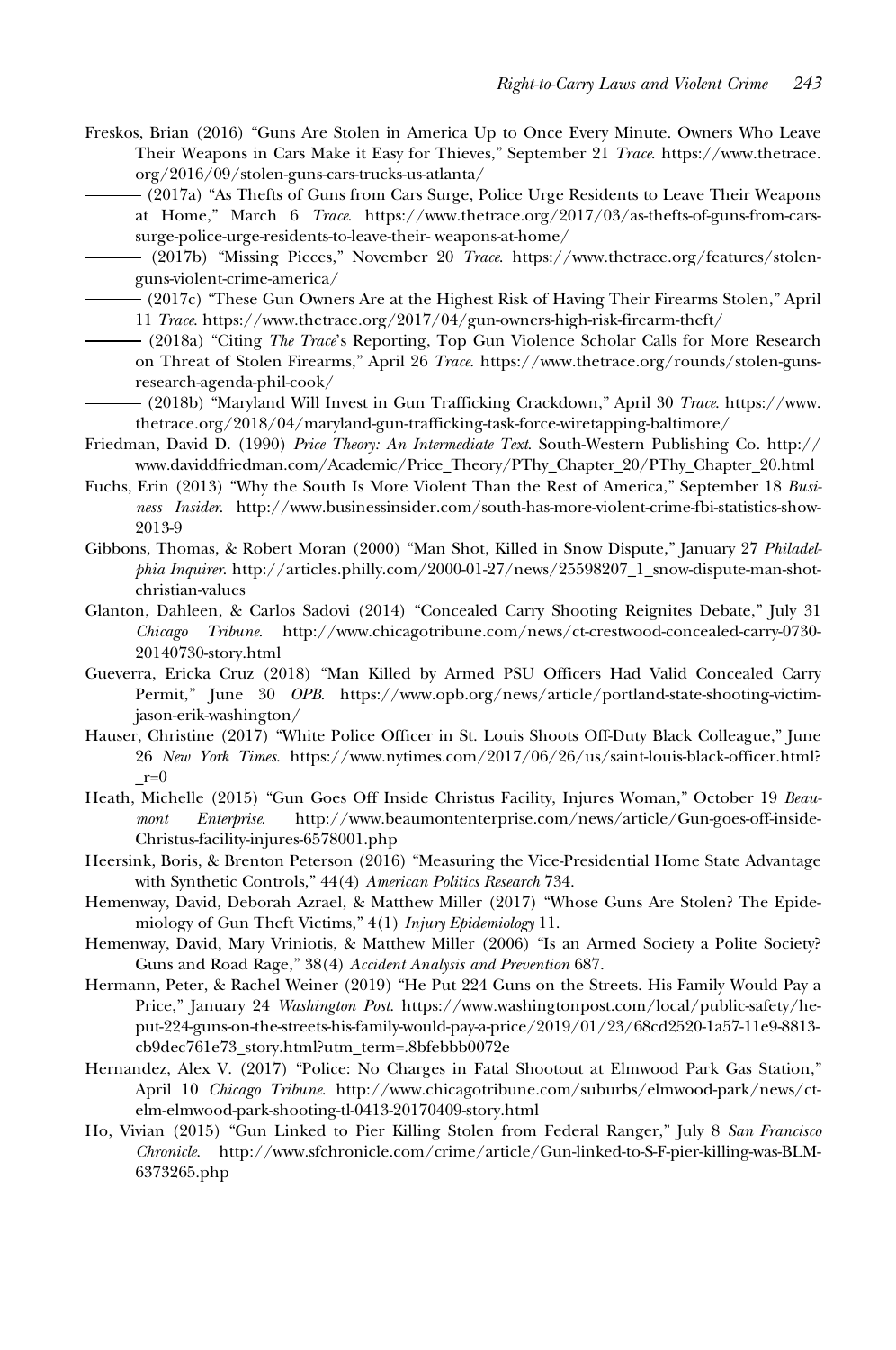- Ho, Vivian, & Kale Williams (2015) "Gun in 2 Killings Stolen from Unlocked Car in Fisherman's Wharf, Cops Say," October 9 San Francisco Chronicle. [http://www.sfgate.com/crime/article/](http://www.sfgate.com/crime/article/Gun-in-2-killings-stolen-from-unlocked-car-in-6562039.php) [Gun-in-2-killings-stolen-from-unlocked-car-in-6562039.php](http://www.sfgate.com/crime/article/Gun-in-2-killings-stolen-from-unlocked-car-in-6562039.php)
- Holzel, Dee (2008) "Shootout in Winnemucca: Three Dead, Two Injured in Early-Morning Gunfight," May 24 Elko Daily Free Press. [https://elkodaily.com/news/local/shootout-in](https://elkodaily.com/news/local/shootout-in-winnemucca-three-dead-two-injured-in-early-morning/article_83fe3832-cc3b-528b-88bd-a85ce65f5967.html)[winnemucca-three-dead-two-injured-in-early-morning/article\\_83fe3832-cc3b-528b-88bd-a85ce6](https://elkodaily.com/news/local/shootout-in-winnemucca-three-dead-two-injured-in-early-morning/article_83fe3832-cc3b-528b-88bd-a85ce65f5967.html) [5f5967.html](https://elkodaily.com/news/local/shootout-in-winnemucca-three-dead-two-injured-in-early-morning/article_83fe3832-cc3b-528b-88bd-a85ce65f5967.html)
- Hopkins, Kyle (2017) "Accused Florida Airport Shooter to Appear in Alaska Case by Phone," March 28 2 KTUU Anchorage. [http://www.ktuu.com/content/news/Diagnosed-with-serious-mental](http://www.ktuu.com/content/news/Diagnosed-with-serious-mental-illness-accused-airport-shooter-to-appear-in-Alaska-case-by-phone-417394013.html)[illness-accused-airport-shooter-to-appear-in-Alaska-case-by-phone-417394013.html](http://www.ktuu.com/content/news/Diagnosed-with-serious-mental-illness-accused-airport-shooter-to-appear-in-Alaska-case-by-phone-417394013.html)
- Horwitz, Josh (2011) "Speaking of 'Fast and Furious': NRA Leaders Well-Versed in Fomenting Foreign Conflicts," September 13 Huffington Post. [https://www.huffingtonpost.com/josh-horwitz/](https://www.huffingtonpost.com/josh-horwitz/speaking-of-fast-and-furi_b_959633.html) [speaking-of-fast-and-furi\\_b\\_959633.html](https://www.huffingtonpost.com/josh-horwitz/speaking-of-fast-and-furi_b_959633.html)
- Igielnik, Ruth, & Anna Brown (2017) Key Takeaways on Americans' Views of Guns and Gun Ownership. Pew Research Center. [http://www.pewresearch.org/fact-tank/2017/06/22/key-takeaways-on](http://www.pewresearch.org/fact-tank/2017/06/22/key-takeaways-on-americans-views-of-guns-and-gun-ownership)[americans-views-of-guns-and-gun-ownership](http://www.pewresearch.org/fact-tank/2017/06/22/key-takeaways-on-americans-views-of-guns-and-gun-ownership)
- Kalesan, Bindu, Marcos D. Villarreal, Katherine M. Keyes, & Sandro Galea (2016) "Gun Ownership and Social Gun Culture," 22(3) Injury Prevention 216.
- Kalinowski, Bob (2012) "Police: Plymouth Homicide Suspect Shot by Patron," September 10 Citizens' Voice. [http://citizensvoice.com/news/police-plymouth-homicide-suspect-shot-by-patron-1.](http://citizensvoice.com/news/police-plymouth-homicide-suspect-shot-by-patron-1.1370815) [1370815](http://citizensvoice.com/news/police-plymouth-homicide-suspect-shot-by-patron-1.1370815)
- Kaste, Martin (2019) "Gun Carry Laws Can Complicate Police Interactions," July 19 NPR. [https://](https://www.npr.org/2016/07/19/486453816/open-carry-concealed-carry-gun-permits-add-to-police-nervousness) [www.npr.org/2016/07/19/486453816/open-carry-concealed-carry-gun-permits-add-to-police](https://www.npr.org/2016/07/19/486453816/open-carry-concealed-carry-gun-permits-add-to-police-nervousness)[nervousness](https://www.npr.org/2016/07/19/486453816/open-carry-concealed-carry-gun-permits-add-to-police-nervousness)
- Kaul, Ashok, Stefan Klobner, Gregor Pfeifer & Manuel Schieler (2016) "Synthetic Control Methods: Never Use All Pre-Intervention Outcomes as Economic Predictors."
- Keele, Luke (2009) "An Observational Study of Ballot Initiatives and State Outcomes," Working Paper. [https://www.researchgate.net/publication/228715196\\_An\\_observational\\_study\\_of\\_ballot\\_initiatives\\_](https://www.researchgate.net/publication/228715196_An_observational_study_of_ballot_initiatives_and_state_outcomes) [and\\_state\\_outcomes](https://www.researchgate.net/publication/228715196_An_observational_study_of_ballot_initiatives_and_state_outcomes)
- KHOU (2015) "One Man Injured After Carjacking, Shooting at Gas Station," September 27 KHOU 11. [http://www.khou.com/news/one-man-injured-after-carjacking-shooting-at-gas-station/](http://www.khou.com/news/one-man-injured-after-carjacking-shooting-at-gas-station/142447940) [142447940](http://www.khou.com/news/one-man-injured-after-carjacking-shooting-at-gas-station/142447940)
- KIMT (2018) "Update: Court Documents Chronicle Tense Moments Prior to Rochester Shooting" January 17 KIMT 3 News. [http://www.kimt.com/content/news/Rochester-shooting-Weiss](http://www.kimt.com/content/news/Rochester-shooting-Weiss-charged-with-2nd-degree-murder-469747873.html)[charged-with-2nd-degree-murder-469747873.html](http://www.kimt.com/content/news/Rochester-shooting-Weiss-charged-with-2nd-degree-murder-469747873.html)
- Knight, Brian (2013) "State Gun Policy and Cross-State Externalities: Evidence from Crime Gun Tracing," 5(4) American Economic J.: Economic Policy 200.
- Kovandzic, Tomislav, Thomas Marvell, & Lynne Vieraitis (2005) "The Impact of 'Shall-Issue' Concealed Handgun Laws on Violent Crime Rates: Evidence from Panel Data for Large Urban Cities," 9 Homicide Studies 292.
- KTUU (2017) "Esteban Santiago, Accused Fort Lauderdale Shooter, Agreed to Anger Management Courses in Alaska," January 9 2 KTUU Anchorage. [http://www.ktuu.com/content/news/](http://www.ktuu.com/content/news/Esteban-Santiago-accused-Fort-Lauderdale-shooter-had-agreed-to-under-anger-management-in-Alaska-410177225.html) [Esteban-Santiago-accused-Fort-Lauderdale-shooter-had-agreed-to-under-anger-management-in-](http://www.ktuu.com/content/news/Esteban-Santiago-accused-Fort-Lauderdale-shooter-had-agreed-to-under-anger-management-in-Alaska-410177225.html)[Alaska-410177225.html](http://www.ktuu.com/content/news/Esteban-Santiago-accused-Fort-Lauderdale-shooter-had-agreed-to-under-anger-management-in-Alaska-410177225.html)
- Lane, Emily (2018) "Cardell Hayes Again Claims Self-Defense in Will Smith Shooting Death: Appeal," February 15 NOLA.com. [https://www.nola.com/crime/2018/02/cardell\\_hayes\\_self\\_](https://www.nola.com/crime/2018/02/cardell_hayes_self_defense_wil.html) [defense\\_wil.html](https://www.nola.com/crime/2018/02/cardell_hayes_self_defense_wil.html)
- Lat, David (2012) "DiDonato v. Ung: The Temple Law Shooter Gets Hit—With a Civil Suit," January 12 Above the Law. [https://abovethelaw.com/2012/01/didonato-v-ung-the-sequelor-the-temple](https://abovethelaw.com/2012/01/didonato-v-ung-the-sequelor-the-temple-law-shooter-gets-hit-with-a-lawsuit)[law-shooter-gets-hit-with-a-lawsuit](https://abovethelaw.com/2012/01/didonato-v-ung-the-sequelor-the-temple-law-shooter-gets-hit-with-a-lawsuit)
- Levenson, Eric (2017) "Judge Denies 'Stand Your Ground' Defense in Movie Theater Shooting," March 11 CNN.<http://www.cnn.com/2017/03/10/us/stand-your-ground-movie-trial/index.html>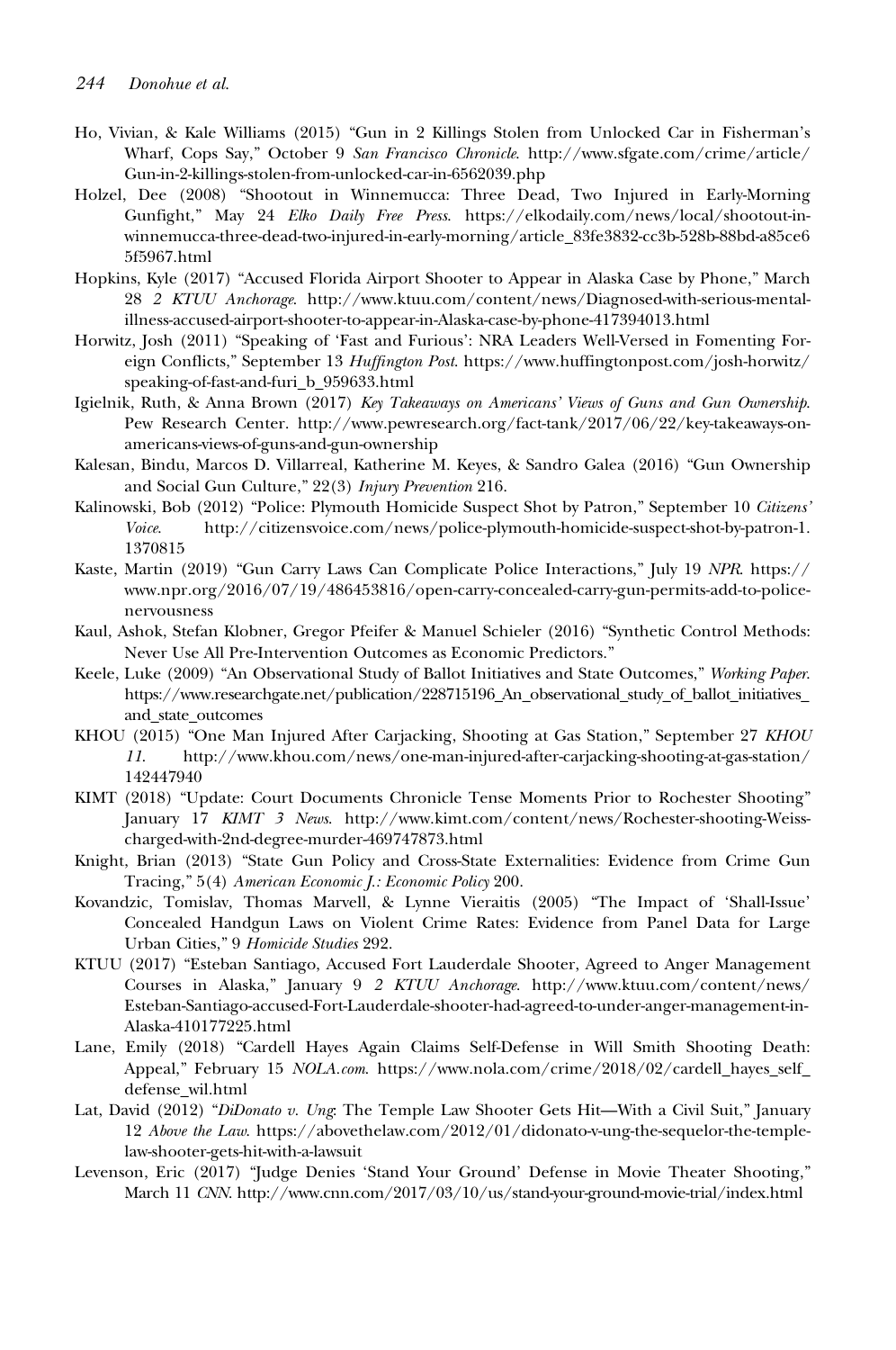- Lopez, German (2018) "Police Shootings Are Also Part of America's Gun Problem," April 9 Vox. <https://www.vox.com/2018/4/9/17205256/gun-violence-us-police-shootings>
- Lott, John R. (2010) More Guns, Less Crime: Understanding Crime and Gun Control Laws. Chicago, IL: Univ. of Chicago Press.
- Lott, John R., & David B. Mustard (1997) "Crime, Deterrence, and Right-to-Carry Concealed Handguns," 26(1) *J. of Legal Studies* 1.
- Lozano, Alicia Victoria (2017) "28-Year-Old David Desper Charged in Road Rage Killing of 18-Year-Old Bianca Roberson," July 2 NBC Philadelphia. [https://www.nbcphiladelphia.com/news/](https://www.nbcphiladelphia.com/news/local/Police-Update-on-Road-Rage-Killing-of-18-Yr-Old-432100983.html) [local/Police-Update-on-Road-Rage-Killing-of-18-Yr-Old-432100983.html](https://www.nbcphiladelphia.com/news/local/Police-Update-on-Road-Rage-Killing-of-18-Yr-Old-432100983.html)
- Lunny, SanRay (2010) Unloaded Open Carry. San Mateo County Sheriff's Office. [http://www.](http://www.calgunlaws.com/wp-content/uploads/2012/09/San-Mateo-County-Sheriffs-Office_Unloaded-Open-Carry.pdf) [calgunlaws.com/wp-content/uploads/2012/09/San-Mateo-County-Sheriffs-Office\\_Unloaded-](http://www.calgunlaws.com/wp-content/uploads/2012/09/San-Mateo-County-Sheriffs-Office_Unloaded-Open-Carry.pdf)[Open-Carry.pdf](http://www.calgunlaws.com/wp-content/uploads/2012/09/San-Mateo-County-Sheriffs-Office_Unloaded-Open-Carry.pdf)
- Luthern, Ashley (2015) "Concealed Carry Draws Opposite Views—And a Murky Middle," June 11 Milwaukee Wisconsin J. Sentinel. [http://www.jsonline.com/news/crime/concealed-carry-draws](http://www.jsonline.com/news/crime/concealed-carry-draws-opposite-views%E2%80%93and-a-murky-middle-b99510854z1-307079321.html)[opposite-views–and-a-murky-middle-b99510854z1-307079321.html](http://www.jsonline.com/news/crime/concealed-carry-draws-opposite-views%E2%80%93and-a-murky-middle-b99510854z1-307079321.html)
- MacDonald, Sally (2012) "CHL Holder Fired Shot that Killed Store Clerk," May 31 Free Republic. <http://www.freerepublic.com/focus/f-news/2889792/posts>
- McElroy, Majorie B., & Will Peichun Wang (2017) "Seemingly Inextricable Dynamic Differences: The Case of Concealed Gun Permit, Violent Crime and State Panel Data." [https://papers.](https://papers.ssrn.com/sol3/papers.cfm?abstract_id=2992058) [ssrn.com/sol3/papers.cfm?abstract\\_id=2992058](https://papers.ssrn.com/sol3/papers.cfm?abstract_id=2992058)
- McLaughlin, Eliott, & Madeline Holcombe (2018) "Mother of Man Killed by Police at Alabama Mall Ponders Open Casket as Family Seeks Justice," November 26 CNN. [https://www.cnn.com/](https://www.cnn.com/2018/11/25/us/alabama-shooting-family-seeks-answers/index.html) [2018/11/25/us/alabama-shooting-family-seeks-answers/index.html](https://www.cnn.com/2018/11/25/us/alabama-shooting-family-seeks-answers/index.html)
- Mettler, Katie (2016) "'He Thought He Could Help': Concealed Carry Gun-Wielder Intervenes in Domestic Dispute and Is Shot Dead," May 3 Washington Post. [https://www.washingtonpost.](https://www.washingtonpost.com/news/morning-mix/wp/2016/05/03/he-thought-he-could-help) [com/news/morning-mix/wp/2016/05/03/he-thought-he-could-help](https://www.washingtonpost.com/news/morning-mix/wp/2016/05/03/he-thought-he-could-help)
- Mideksa, Torben K. (2013) "The Economic Impact of Natural Resources," 65(2) J. of Environmental Economics & Management 277.
- Miller, Matthew, Deborah Azrael, David Hemenway, & Frederic I. Solop (2002) "'Road Rage' in Arizona: Armed and Dangerous," 34(6) Accident Analysis  $\mathcal G$  Prevention 807.
- Moody, Carlisle E., & Thomas B. Marvell (2008) "The Debate on Shall-Issue Laws," 5(3) Econ J. Watch 269.
- Moody, Carlisle E., Thomas B. Marvell, Paul R. Zimmerman, & Fasil Alemante (2014) "The Impact of Right-to-Carry Laws on Crime: An Exercise in Replication," 4 Rev. of Economics & Finance 33.
- Morin, Rich, & Andrew Mercer (2017) A Closer Look at Police Officers Who Have Fired Their Weapon on Duty. Pew Research Center. [https://www.pewresearch.org/fact-tank/2017/02/08/a-closer](https://www.pewresearch.org/fact-tank/2017/02/08/a-closer-look-at-police-officers-who-have-fired-their-weapon-on-duty/)[look-at-police-officers-who-have-fired-their-weapon-on-duty/](https://www.pewresearch.org/fact-tank/2017/02/08/a-closer-look-at-police-officers-who-have-fired-their-weapon-on-duty/)
- Murdock, Jason (2018) "Arizona Man Accidentally Shoots Himself in Groin in Walmart," November<br>29 Newsweek. https://www.newsweek.com/arizona-man-accidentally-shoots-himself-groin-29 Newsweek. [https://www.newsweek.com/arizona-man-accidentally-shoots-himself-groin](https://www.newsweek.com/arizona-man-accidentally-shoots-himself-groin-walmart-1236287)[walmart-1236287](https://www.newsweek.com/arizona-man-accidentally-shoots-himself-groin-walmart-1236287)
- Nagin, Daniel S. (Forthcoming) "Firearm Availability and Police Use of Force," Annals of American Academy of Political & Social Science.
- National Research Council (2005) Firearms and Violence: A Critical Review. Washington, DC: National Academies Press.
- NBC News (2014) "Cost of Bravery: Vegas Bystander Died Trying to Stop Rampage," June 10 NBC News. [https://www.nbcnews.com/storyline/vegas-cop-killers/cost-bravery-vegas-bystander-died](https://www.nbcnews.com/storyline/vegas-cop-killers/cost-bravery-vegas-bystander-died-trying-stop-rampage-n127361)[trying-stop-rampage-n127361](https://www.nbcnews.com/storyline/vegas-cop-killers/cost-bravery-vegas-bystander-died-trying-stop-rampage-n127361)
- Nonnemaker, James, Mark Engelen, & Daniel Shive (2011) "Are Methamphetamine Precursor Control Laws Effective Tools to Fight the Methamphetamine Epidemic?" 20(5) Health Economics 519.
- Office of the Director—Strategic Management (2013) 2012 Summary: Firearms Reported Lost and Stolen. U.S. Department of Justice, Bureau of Alcohol, Tobacco, Firearms & Explosives. [https://www.](https://www.atf.gov/resource-center/docs/2012-firearms-reported-lost-and-stolenpdf-1/download) [atf.gov/resource-center/docs/2012-firearms-reported-lost-and-stolenpdf-1/download](https://www.atf.gov/resource-center/docs/2012-firearms-reported-lost-and-stolenpdf-1/download)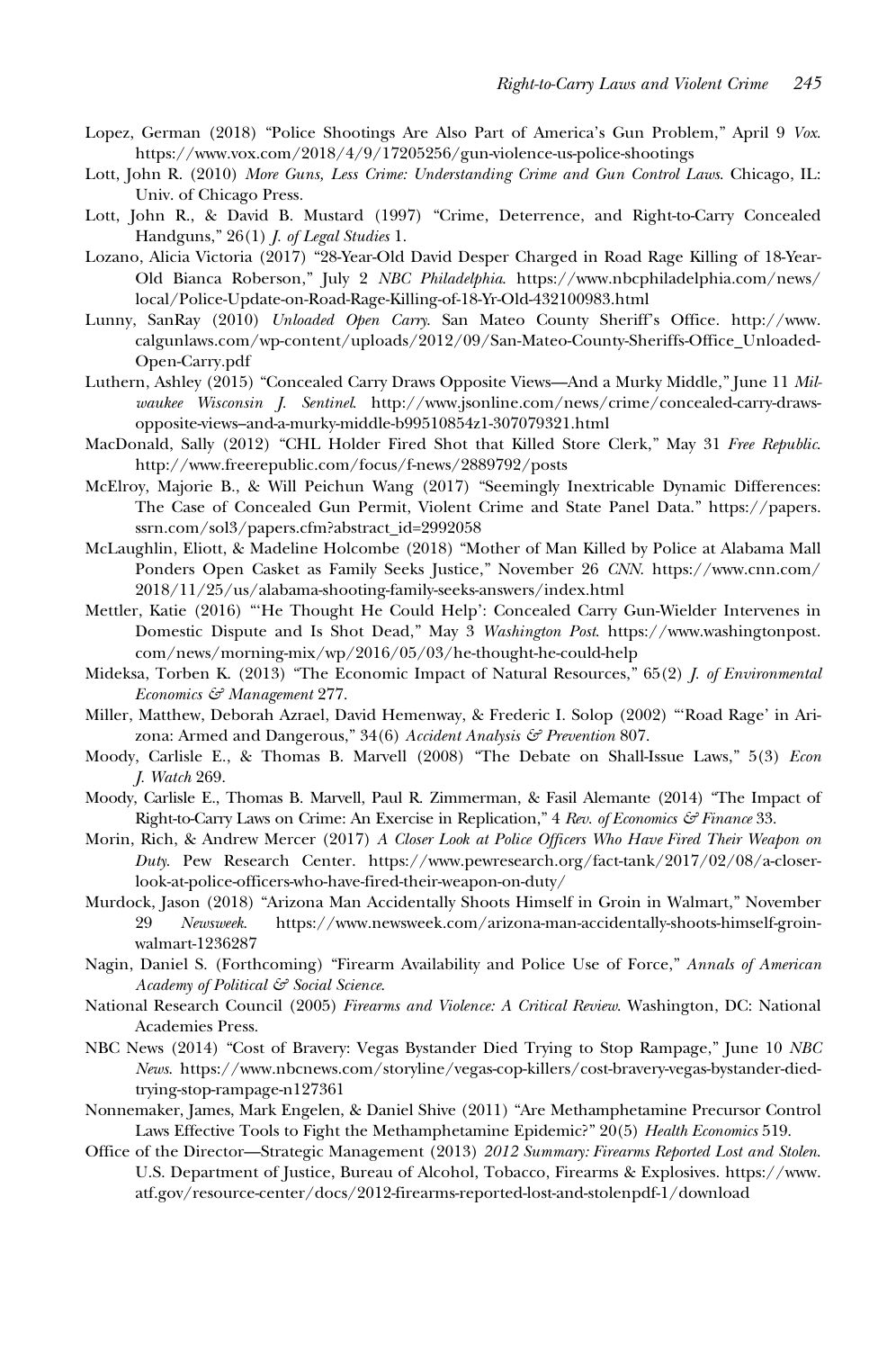- Officer.com (2017) "Chief: Concealed-Carry Law Is 'Irresponsible'," June 29 Officer.com. [https://](https://www.officer.com/command-hq/news/12348064/milwaukee-police-chief-calls-concealedcarry-law-irresponsible) [www.officer.com/command-hq/news/12348064/milwaukee-police-chief-calls-concealedcarry](https://www.officer.com/command-hq/news/12348064/milwaukee-police-chief-calls-concealedcarry-law-irresponsible)[law-irresponsible](https://www.officer.com/command-hq/news/12348064/milwaukee-police-chief-calls-concealedcarry-law-irresponsible)
- Olson, Erik J., Mark Hoofnagle, Elinore J. Kaufman, William C. Schwab, Patrick Reilly, & Mark J. Seamon (2019) "American Firearm Homicides: The Impact of Your Neighbors," February 7 J. of Trauma & Acute Care Surgery. [https://journals.lww.com/jtrauma/Abstract/](https://journals.lww.com/jtrauma/Abstract/publishahead/American_Firearm_Homicides__The_Impact_of_Your.98406.aspx#pdf-link) [publishahead/American\\_Firearm\\_Homicides\\_\\_The\\_Impact\\_of\\_Your.98406.aspx#pdf-link](https://journals.lww.com/jtrauma/Abstract/publishahead/American_Firearm_Homicides__The_Impact_of_Your.98406.aspx#pdf-link)
- Owens, David (2018) "Retired Hartford Firefighter Donald Brown Sentenced to 7 Years in Shooting," January 9 Hartford Courant. [http://www.courant.com/news/connecticut/hc](http://www.courant.com/news/connecticut/hc-hartford-donald-brown-sentenced-0110-story.html)[hartford-donald-brown-sentenced-0110-story.html](http://www.courant.com/news/connecticut/hc-hartford-donald-brown-sentenced-0110-story.html)
- Palmer, Ewan (2018) "Pregnant Woman Shot by Daughter, 3, After Finding Gun in Car," April 18 Newsweek. [http://www.newsweek.com/pregnant-woman-shot-daughter-3-after-finding-gun](http://www.newsweek.com/pregnant-woman-shot-daughter-3-after-finding-gun-car-outisde-platos-closet-891073)[car-outisde-platos-closet-891073](http://www.newsweek.com/pregnant-woman-shot-daughter-3-after-finding-gun-car-outisde-platos-closet-891073)
- Paraguassu, Lisandra, & Ricardo Brito (2018) "U.S. Biggest Source of Illegal Foreign Guns in Brazil: Report," January 10 Reuters. [https://www.reuters.com/article/us-usa-brazil-arms/u-s-biggest](https://www.reuters.com/article/us-usa-brazil-arms/u-s-biggest-source-of-illegal-foreign-guns-in-brazil-report-idUSKBN1EZ2M5)[source-of-illegal-foreign-guns-in-brazil-report-idUSKBN1EZ2M5](https://www.reuters.com/article/us-usa-brazil-arms/u-s-biggest-source-of-illegal-foreign-guns-in-brazil-report-idUSKBN1EZ2M5)
- Parsons, Chelsea, & Eugenio Weigend Vargas (2017) Stolen Guns in America: A State-by-State Analysis. Center for American Progress. [https://cdn.americanprogress.org/content/uploads/2017/](https://cdn.americanprogress.org/content/uploads/2017/07/25052308/StolenGuns-report.pdf) [07/25052308/StolenGuns-report.pdf](https://cdn.americanprogress.org/content/uploads/2017/07/25052308/StolenGuns-report.pdf)
- Perrusquia, Marc (2017) "Stolen Guns: 'Getting Them Is the Easy Part'," Commercial Appeal. [http://](http://projects.commercialappeal.com/woundedcity/stolen-guns-this-fence-makes-a-bad-neighbor.php) [projects.commercialappeal.com/woundedcity/stolen-guns-this-fence-makes-a-bad-neighbor.php](http://projects.commercialappeal.com/woundedcity/stolen-guns-this-fence-makes-a-bad-neighbor.php)
- Phillips, Charles D., Obioma Nwaiwu, Darcy K. McMaughan Moudouni, Rachel Edwards, & Szu hsuan Lin (2013) "When Concealed Handgun Licensees Break Bad: Criminal Convictions of Concealed Handgun Licensees in Texas, 2001–2009," 103(1) American J. of Public Health 86.
- Pilger, Lori (2018) "FBI Accuses White Supremacist of Terror Attack on Amtrak Train in Rural Nebraska," January 4 Lincoln J. Star. [http://journalstar.com/news/state-and-regional/](http://journalstar.com/news/state-and-regional/nebraska/fbi-accuses-white-supremacist-of-terror-attack-on-amtrak-train/article_82f0860e-3c75-5a66-ab0c-a2e3a3c16aab.html) [nebraska/fbi-accuses-white-supremacist-of-terror-attack-on-amtrak-train/article\\_82f0860e-3c75-](http://journalstar.com/news/state-and-regional/nebraska/fbi-accuses-white-supremacist-of-terror-attack-on-amtrak-train/article_82f0860e-3c75-5a66-ab0c-a2e3a3c16aab.html) [5a66-ab0c-a2e3a3c16aab.html](http://journalstar.com/news/state-and-regional/nebraska/fbi-accuses-white-supremacist-of-terror-attack-on-amtrak-train/article_82f0860e-3c75-5a66-ab0c-a2e3a3c16aab.html)
- Planty, Michael, & Jennifer Truman (2013) "Firearm Violence, 1993–2011." U.S. Department of Justice Bureau of Justice Statistics BJS Special Report 241730.
- Plumlee, Rick (2012) "Eight with Concealed-Carry Permits Charged with Felonies in Sedgwick County," November 17 Wichita Eagle.<http://www.kansas.com/latest-news/article1103131.html>
- Pugliese, Nicholas (2018) "It's Tough to Buy a Gun in New Jersey. So Where Do All the Guns Used in Crimes Come From?" April 16 NorthJersey.com. [https://www.northjersey.com/story/news/](https://www.northjersey.com/story/news/new-jersey/2018/04/16/nj-new-jersey-where-do-guns-used-crimes-come/503115002/) [new-jersey/2018/04/16/nj-new-jersey-where-do-guns-used-crimes-come/503115002/](https://www.northjersey.com/story/news/new-jersey/2018/04/16/nj-new-jersey-where-do-guns-used-crimes-come/503115002/)
- Robles, Frank, & Christine Hauser (2015) "Lawyers Provide Details in Police Shooting of Corey Jones in Florida," October 22 New York Times. [https://www.nytimes.com/2015/10/23/us/florida](https://www.nytimes.com/2015/10/23/us/florida-corey-jones-police-shooting.html)[corey-jones-police-shooting.html](https://www.nytimes.com/2015/10/23/us/florida-corey-jones-police-shooting.html)
- Sampson, Zachary T. (2014) "Stolen Guns, Like One Used to Kill Tarpon Springs Officer, Routine at Crime Scenes," December 24 Tampa Bay Times. [http://www.tampabay.com/news/](http://www.tampabay.com/news/publicsafety/crime/gun-police-say-was-used-to-kill-tarpon-springs-officer-stolen-from/2211436) [publicsafety/crime/gun-police-say-was-used-to-kill-tarpon-springs-officer-stolen-from/2211436](http://www.tampabay.com/news/publicsafety/crime/gun-police-say-was-used-to-kill-tarpon-springs-officer-stolen-from/2211436)
- Sauro, Sean (2019) "Plans Made to Honor Men Killed in State College Shooting Spree," January 26 Penn Live. [https://www.pennlive.com/news/2019/01/plans-made-to-honor-men-killed-in](https://www.pennlive.com/news/2019/01/plans-made-to-honor-men-killed-in-state-college-shooting-spree.html)[state-college-shooting-spree.html](https://www.pennlive.com/news/2019/01/plans-made-to-honor-men-killed-in-state-college-shooting-spree.html)
- Savitsky, Sasha (2019) "Country Singer Justin Carter Dead at 35 After Accidental Shooting," March 22 Fox News. [https://www.foxnews.com/entertainment/country-singer-justin-carter-dead-at-35](https://www.foxnews.com/entertainment/country-singer-justin-carter-dead-at-35-after-accidental-shooting) [after-accidental-shooting](https://www.foxnews.com/entertainment/country-singer-justin-carter-dead-at-35-after-accidental-shooting)
- Scherer, Jasper (2016) "Fla. 'Loud Music' Murder: Firing into Car Full of Teens Playing Rap Music Not 'Self-Defense,' Court Rules," November 18 Washington Post. [https://www.washingtonpost.](https://www.washingtonpost.com/news/morning-mix/wp/2016/11/18/fla-loud-music-murder-firing) [com/news/morning-mix/wp/2016/11/18/fla-loud-music-murder-firing](https://www.washingtonpost.com/news/morning-mix/wp/2016/11/18/fla-loud-music-murder-firing)